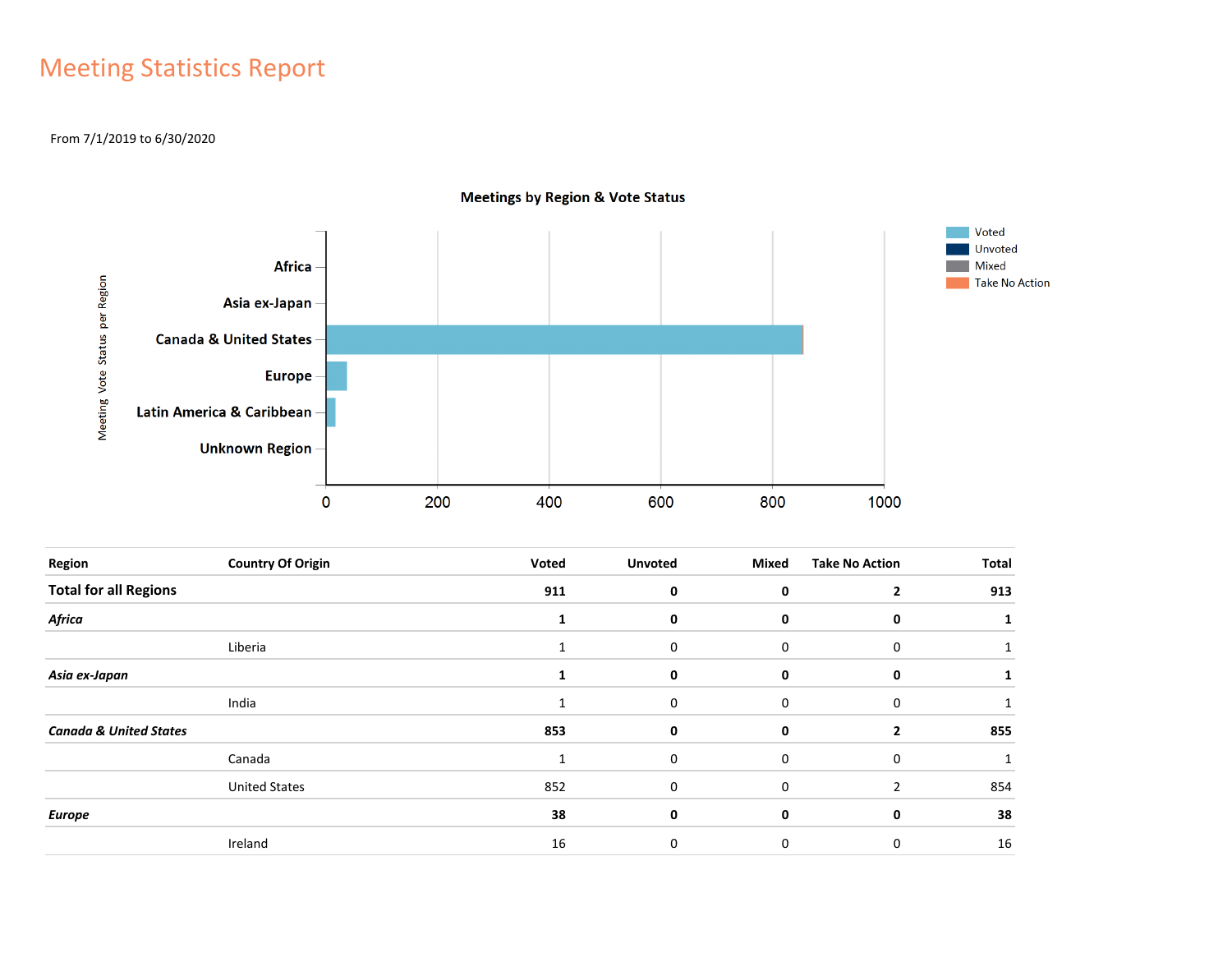|                                      | Jersey         |    | $\Omega$    | $\Omega$ | $\Omega$ |    |
|--------------------------------------|----------------|----|-------------|----------|----------|----|
|                                      | Luxembourg     | 3  | $\mathbf 0$ | $\Omega$ | $\Omega$ |    |
|                                      | Netherlands    | 6  | 0           | 0        | 0        | 6  |
|                                      | Switzerland    | 3  | $\Omega$    | $\Omega$ | $\Omega$ |    |
|                                      | United Kingdom | 8  | $\Omega$    | $\Omega$ | $\Omega$ | 8  |
| <b>Latin America &amp; Caribbean</b> |                | 17 | 0           | $\Omega$ |          | 17 |
|                                      | Bermuda        | 14 | 0           | $\Omega$ | $\Omega$ | 14 |
|                                      |                |    |             |          |          |    |
|                                      | Cayman Islands |    | 0           | $\Omega$ | $\Omega$ |    |
|                                      | Panama         |    | $\Omega$    | $\Omega$ | $\Omega$ |    |
|                                      | Puerto Rico    |    | 0           | $\Omega$ | $\Omega$ |    |
| <b>Unknown Region</b>                |                |    | 0           | 0        |          |    |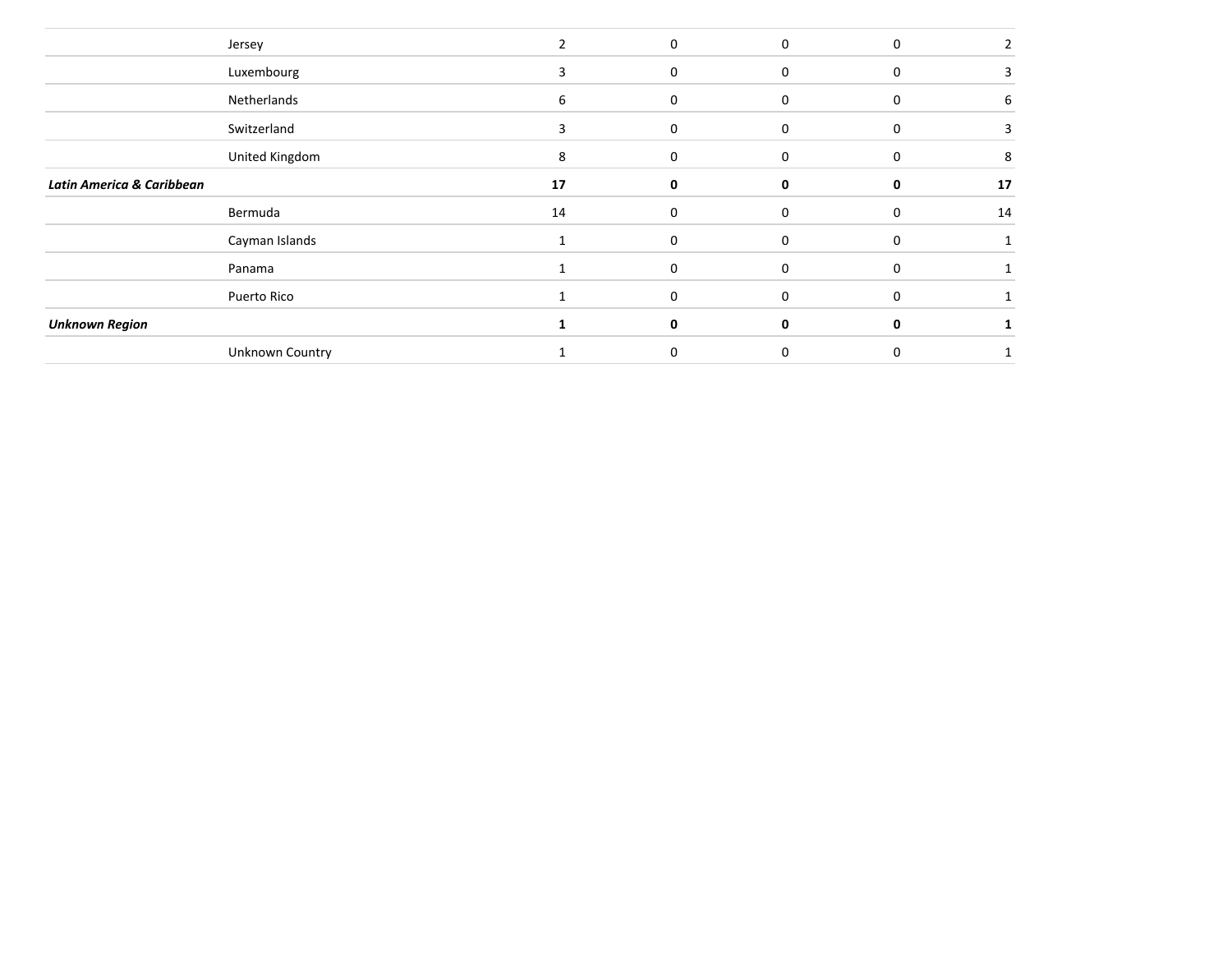## Ballot Statistics Report

From 7/1/2019 to 6/30/2020



| <b>Ballots by Region &amp; Vote Status</b> |  |  |
|--------------------------------------------|--|--|
|                                            |  |  |

| Region                            | <b>Country Of Origin</b> | Voted        | <b>Unvoted</b> | <b>Take No Action</b> | <b>Total</b> |
|-----------------------------------|--------------------------|--------------|----------------|-----------------------|--------------|
| <b>Total for all Regions</b>      |                          | 917          | 0              | 2                     | 919          |
| Africa                            |                          | 1            | 0              | 0                     |              |
|                                   | Liberia                  | 1            | 0              | 0                     |              |
| Asia ex-Japan                     |                          |              | 0              | 0                     |              |
|                                   | India                    | $\mathbf{1}$ | 0              | 0                     |              |
| <b>Canada &amp; United States</b> |                          | 858          | 0              | 2                     | 860          |
|                                   | Canada                   | 1            | 0              | 0                     |              |
|                                   | <b>United States</b>     | 857          | $\mathbf 0$    | $\mathcal{P}$         | 859          |
| <b>Europe</b>                     |                          | 39           | 0              | 0                     | 39           |
|                                   | Ireland                  | 16           | $\Omega$       | 0                     | 16           |
|                                   | Jersey                   | 2            | 0              | 0                     | 2            |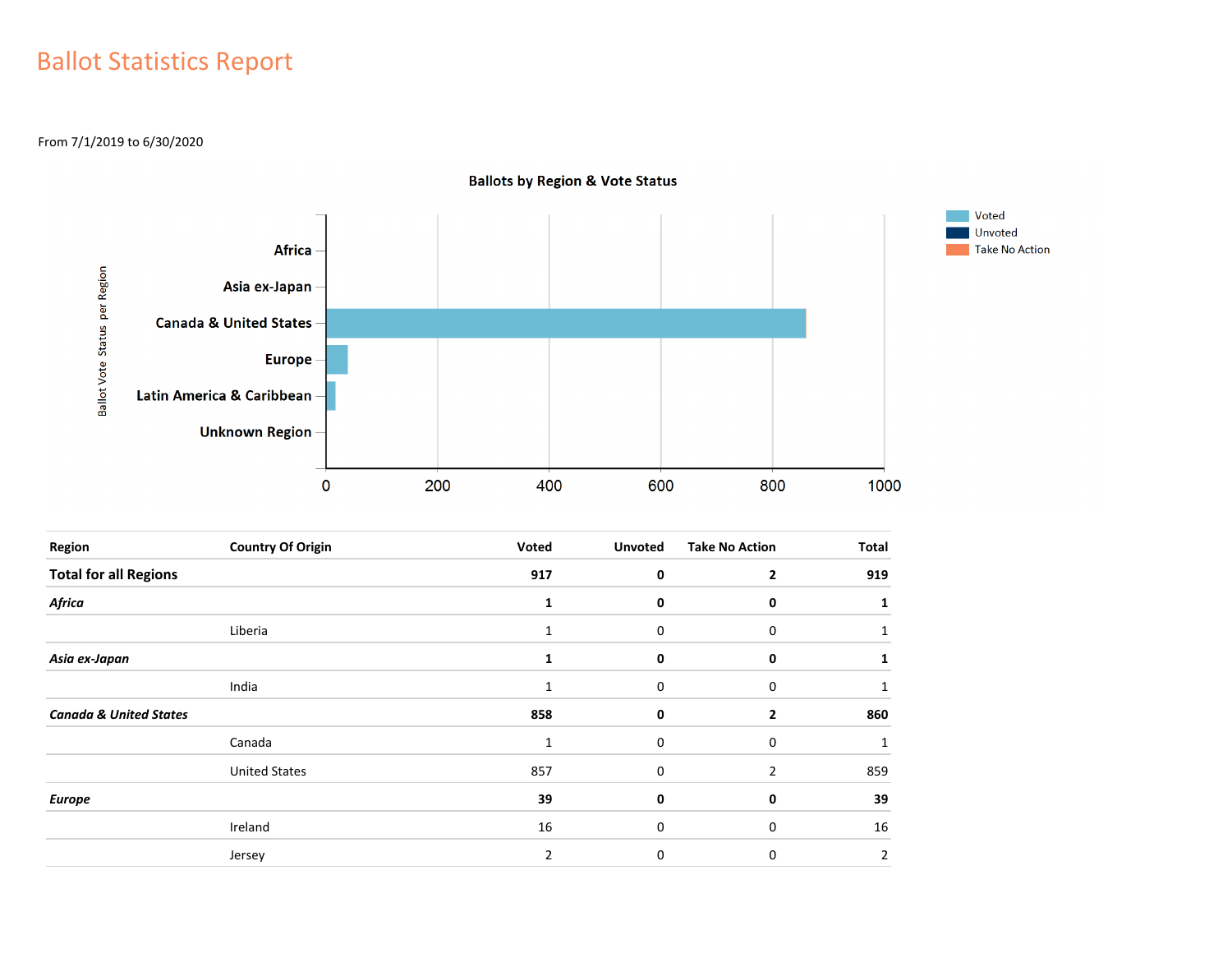| Luxembourg                           |                        |    | 0 | $\Omega$ |    |
|--------------------------------------|------------------------|----|---|----------|----|
| Netherlands                          |                        | 6  |   |          | 6  |
| Switzerland                          |                        | 3  | U |          |    |
| United Kingdom                       |                        | 9  | O |          | 9  |
| <b>Latin America &amp; Caribbean</b> |                        | 17 | n |          | 17 |
| Bermuda                              |                        | 14 | 0 | 0        | 14 |
| Cayman Islands                       |                        |    |   |          |    |
| Panama                               |                        |    | ŋ |          |    |
| Puerto Rico                          |                        |    |   |          |    |
| <b>Unknown Region</b>                |                        |    |   |          |    |
|                                      | <b>Unknown Country</b> |    | በ |          |    |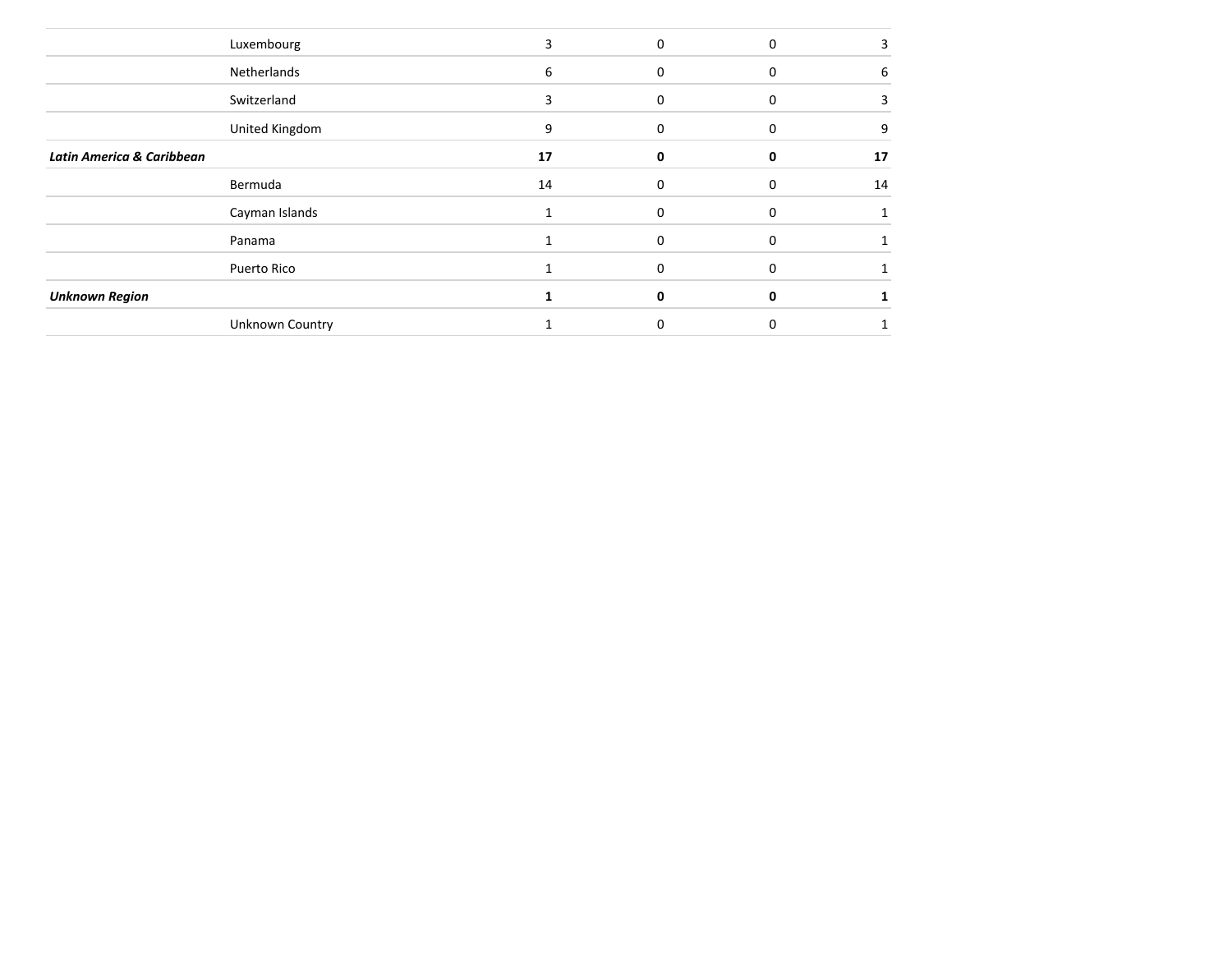### Proposal Statistics Report

### From 7/1/2019 to 6/30/2020

|                | <b>Mgmt Proposals</b> |     | <b>SHP Proposals Total Proposals</b> |
|----------------|-----------------------|-----|--------------------------------------|
| For            | 9375                  | 223 | 9598                                 |
| Against        | 445                   | 121 | 566                                  |
| Abstain        | 32                    | 42  | 74                                   |
| 1 Year         | 44                    | 0   | 44                                   |
| 2 Years        | 0                     | 0   | 0                                    |
| 3 Years        | 0                     | 0   | 0                                    |
| Mixed          | 0                     | 0   | 0                                    |
| Take No Action | $\overline{2}$        | 0   | $\overline{2}$                       |
| Unvoted        | 0                     | 0   | 0                                    |
| <b>Totals</b>  | 9898                  | 386 | 10284                                |





|                           | <b>Mgmt</b><br>Proposals |     | <b>SHP Proposals Total Proposals</b> |
|---------------------------|--------------------------|-----|--------------------------------------|
| With Management           | 9415                     | 124 | 9539                                 |
| <b>Against Management</b> | 477                      | 258 | 735                                  |
| N/A                       | 4                        | 4   | 8                                    |
| Mixed                     | 0                        | 0   | 0                                    |
| Take No Action            | $\overline{2}$           | 0   | 2                                    |
| Unvoted                   | 0                        | 0   | 0                                    |
| <b>Totals</b>             | 9898                     | 386 | 10284                                |

#### Management Proposals - Votes versus Management



Shareholder Proposals - Votes versus Management



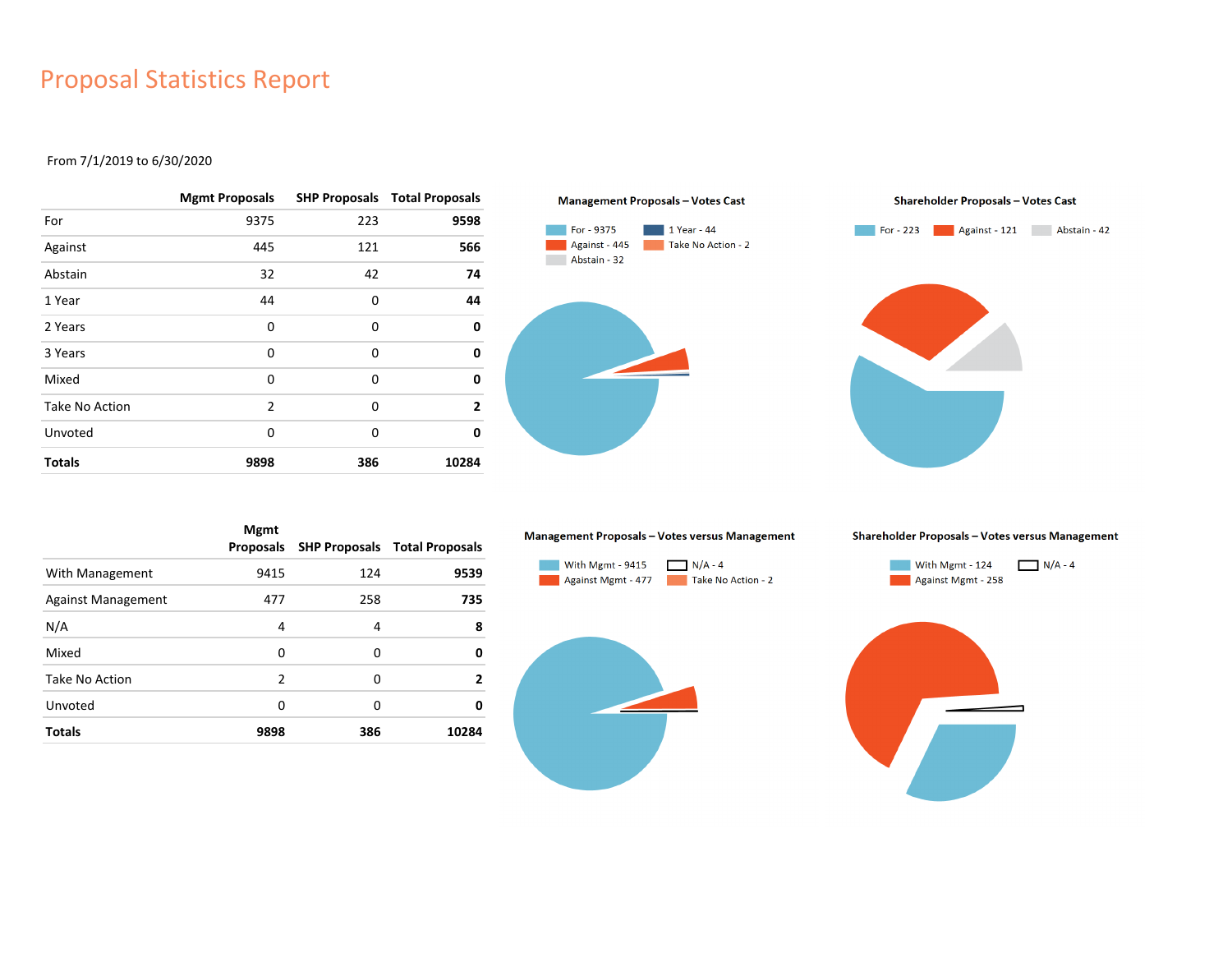|                       | <b>Mgmt Proposals</b> |     | <b>SHP Proposals Total Proposals</b> |
|-----------------------|-----------------------|-----|--------------------------------------|
| With Policy           | 9881                  | 309 | 10190                                |
| <b>Against Policy</b> | 7                     | 0   |                                      |
| Manual                | 8                     | 77  | 85                                   |
| N/A                   | 0                     | 0   | 0                                    |
| Mixed                 | 0                     | 0   | 0                                    |
| Take No Action        | $\mathfrak{p}$        | 0   | 2                                    |
| Unvoted               | 0                     | 0   | 0                                    |
| <b>Totals</b>         | 9898                  | 386 | 10284                                |

#### **Management Proposals - Votes versus Policy**



#### **Shareholder Proposals - Votes versus Policy**

Shareholder Proposals - Votes versus Glass Lewis



|                            | <b>Mgmt Proposals</b> |     | <b>SHP Proposals Total Proposals</b> |
|----------------------------|-----------------------|-----|--------------------------------------|
| With Glass Lewis           | 9810                  | 343 | 10153                                |
| <b>Against Glass Lewis</b> | 82                    | 43  | 125                                  |
| N/A                        | 4                     | 0   | 4                                    |
| Mixed                      | 0                     | 0   | 0                                    |
| Take No Action             | $\mathcal{P}$         | O   | 2                                    |
| Unvoted                    | O                     | 0   | 0                                    |
| <b>Totals</b>              | 9898                  | 386 | 10284                                |

#### Management Proposals - Votes versus Glass Lewis

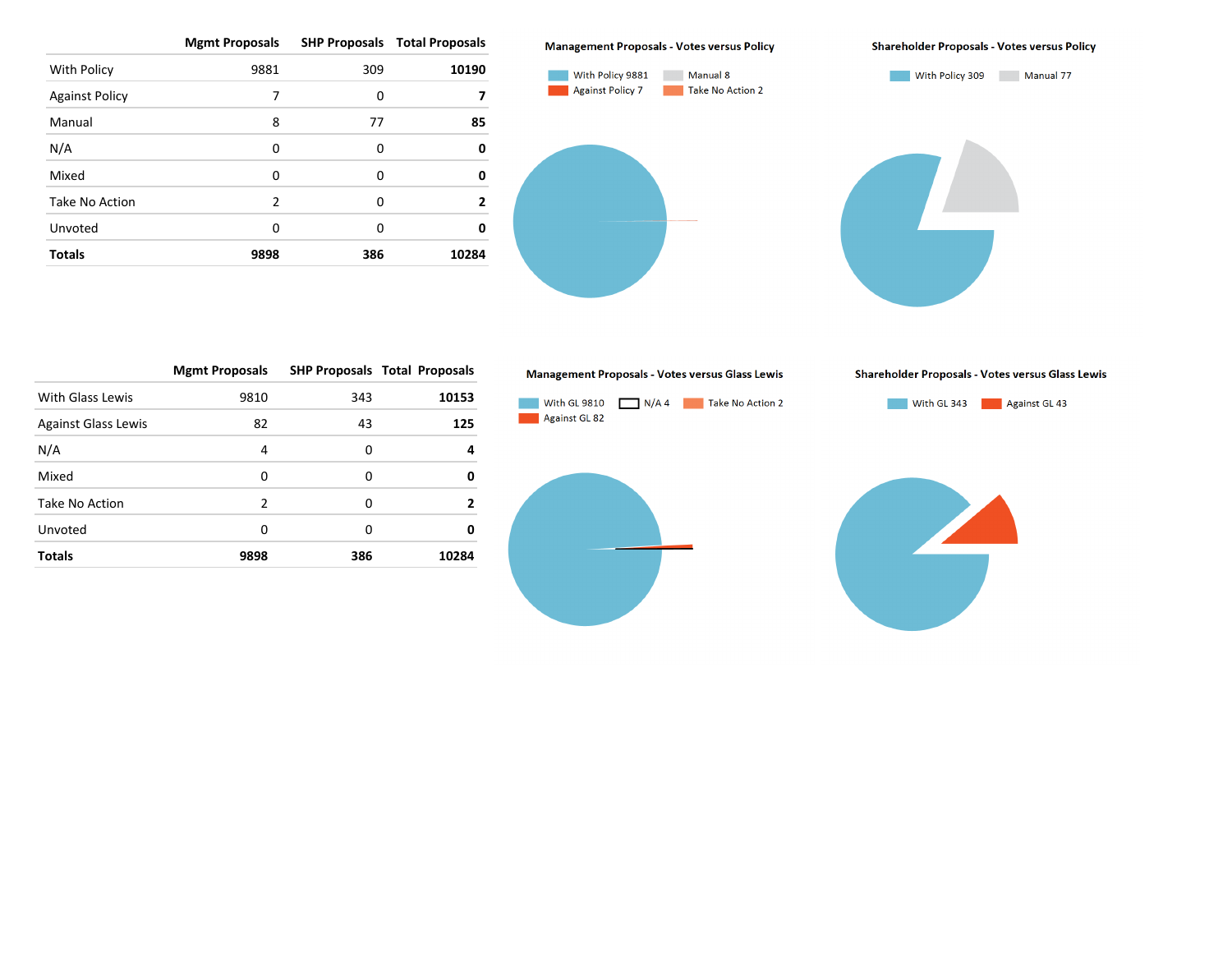# Proposal Category Report

From 7/1/2019 to 6/30/2020

# Proposal Categories - All Votes

| <b>Proposal Category Type</b> | For            | <b>Against</b>   | Abstain          | <b>Take No</b><br><b>Action</b> | <b>Unvoted</b> | Mixed            | 1 Year      | 2 Years     | 3 Years     | <b>Total</b> |
|-------------------------------|----------------|------------------|------------------|---------------------------------|----------------|------------------|-------------|-------------|-------------|--------------|
| <b>Totals</b>                 | 9598           | 566              | 74               | $\mathbf{2}$                    | $\mathbf 0$    | $\pmb{0}$        | 44          | $\pmb{0}$   | $\mathbf 0$ | 10284        |
| Audit/Financials              | 900            | 8                | 0                | 0                               | $\bf{0}$       | $\boldsymbol{0}$ | $\bf{0}$    | $\mathbf 0$ | $\pmb{0}$   | 908          |
| <b>Board Related</b>          | 7250           | 259              | 29               | $\mathbf 0$                     | $\bf{0}$       | $\pmb{0}$        | $\pmb{0}$   | $\mathbf 0$ | $\pmb{0}$   | 7538         |
| Capital Management            | 80             | $\mathsf 3$      | $\boldsymbol{0}$ | $\boldsymbol{0}$                | $\bf{0}$       | $\boldsymbol{0}$ | $\pmb{0}$   | $\mathbf 0$ | $\pmb{0}$   | 83           |
| Changes to Company Statutes   | 113            | 10               | $\mathbf{1}$     | 0                               | 0              | $\pmb{0}$        | 0           | $\mathbf 0$ | 0           | 124          |
| Compensation                  | 962            | 164              | 0                | $\pmb{0}$                       | $\pmb{0}$      | $\pmb{0}$        | 44          | $\mathbf 0$ | $\pmb{0}$   | 1170         |
| M&A                           | 32             | $\boldsymbol{0}$ | 0                | 0                               | $\mathbf 0$    | $\pmb{0}$        | $\pmb{0}$   | $\mathbf 0$ | 0           | 32           |
| <b>Meeting Administration</b> | 36             | $\mathbf{1}$     | 0                | 0                               | $\mathbf 0$    | $\pmb{0}$        | $\pmb{0}$   | $\mathbf 0$ | 0           | 37           |
| Other                         | $\overline{2}$ | $\mathbf 0$      | $\overline{2}$   | $\overline{2}$                  | $\mathbf 0$    | $\mathbf 0$      | $\mathbf 0$ | $\mathbf 0$ | 0           | 6            |
| SHP: Compensation             | $\overline{7}$ | 15               | 19               | 0                               | $\mathbf 0$    | $\pmb{0}$        | $\mathbf 0$ | $\mathbf 0$ | 0           | 41           |
| SHP: Environment              | 11             | 10               | 5                | 0                               | $\mathbf 0$    | $\pmb{0}$        | $\mathbf 0$ | $\mathbf 0$ | $\pmb{0}$   | ${\bf 26}$   |
| SHP: Governance               | 141            | 69               | 0                | $\mathbf 0$                     | $\pmb{0}$      | $\pmb{0}$        | $\pmb{0}$   | $\mathbf 0$ | $\pmb{0}$   | 210          |
| SHP: Misc                     | 0              | $\overline{2}$   | 0                | $\mathbf 0$                     | $\mathbf 0$    | $\pmb{0}$        | $\mathbf 0$ | $\mathbf 0$ | $\pmb{0}$   | $\mathbf{2}$ |
| SHP: Social                   | 64             | 25               | 18               | 0                               | 0              | 0                | 0           | 0           | 0           | 107          |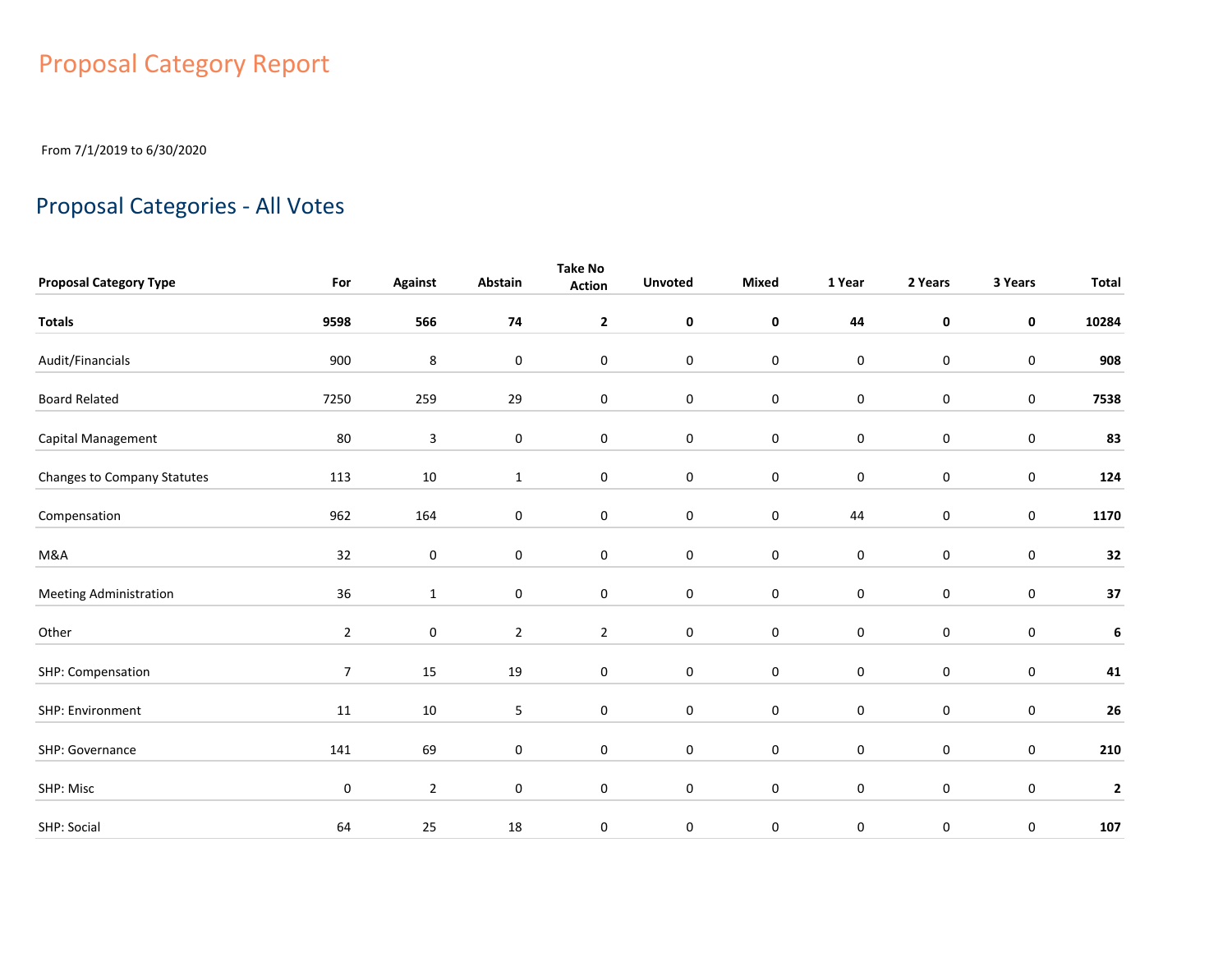### Proposal Categories - Votes versus Management



### Proposal Categories - Votes versus Management

|                               | With       | <b>Against</b> | <b>Take No</b> |                |     |              |       |
|-------------------------------|------------|----------------|----------------|----------------|-----|--------------|-------|
| <b>Proposal Category Type</b> | Management | Management     | <b>Action</b>  | <b>Unvoted</b> | N/A | <b>Mixed</b> | Total |
| Totals                        | 9539       | 735            | $\mathbf{2}$   | $\mathbf 0$    | 8   | 0            | 10284 |
| Audit/Financials              | 900        | 8              | 0              | $\mathbf 0$    | 0   | 0            | 908   |
| Board Related                 | 7250       | 288            | 0              | $\mathbf 0$    | 0   | 0            | 7538  |
| Capital Management            | 80         | 3              | 0              | $\mathbf 0$    | 0   | 0            | 83    |
| Changes to Company Statutes   | 113        | 11             | 0              | $\mathbf 0$    | 0   | 0            | 124   |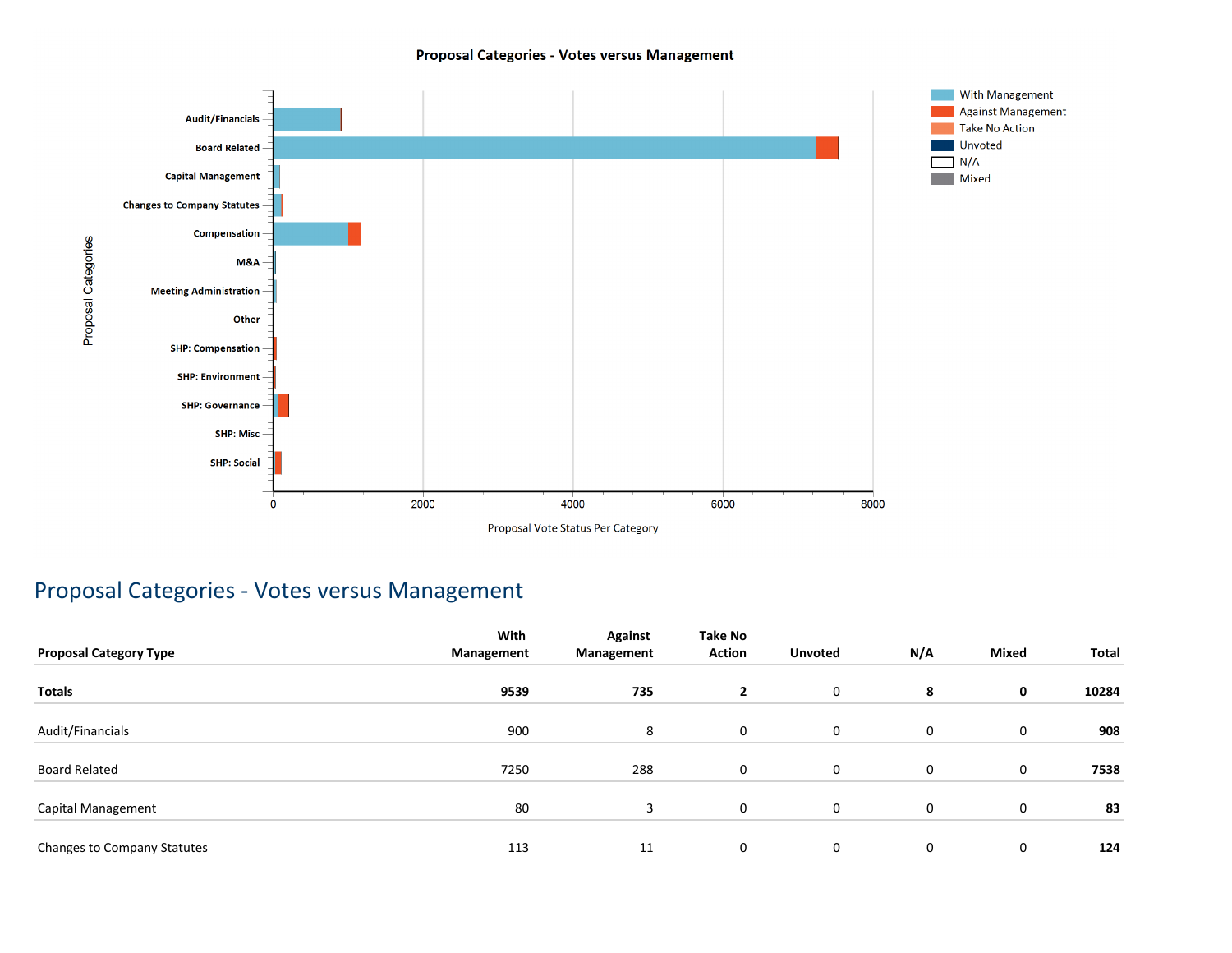| <b>Proposal Category Type</b> | With<br>Management | <b>Against</b><br>Management | <b>Take No</b><br><b>Action</b> | <b>Unvoted</b>   | N/A         | Mixed       | Total        |
|-------------------------------|--------------------|------------------------------|---------------------------------|------------------|-------------|-------------|--------------|
| Compensation                  | 1004               | 166                          | $\mathbf 0$                     | $\boldsymbol{0}$ | 0           | $\mathbf 0$ | 1170         |
| M&A                           | 32                 | 0                            | $\boldsymbol{0}$                | 0                | 0           | $\mathbf 0$ | 32           |
| <b>Meeting Administration</b> | 36                 | 1                            | $\mathbf 0$                     | $\boldsymbol{0}$ | 0           | $\mathbf 0$ | 37           |
| Other                         | 0                  | 0                            | $\overline{2}$                  | 0                | 4           | 0           | 6            |
| SHP: Compensation             | 15                 | 26                           | $\mathbf 0$                     | $\boldsymbol{0}$ | 0           | $\mathbf 0$ | 41           |
| SHP: Environment              | 10                 | 16                           | $\boldsymbol{0}$                | $\boldsymbol{0}$ | 0           | $\mathbf 0$ | 26           |
| SHP: Governance               | 72                 | 134                          | $\boldsymbol{0}$                | $\boldsymbol{0}$ | 4           | $\mathbf 0$ | 210          |
| SHP: Misc                     | $\overline{2}$     | $\mathbf 0$                  | $\mathbf 0$                     | $\boldsymbol{0}$ | 0           | $\mathbf 0$ | $\mathbf{2}$ |
| SHP: Social                   | 25                 | 82                           | 0                               | $\mathbf 0$      | $\mathbf 0$ | $\pmb{0}$   | 107          |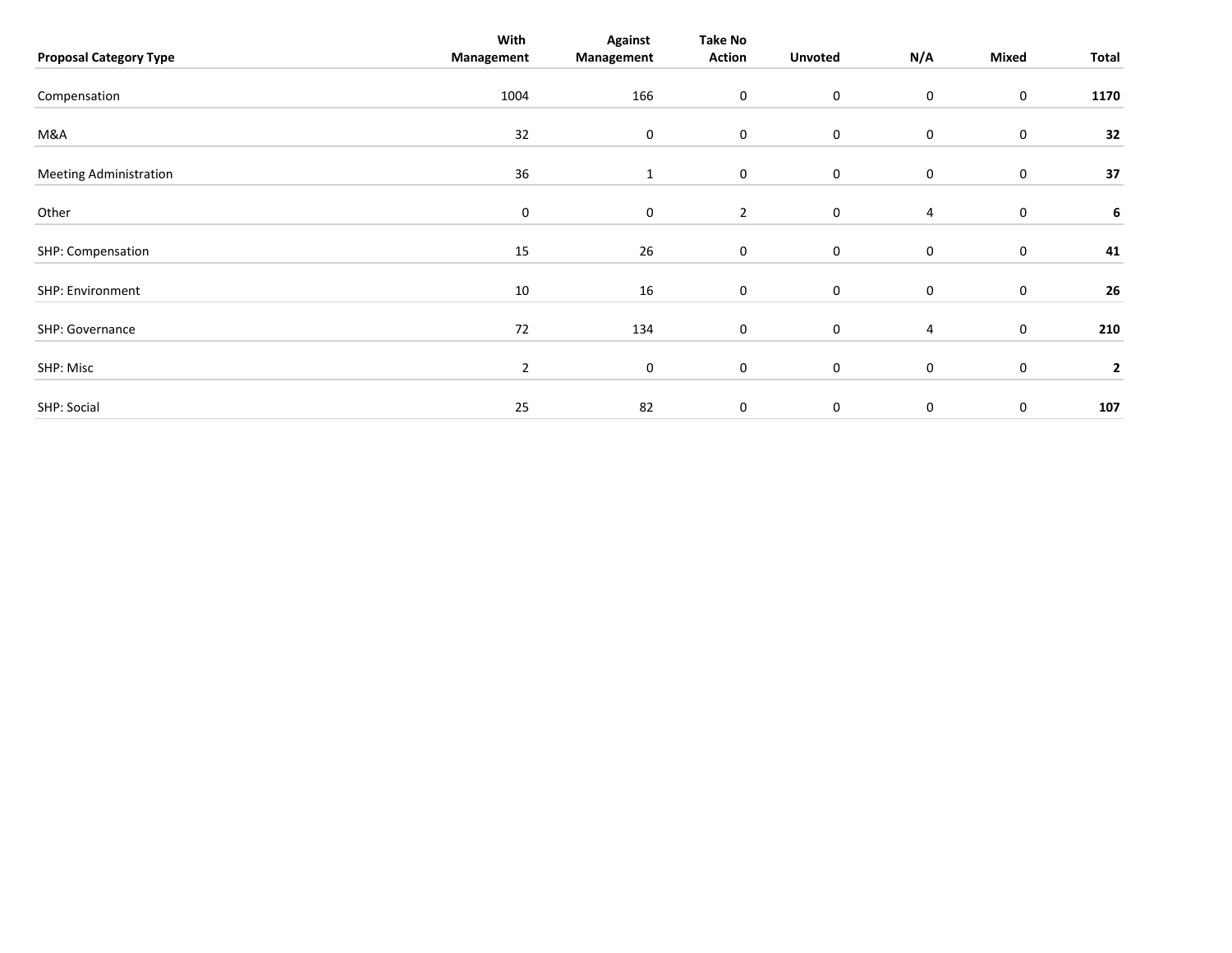### **Proposal Categories - Votes versus Policy**



### Proposal Categories - Votes versus Policy

| <b>Proposal Category Type</b> | <b>With Policy</b> | <b>Against Policy</b> | Manual      | <b>Take No</b><br><b>Action</b> | <b>Unvoted</b> | N/A | <b>Mixed</b> | Total |
|-------------------------------|--------------------|-----------------------|-------------|---------------------------------|----------------|-----|--------------|-------|
| <b>Totals</b>                 | 10190              | $\overline{ }$        | 85          | $\overline{2}$                  | 0              | 0   | 0            | 10284 |
| Audit/Financials              | 908                | 0                     | 0           | 0                               | 0              | 0   | 0            | 908   |
| <b>Board Related</b>          | 7531               |                       | $\mathbf 0$ | 0                               | 0              | 0   | 0            | 7538  |
| Capital Management            | 83                 | 0                     | 0           | 0                               | 0              | 0   | $\mathbf 0$  | 83    |
| Changes to Company Statutes   | 120                | 0                     | 4           | 0                               | 0              | 0   | $\mathbf 0$  | 124   |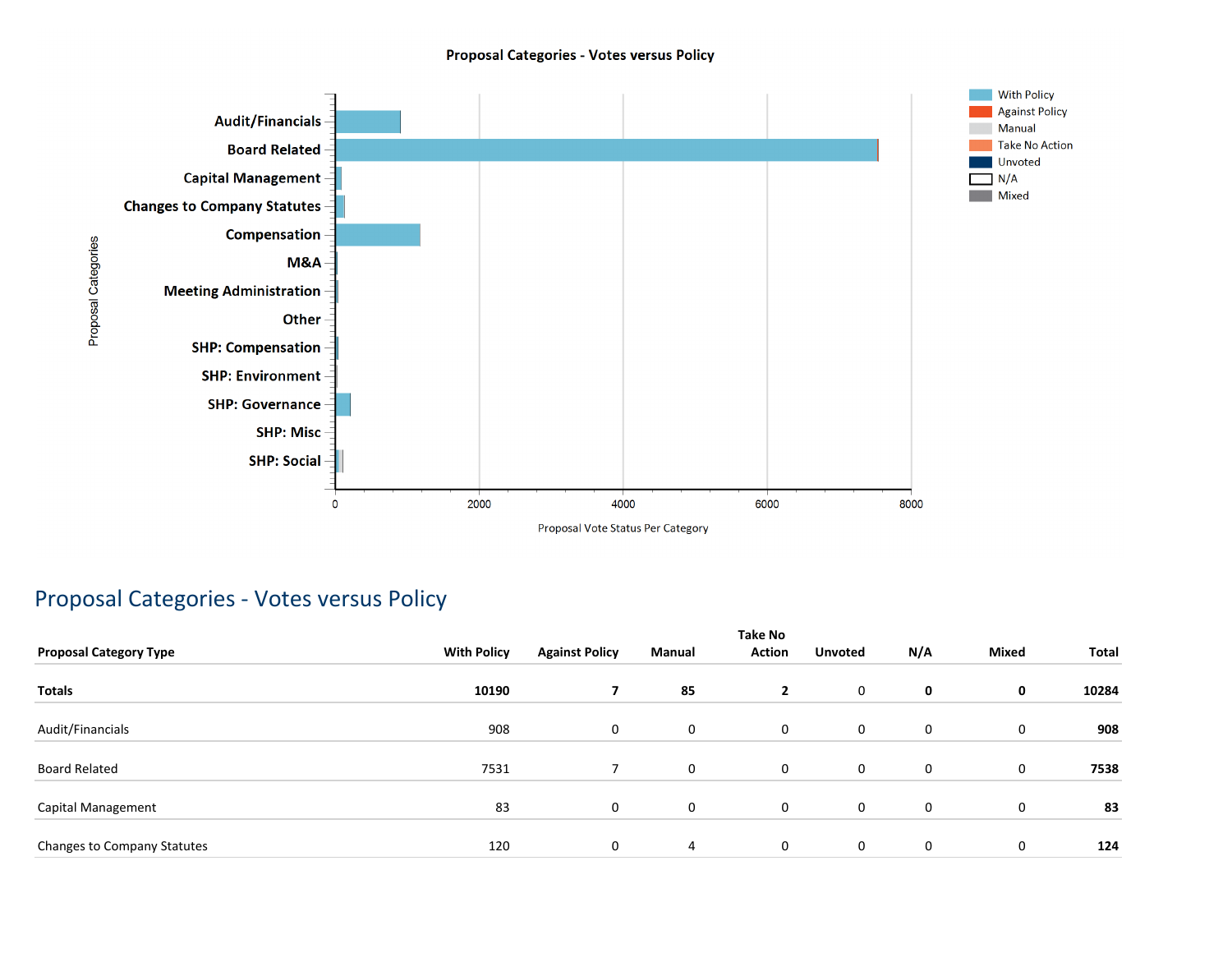|                               |                    |                       |             | <b>Take No</b>   |                  |             |                  |                         |
|-------------------------------|--------------------|-----------------------|-------------|------------------|------------------|-------------|------------------|-------------------------|
| <b>Proposal Category Type</b> | <b>With Policy</b> | <b>Against Policy</b> | Manual      | <b>Action</b>    | <b>Unvoted</b>   | N/A         | Mixed            | Total                   |
|                               |                    |                       |             |                  |                  |             |                  |                         |
| Compensation                  | 1170               | 0                     | $\mathbf 0$ | $\boldsymbol{0}$ | 0                | $\mathbf 0$ | 0                | 1170                    |
| M&A                           | 32                 | $\mathbf 0$           | $\mathbf 0$ | $\mathbf 0$      | $\boldsymbol{0}$ | $\mathbf 0$ | $\pmb{0}$        | 32                      |
|                               |                    |                       |             |                  |                  |             |                  |                         |
| <b>Meeting Administration</b> | 37                 | 0                     | 0           | $\boldsymbol{0}$ | $\pmb{0}$        | $\mathbf 0$ | 0                | 37                      |
| Other                         | 0                  | 0                     | 4           | $\overline{2}$   | $\boldsymbol{0}$ | 0           | $\pmb{0}$        | 6                       |
| SHP: Compensation             | 41                 | 0                     | $\mathbf 0$ | $\boldsymbol{0}$ | $\boldsymbol{0}$ | $\mathbf 0$ | 0                | 41                      |
| SHP: Environment              | 6                  | 0                     | 20          | $\boldsymbol{0}$ | $\mathbf 0$      | $\mathbf 0$ | $\boldsymbol{0}$ | 26                      |
| SHP: Governance               | 210                | 0                     | $\mathbf 0$ | $\boldsymbol{0}$ | $\pmb{0}$        | $\mathbf 0$ | $\boldsymbol{0}$ | 210                     |
| SHP: Misc                     | $\overline{2}$     | 0                     | 0           | $\boldsymbol{0}$ | $\boldsymbol{0}$ | $\mathbf 0$ | 0                | $\overline{\mathbf{2}}$ |
| SHP: Social                   | 50                 | $\mathbf 0$           | 57          | $\mathbf 0$      | $\pmb{0}$        | $\mathbf 0$ | 0                | 107                     |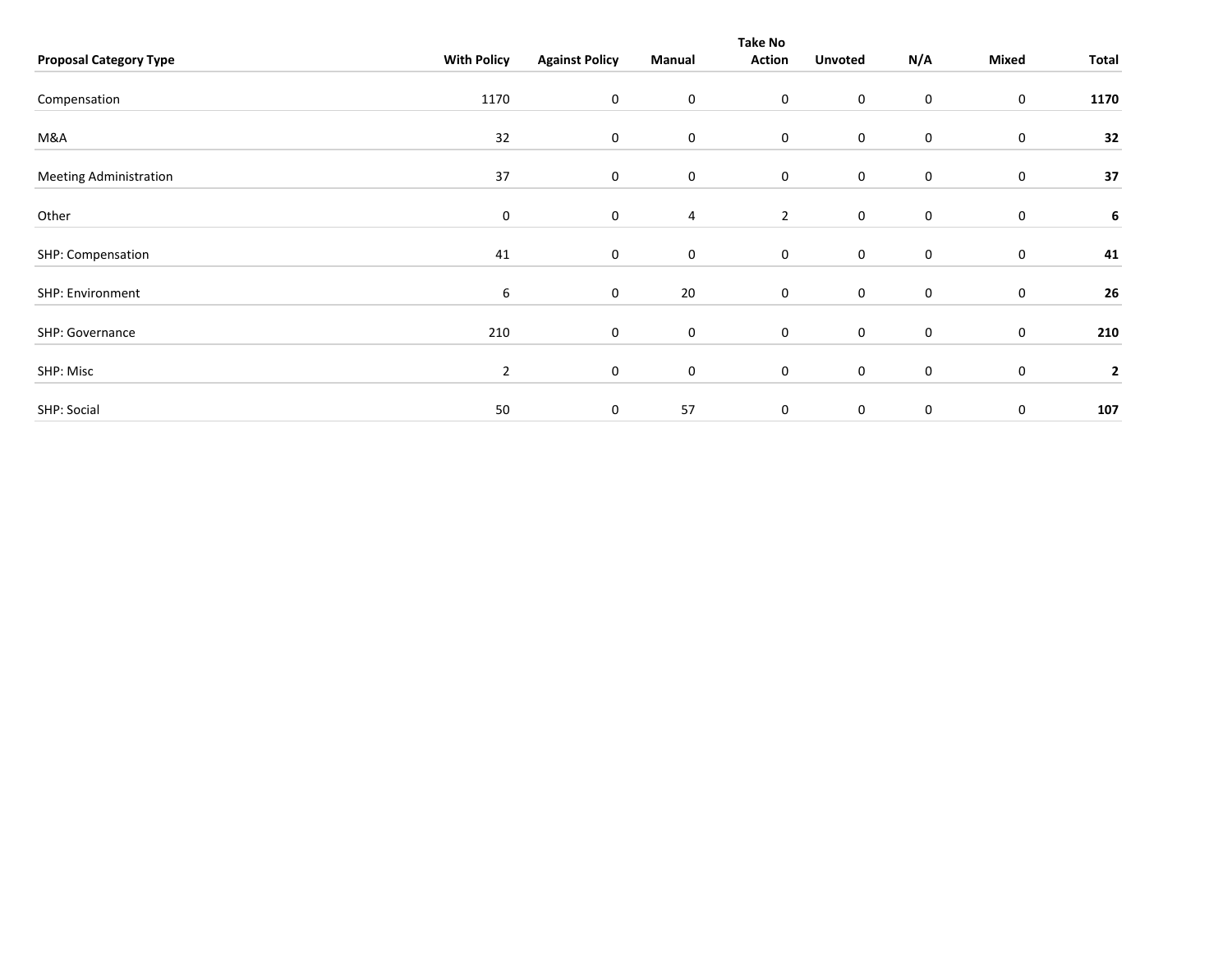### Proposal Categories - Votes versus Glass Lewis



### Proposal Categories - Votes versus Glass Lewis

| <b>Proposal Category Type</b> | <b>With Glass</b><br>Lewis | Against<br><b>Glass Lewis</b> | Take No<br><b>Action</b> | <b>Unvoted</b> | N/A | <b>Mixed</b> | Total |
|-------------------------------|----------------------------|-------------------------------|--------------------------|----------------|-----|--------------|-------|
| <b>Totals</b>                 | 10153                      | 125                           | $\mathbf{2}$             | 0              | 4   | 0            | 10284 |
| Audit/Financials              | 908                        | 0                             | 0                        | $\mathbf 0$    | 0   | 0            | 908   |
| <b>Board Related</b>          | 7464                       | 74                            | 0                        | 0              | 0   | 0            | 7538  |
| Capital Management            | 83                         | 0                             | 0                        | $\mathbf 0$    | 0   | 0            | 83    |
| Changes to Company Statutes   | 121                        | 3                             | 0                        | 0              | 0   | 0            | 124   |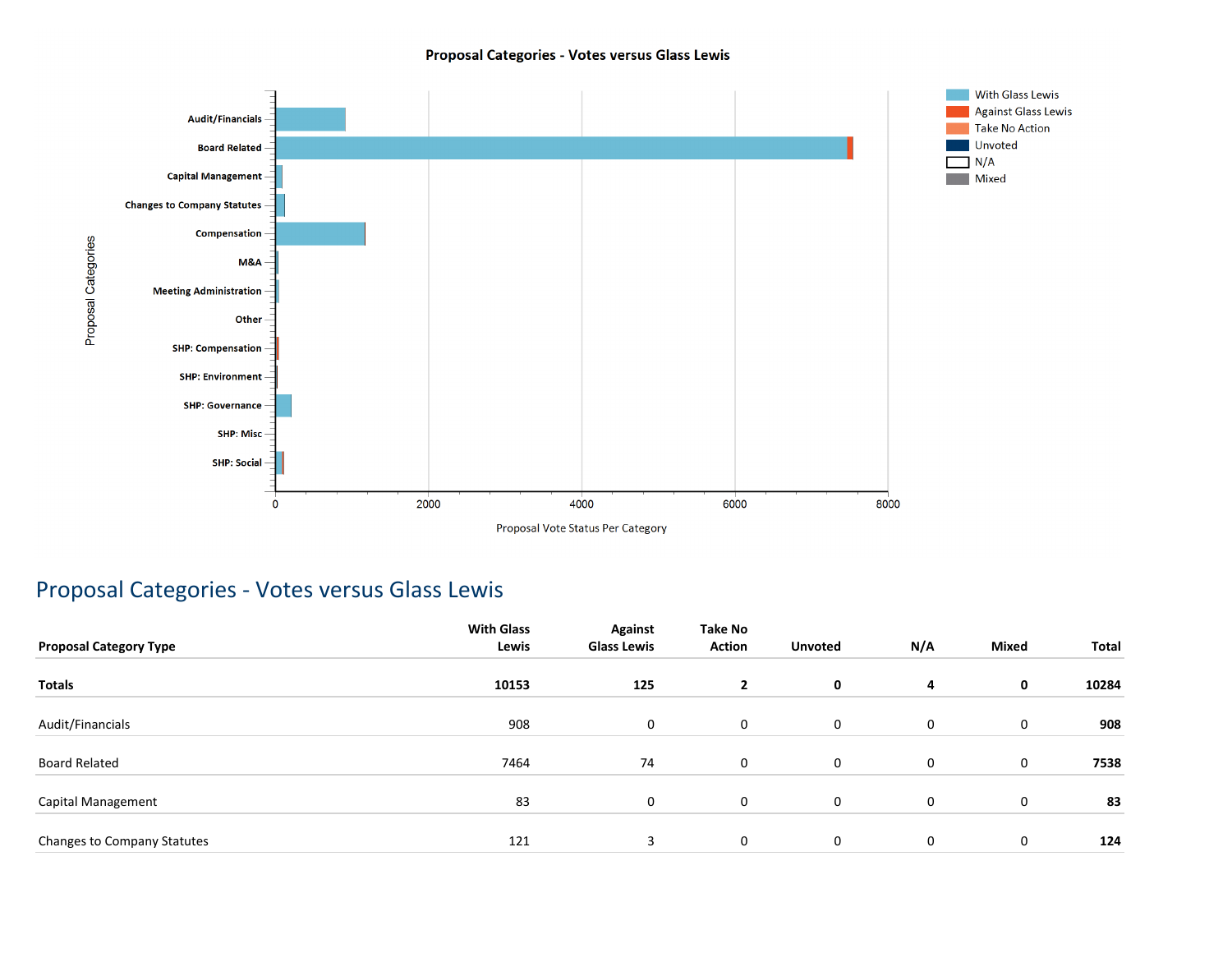| <b>Proposal Category Type</b> | <b>With Glass</b><br>Lewis | <b>Against</b><br><b>Glass Lewis</b> | <b>Take No</b><br><b>Action</b> | <b>Unvoted</b> | N/A            | Mixed     | Total        |
|-------------------------------|----------------------------|--------------------------------------|---------------------------------|----------------|----------------|-----------|--------------|
| Compensation                  | 1165                       | 5                                    | $\boldsymbol{0}$                | $\mathsf 0$    | 0              | $\pmb{0}$ | 1170         |
| M&A                           | 32                         | $\mathbf 0$                          | $\mathbf 0$                     | $\mathbf 0$    | 0              | $\pmb{0}$ | 32           |
| <b>Meeting Administration</b> | 37                         | $\mathbf 0$                          | $\mathbf 0$                     | $\mathbf 0$    | 0              | 0         | 37           |
| Other                         | $\boldsymbol{0}$           | $\mathbf 0$                          | $\overline{2}$                  | $\mathbf 0$    | $\overline{4}$ | $\pmb{0}$ | 6            |
| SHP: Compensation             | 22                         | 19                                   | $\mathbf 0$                     | $\mathsf 0$    | 0              | $\pmb{0}$ | 41           |
| SHP: Environment              | 21                         | 5                                    | $\mathbf 0$                     | $\mathsf 0$    | 0              | $\pmb{0}$ | 26           |
| SHP: Governance               | 210                        | $\mathbf 0$                          | $\mathbf 0$                     | $\mathbf 0$    | 0              | $\pmb{0}$ | 210          |
| SHP: Misc                     | $\overline{2}$             | $\mathbf 0$                          | $\mathbf 0$                     | $\mathsf 0$    | 0              | 0         | $\mathbf{2}$ |
| SHP: Social                   | 88                         | 19                                   | 0                               | $\mathbf 0$    | $\mathbf 0$    | $\pmb{0}$ | 107          |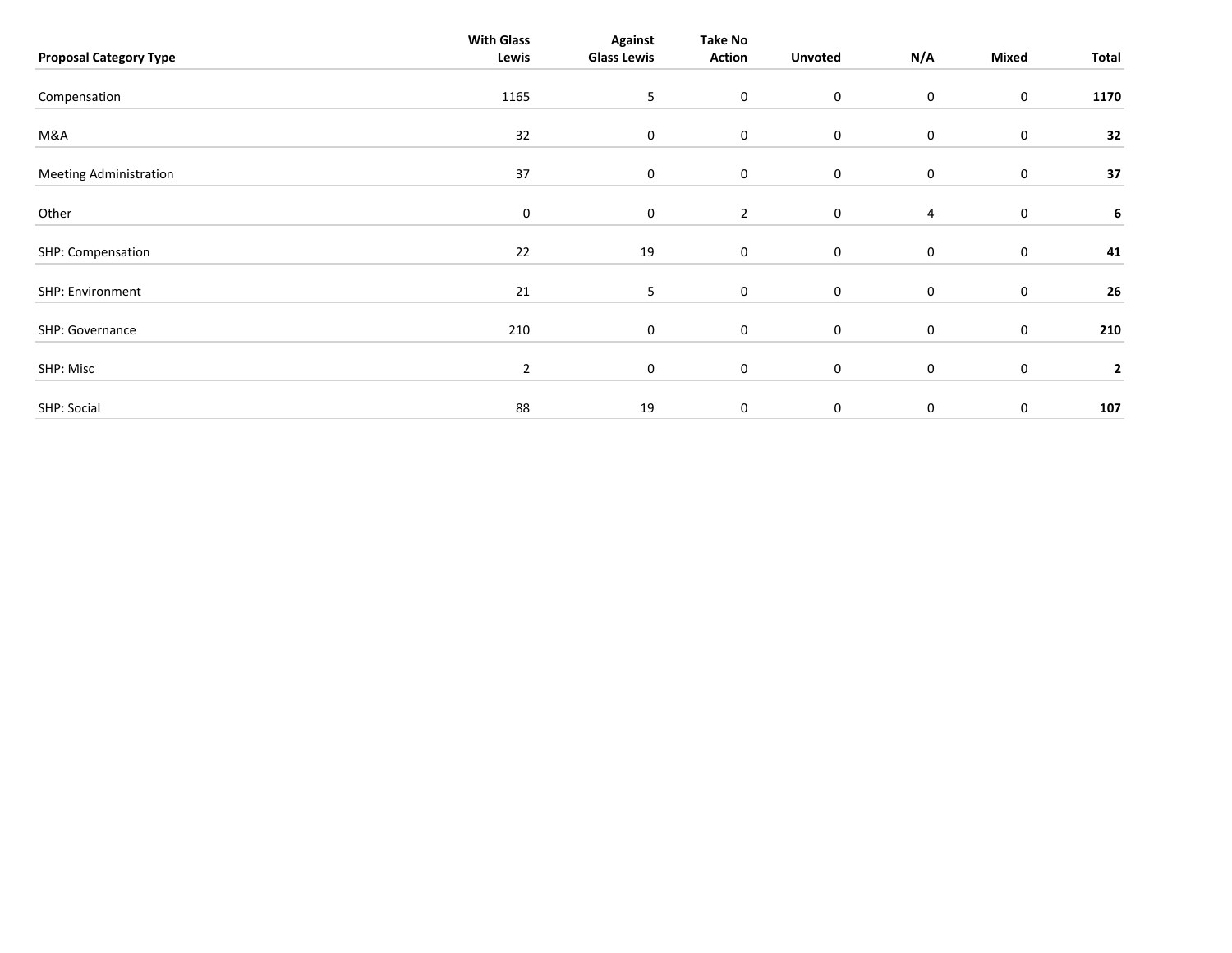# Proposal Type Report

From 7/1/2019 to 6/30/2020

## Proposal Types - All Votes

|                                 | <b>Take No</b>                                      |                |                |             |              |                       |             |             |             |                  |                         |  |
|---------------------------------|-----------------------------------------------------|----------------|----------------|-------------|--------------|-----------------------|-------------|-------------|-------------|------------------|-------------------------|--|
| <b>Issue Code Category</b>      | <b>Issue Short Text</b>                             | For            | <b>Against</b> | Abstain     |              | <b>Action Unvoted</b> | Mixed       | 1 Year      | 2 Years     | 3 Years          | <b>Total</b>            |  |
| <b>Total for all categories</b> |                                                     | 9598           | 566            | 74          | $\mathbf{2}$ | 0                     | 0           | 44          | 0           | 0                | 10284                   |  |
| <b>Audit/Financials</b>         |                                                     | 900            | 8              | 0           | 0            | 0                     | 0           | 0           | 0           | 0                | 908                     |  |
|                                 | Accounts and Reports (Bundled Issues)               | 1              | $\mathbf 0$    | $\mathbf 0$ | $\mathbf 0$  | $\mathbf 0$           | $\mathbf 0$ | $\mathbf 0$ | $\mathbf 0$ | 0                | $\mathbf{1}$            |  |
|                                 | Allocation of Profits/Dividends                     | 9              | $\mathbf 0$    | $\mathbf 0$ | $\mathbf 0$  | $\mathbf 0$           | $\mathbf 0$ | $\mathbf 0$ | $\mathbf 0$ | $\mathbf 0$      | 9                       |  |
|                                 | Appointment of Auditor                              | 15             | $\mathbf 0$    | $\mathbf 0$ | $\mathbf 0$  | $\mathbf 0$           | $\mathbf 0$ | 0           | 0           | 0                | 15                      |  |
|                                 | Appointment of Auditor and Authority to<br>Set Fees | $\overline{7}$ | $\mathbf 0$    | $\mathbf 0$ | $\mathbf 0$  | $\mathbf 0$           | $\mathbf 0$ | 0           | 0           | 0                | $\overline{\mathbf{z}}$ |  |
|                                 | Appointment of Special Auditor                      | $\mathbf{1}$   | $\mathbf 0$    | $\mathbf 0$ | $\mathbf 0$  | $\mathbf 0$           | $\mathbf 0$ | $\mathbf 0$ | $\mathbf 0$ | 0                | $\mathbf{1}$            |  |
|                                 | Approve Payment of Fees to Special<br>Auditors      | $\mathbf{1}$   | $\mathbf 0$    | $\mathbf 0$ | $\mathbf 0$  | $\mathbf 0$           | $\mathbf 0$ | $\mathbf 0$ | $\mathbf 0$ | 0                | $\mathbf{1}$            |  |
|                                 | Authority to Set Auditor's Fees                     | 9              | $\mathbf 0$    | $\mathbf 0$ | $\mathbf 0$  | $\mathbf 0$           | $\mathbf 0$ | $\pmb{0}$   | $\mathbf 0$ | 0                | 9                       |  |
|                                 | <b>Financial Statements</b>                         | 14             | 0              | 0           | 0            | $\mathbf 0$           | 0           | 0           | 0           | 0                | 14                      |  |
|                                 | Ratification of Auditor                             | 843            | 8              | 0           | 0            | $\mathbf 0$           | $\mathbf 0$ | 0           | 0           | $\boldsymbol{0}$ | 851                     |  |
| <b>Board Related</b>            |                                                     | 7250           | 259            | 29          | 0            | 0                     | 0           | 0           | 0           | $\mathbf 0$      | 7509                    |  |
|                                 | Change in Board Size                                | 3              | $\mathbf 0$    | $\mathbf 0$ | $\mathbf 0$  | $\mathbf 0$           | $\mathbf 0$ | $\mathbf 0$ | $\mathbf 0$ | 0                | 3                       |  |
|                                 | <b>Election of Board Committee Members</b>          | 10             | $\mathbf{1}$   | 0           | 0            | 0                     | 0           | 0           | 0           | 0                | 11                      |  |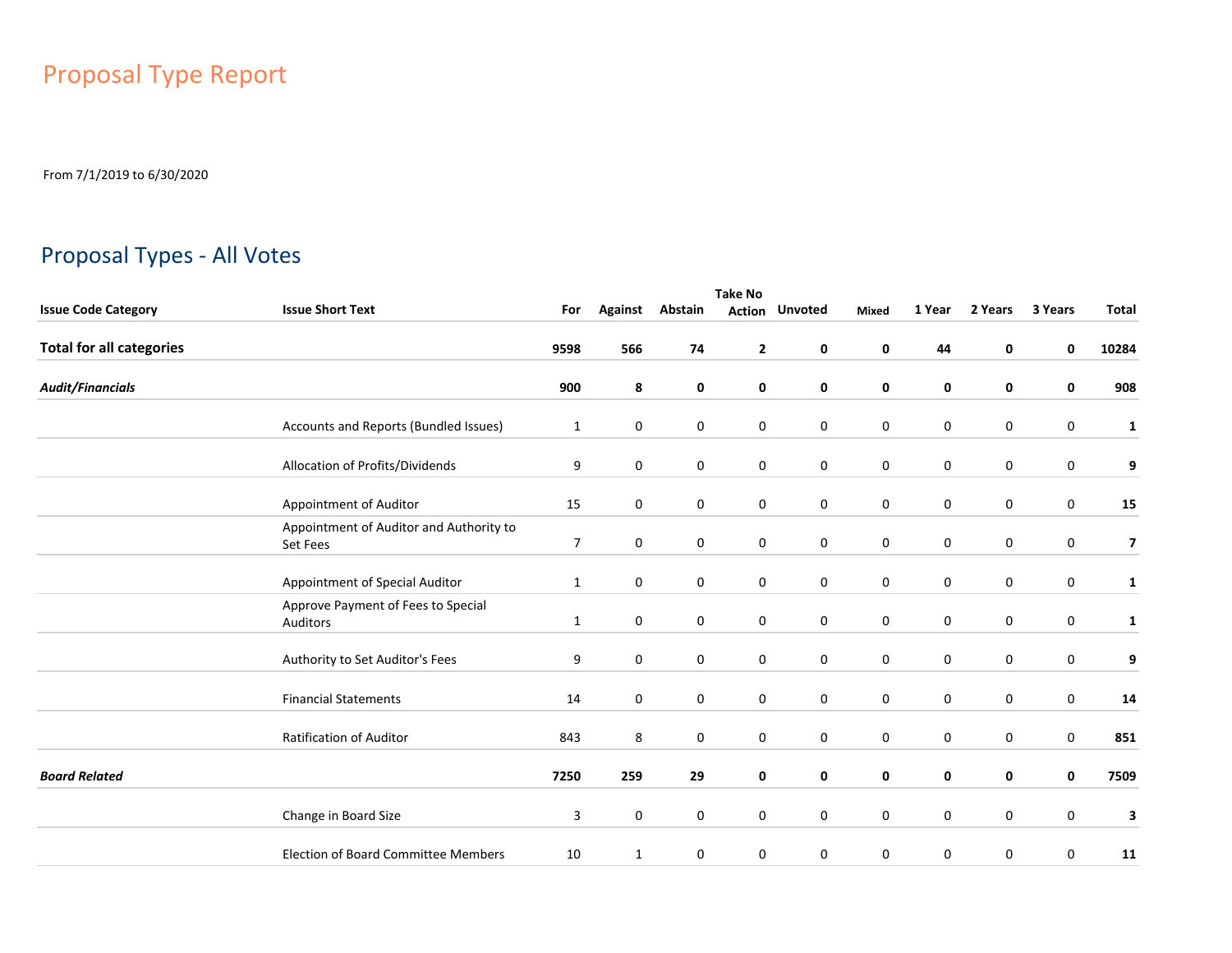|                            | <b>Take No</b>                                                               |                |                  |                  |               |                  |             |                  |             |                  |              |  |
|----------------------------|------------------------------------------------------------------------------|----------------|------------------|------------------|---------------|------------------|-------------|------------------|-------------|------------------|--------------|--|
| <b>Issue Code Category</b> | <b>Issue Short Text</b>                                                      | For            | Against          | Abstain          | <b>Action</b> | <b>Unvoted</b>   | Mixed       | 1 Year           | 2 Years     | 3 Years          | Total        |  |
|                            | Election of Board Member(s) During a<br>Contested Election - Management Nomi | 12             | 0                | 6                | 0             | $\boldsymbol{0}$ | $\bf{0}$    | $\mathbf 0$      | 0           | 0                | 18           |  |
|                            | <b>Election of Directors</b>                                                 | 7179           | 247              | 23               | 0             | $\pmb{0}$        | $\pmb{0}$   | $\pmb{0}$        | 0           | $\boldsymbol{0}$ | 7449         |  |
|                            | <b>Election of Non-Principal Members</b><br>(Chairman, alternates)           | $\overline{2}$ | $\mathbf{1}$     | $\mathbf 0$      | 0             | $\mathsf 0$      | $\mathbf 0$ | $\mathbf 0$      | $\mathbf 0$ | $\boldsymbol{0}$ | 3            |  |
|                            | <b>Election of Statutory Auditors</b>                                        | $\mathbf{1}$   | $\pmb{0}$        | $\mathbf 0$      | 0             | 0                | $\pmb{0}$   | $\mathbf 0$      | 0           | $\pmb{0}$        | $\mathbf{1}$ |  |
|                            | <b>Election of Subsidiary Directors</b>                                      | 21             | $\overline{2}$   | $\boldsymbol{0}$ | $\pmb{0}$     | $\pmb{0}$        | $\pmb{0}$   | $\pmb{0}$        | $\pmb{0}$   | $\boldsymbol{0}$ | 23           |  |
|                            | <b>Election of Supervisory Board</b>                                         | $\overline{7}$ | $\overline{7}$   | $\mathbf 0$      | 0             | 0                | 0           | 0                | 0           | 0                | 14           |  |
|                            | Misc. Management Proposal Regarding<br>Board                                 | $\overline{2}$ | $\boldsymbol{0}$ | $\mathbf 0$      | $\pmb{0}$     | $\mathsf 0$      | $\pmb{0}$   | $\pmb{0}$        | $\pmb{0}$   | $\boldsymbol{0}$ | $\mathbf{2}$ |  |
|                            | Misc. Proposal Regarding the Board                                           | $\mathbf 0$    | $\mathbf{1}$     | $\mathbf 0$      | $\mathbf 0$   | 0                | $\mathbf 0$ | $\mathbf 0$      | 0           | 0                | $\mathbf{1}$ |  |
|                            | Ratification of Board Acts - Legal                                           | 6              | $\boldsymbol{0}$ | 0                | 0             | 0                | $\bf{0}$    | $\mathbf 0$      | 0           | 0                | 6            |  |
|                            | Ratification of Co-Option of a Director                                      | $\overline{2}$ | $\pmb{0}$        | $\boldsymbol{0}$ | $\pmb{0}$     | $\mathbf 0$      | $\pmb{0}$   | $\pmb{0}$        | $\pmb{0}$   | $\boldsymbol{0}$ | $\mathbf{2}$ |  |
|                            | Ratification of Management Acts - Legal                                      | 4              | 0                | $\mathbf 0$      | 0             | 0                | 0           | 0                | 0           | 0                | 4            |  |
|                            | Removal/Resignation of Director                                              | $\mathbf{1}$   | 0                | 0                | 0             | 0                | $\bf{0}$    | 0                | 0           | 0                | $\mathbf 1$  |  |
| <b>Capital Management</b>  |                                                                              | 80             | 3                | 0                | 0             | 0                | $\pmb{0}$   | $\pmb{0}$        | $\pmb{0}$   | $\pmb{0}$        | 83           |  |
|                            | Authority to Issue Shares w/ Preemptive<br>Rights                            | 13             | 0                | 0                | 0             | $\mathbf 0$      | 0           | $\pmb{0}$        | 0           | 0                | 13           |  |
|                            | Authority to Issue Shares w/o<br>Preemptive Rights                           | 14             | $\mathbf{1}$     | $\mathbf 0$      | $\mathbf 0$   | 0                | $\mathbf 0$ | $\mathbf 0$      | $\mathbf 0$ | 0                | 15           |  |
|                            | Authority to Issue Stock w/ or w/out<br>Preemptive Rights                    | $\mathbf{1}$   | 0                | 0                | 0             | 0                | $\pmb{0}$   | $\boldsymbol{0}$ | 0           | 0                | $\mathbf 1$  |  |
|                            | Authority to Repurchase Shares                                               | 14             | 0                | $\mathbf 0$      | 0             | 0                | 0           | $\pmb{0}$        | $\pmb{0}$   | 0                | 14           |  |
|                            | <b>Cancellation of Authorized Stock</b>                                      | 4              | 0                | $\mathbf 0$      | 0             | 0                | $\bf{0}$    | $\bf{0}$         | 0           | 0                | 4            |  |
|                            | Elimination of Dual Class Stock                                              | $\mathbf{1}$   | $\mathbf 0$      | 0                | 0             | 0                | $\bf{0}$    | $\bf{0}$         | 0           | 0                | $\mathbf{1}$ |  |
|                            | Increase in Authorized Capital                                               | 3              | 0                | 0                | $\pmb{0}$     | $\boldsymbol{0}$ | $\bf{0}$    | $\pmb{0}$        | 0           | 0                | 3            |  |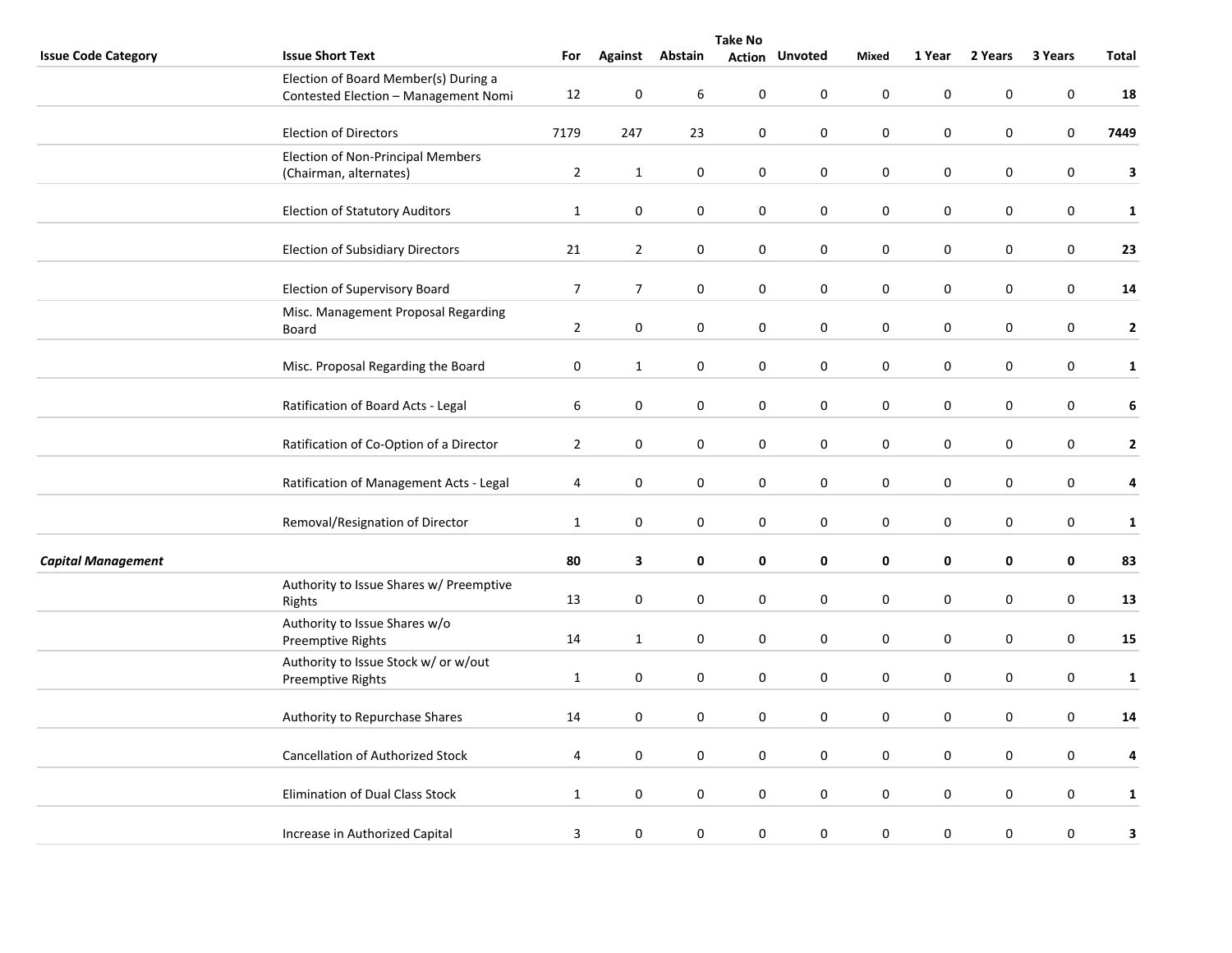|                                    | <b>Take No</b>                                                |                |                  |                  |                  |                       |             |                  |                  |                  |              |  |  |
|------------------------------------|---------------------------------------------------------------|----------------|------------------|------------------|------------------|-----------------------|-------------|------------------|------------------|------------------|--------------|--|--|
| <b>Issue Code Category</b>         | <b>Issue Short Text</b>                                       | For            |                  | Against Abstain  |                  | <b>Action Unvoted</b> | Mixed       | 1 Year           | 2 Years          | 3 Years          | Total        |  |  |
|                                    | Increase in Authorized Common Stock                           | 13             | $\mathbf 0$      | $\mathbf 0$      | $\pmb{0}$        | 0                     | $\mathbf 0$ | $\pmb{0}$        | $\mathbf 0$      | 0                | 13           |  |  |
|                                    | Increase in/Authorization of Dual Class<br>Stock              | $\mathbf{1}$   | $\mathbf{1}$     | $\boldsymbol{0}$ | 0                | $\pmb{0}$             | $\pmb{0}$   | $\pmb{0}$        | $\pmb{0}$        | $\pmb{0}$        | $\mathbf{2}$ |  |  |
|                                    | <b>Issuance of Common Stock</b>                               | 5              | $\pmb{0}$        | $\boldsymbol{0}$ | $\pmb{0}$        | $\pmb{0}$             | $\pmb{0}$   | $\pmb{0}$        | $\mathbf 0$      | $\boldsymbol{0}$ | 5            |  |  |
|                                    | <b>Issuance of Repurchased Shares</b>                         | 6              | $\pmb{0}$        | $\boldsymbol{0}$ | $\pmb{0}$        | $\pmb{0}$             | $\pmb{0}$   | $\pmb{0}$        | $\mathbf 0$      | $\boldsymbol{0}$ | 6            |  |  |
|                                    | Reduction in Share Premium Account                            | $\mathbf{1}$   | 0                | 0                | 0                | 0                     | $\mathbf 0$ | $\mathbf 0$      | $\mathbf 0$      | 0                | $\mathbf 1$  |  |  |
|                                    | Repurchase of Shares                                          | $\mathbf{1}$   | 0                | 0                | 0                | 0                     | 0           | 0                | 0                | 0                | $\mathbf{1}$ |  |  |
|                                    | Reverse Stock Split                                           | $\mathbf{1}$   | 0                | 0                | 0                | 0                     | $\pmb{0}$   | $\mathbf 0$      | 0                | 0                | $\mathbf{1}$ |  |  |
|                                    | Share Repurchase                                              | $\mathbf{1}$   | $\mathbf{1}$     | $\boldsymbol{0}$ | $\pmb{0}$        | $\pmb{0}$             | $\pmb{0}$   | $\pmb{0}$        | $\mathbf 0$      | $\boldsymbol{0}$ | $\mathbf{2}$ |  |  |
|                                    | Use/Transfer of Reserves                                      | $\mathbf{1}$   | $\mathbf 0$      | 0                | 0                | 0                     | $\pmb{0}$   | $\mathbf 0$      | 0                | 0                | $\mathbf{1}$ |  |  |
| <b>Changes to Company Statutes</b> |                                                               | 113            | 10               | $\mathbf{1}$     | 0                | 0                     | 0           | $\mathbf 0$      | 0                | $\pmb{0}$        | 123          |  |  |
|                                    | Adoption of Majority Vote for Election of<br><b>Directors</b> | 3              | 0                | $\boldsymbol{0}$ | $\pmb{0}$        | $\boldsymbol{0}$      | $\pmb{0}$   | $\pmb{0}$        | 0                | $\boldsymbol{0}$ | $\mathbf{3}$ |  |  |
|                                    | Amendment to Poison Pill                                      | 0              | $\mathbf{1}$     | 0                | 0                | $\pmb{0}$             | $\pmb{0}$   | $\pmb{0}$        | $\mathbf 0$      | 0                | $\mathbf{1}$ |  |  |
|                                    | Amendments to Articles, Constitution,<br><b>Bylaws</b>        | $\mathbf{1}$   | $\overline{2}$   | $\mathbf 0$      | $\mathbf 0$      | $\mathbf 0$           | $\mathbf 0$ | $\bf{0}$         | $\mathbf 0$      | 0                | 3            |  |  |
|                                    | Amendments to Charter/Bylaw - Bundled                         | 5              | $\mathbf{1}$     | $\pmb{0}$        | $\pmb{0}$        | $\pmb{0}$             | $\pmb{0}$   | $\pmb{0}$        | $\mathbf 0$      | $\pmb{0}$        | 6            |  |  |
|                                    | Article Amendments - Allow for the<br>Removal of Directors    | $\mathbf{3}$   | 0                | 0                | 0                | 0                     | $\bf{0}$    | $\mathbf 0$      | 0                | 0                | $\mathbf{3}$ |  |  |
|                                    | Article Amendments - Proxy Access                             | $\overline{2}$ | $\pmb{0}$        | $\boldsymbol{0}$ | $\pmb{0}$        | $\boldsymbol{0}$      | $\pmb{0}$   | $\pmb{0}$        | $\pmb{0}$        | $\boldsymbol{0}$ | $\mathbf{2}$ |  |  |
|                                    | Change in State of Incorporation                              | $\overline{2}$ | $\boldsymbol{0}$ | $\mathbf 0$      | $\mathbf 0$      | $\mathsf 0$           | $\pmb{0}$   | $\boldsymbol{0}$ | $\boldsymbol{0}$ | 0                | $\mathbf{2}$ |  |  |
|                                    | Company Name Change                                           | $\overline{2}$ | $\mathbf 0$      | $\mathbf 0$      | $\mathbf 0$      | $\mathbf 0$           | $\mathbf 0$ | $\pmb{0}$        | $\mathbf 0$      | 0                | $\mathbf{2}$ |  |  |
|                                    | Delisting                                                     | $\mathbf{1}$   | $\boldsymbol{0}$ | 0                | 0                | $\boldsymbol{0}$      | $\bf{0}$    | $\pmb{0}$        | $\mathbf 0$      | 0                | $\mathbf{1}$ |  |  |
|                                    | Elimination of Cumulative Voting                              | $\pmb{0}$      | $\overline{2}$   | $\boldsymbol{0}$ | $\boldsymbol{0}$ | $\boldsymbol{0}$      | $\pmb{0}$   | $\pmb{0}$        | 0                | 0                | $\mathbf{2}$ |  |  |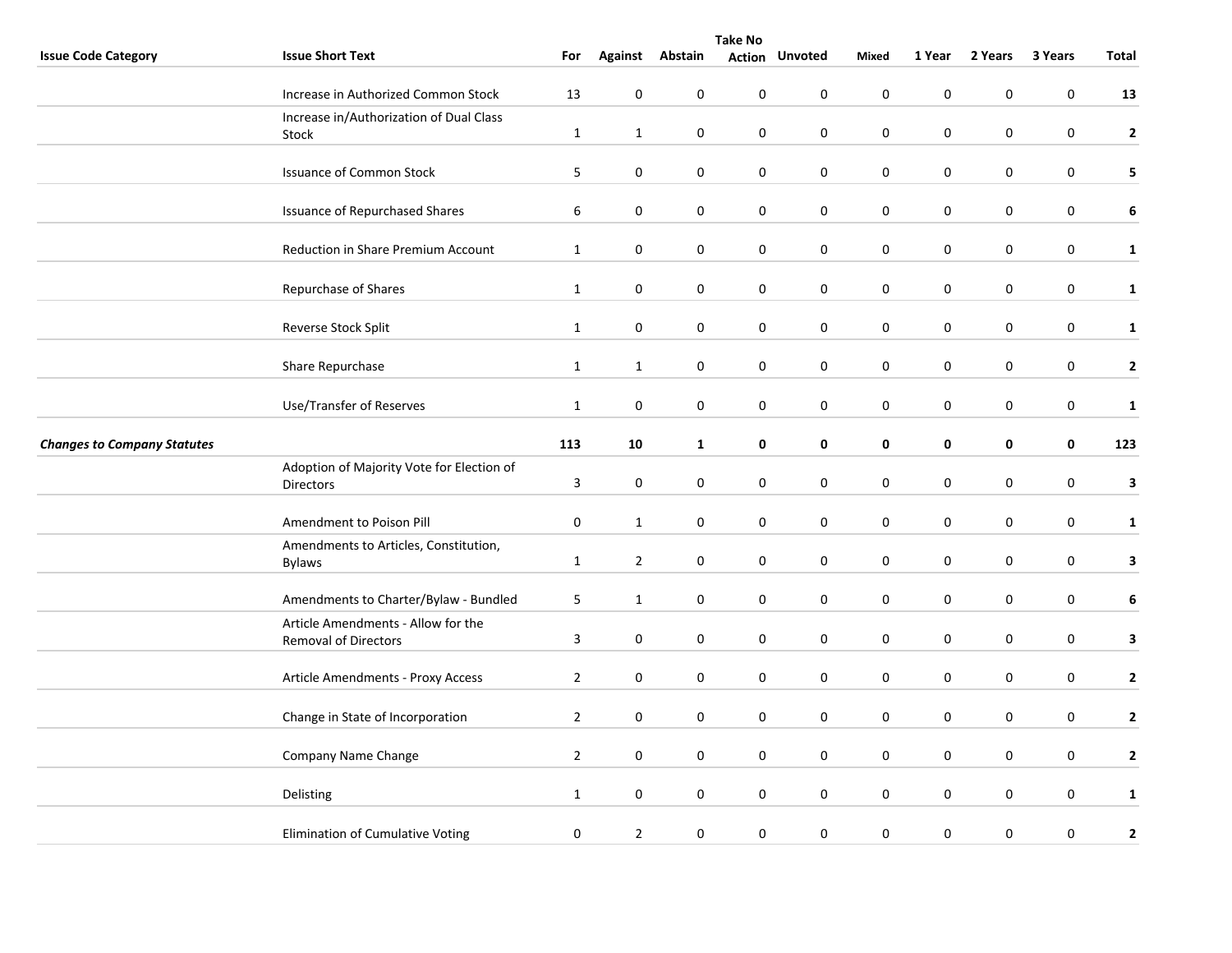|                            | <b>Take No</b>                                           |                |                  |                  |                  |                       |                  |                  |                  |                  |              |  |  |
|----------------------------|----------------------------------------------------------|----------------|------------------|------------------|------------------|-----------------------|------------------|------------------|------------------|------------------|--------------|--|--|
| <b>Issue Code Category</b> | <b>Issue Short Text</b>                                  | For            |                  | Against Abstain  |                  | <b>Action Unvoted</b> | Mixed            | 1 Year           | 2 Years          | 3 Years          | Total        |  |  |
|                            | Elimination of Supermajority<br>Requirement              | 40             | $\mathbf 0$      | 0                | $\pmb{0}$        | 0                     | $\mathbf 0$      | $\pmb{0}$        | 0                | 0                | 40           |  |  |
|                            |                                                          |                |                  |                  |                  |                       |                  |                  |                  |                  |              |  |  |
|                            | Elimination of Written Consent                           | $\pmb{0}$      | $\mathbf{1}$     | 0                | $\pmb{0}$        | $\boldsymbol{0}$      | $\pmb{0}$        | $\pmb{0}$        | 0                | $\pmb{0}$        | $\mathbf 1$  |  |  |
|                            | Limitation of Right to Call a Special<br>Meeting         | $\pmb{0}$      | $\mathbf{1}$     | $\pmb{0}$        | 0                | $\pmb{0}$             | $\bf{0}$         | $\pmb{0}$        | 0                | 0                | $\mathbf{1}$ |  |  |
|                            | Misc. Article Amendments                                 | 16             | $\mathbf{1}$     | 0                | $\pmb{0}$        | $\pmb{0}$             | $\pmb{0}$        | $\pmb{0}$        | 0                | $\boldsymbol{0}$ | $17\,$       |  |  |
|                            | Reincorporation                                          | $\overline{2}$ | $\pmb{0}$        | 0                | 0                | 0                     | $\bf{0}$         | $\mathbf 0$      | 0                | 0                | $\mathbf 2$  |  |  |
|                            | Repeal of Classified Board                               | 19             | $\pmb{0}$        | 0                | 0                | 0                     | 0                | $\boldsymbol{0}$ | 0                | 0                | 19           |  |  |
|                            | Restoration of Right to Call a Special<br>Meeting        | 9              | $\mathbf{1}$     | $\mathbf{1}$     | $\pmb{0}$        | 0                     | $\bf{0}$         | $\boldsymbol{0}$ | 0                | $\boldsymbol{0}$ | 11           |  |  |
|                            | Restoration of Written Consent                           | 4              | $\pmb{0}$        | $\pmb{0}$        | $\boldsymbol{0}$ | $\pmb{0}$             | $\pmb{0}$        | $\pmb{0}$        | $\pmb{0}$        | $\boldsymbol{0}$ | 4            |  |  |
|                            | Technical Amendments to Charter/Bylaw                    | $\overline{4}$ | $\mathbf 0$      | 0                | 0                | 0                     | $\bf{0}$         | $\boldsymbol{0}$ | 0                | 0                | 4            |  |  |
| Compensation               |                                                          | 962            | 164              | 0                | 0                | 0                     | $\mathbf 0$      | 44               | 0                | $\pmb{0}$        | 1170         |  |  |
|                            | Adoption of Director Equity<br><b>Compensation Plan</b>  | 3              | $\overline{2}$   | $\pmb{0}$        | 0                | 0                     | $\boldsymbol{0}$ | $\pmb{0}$        | 0                | $\boldsymbol{0}$ | 5            |  |  |
|                            | Adoption of Employee Stock Purchase<br>Plan              | 18             | $\pmb{0}$        | $\pmb{0}$        | 0                | $\mathsf 0$           | $\pmb{0}$        | $\pmb{0}$        | 0                | $\boldsymbol{0}$ | 18           |  |  |
|                            | Adoption of Equity Compensation Plan                     | 86             | 6                | 0                | 0                | 0                     | $\bf{0}$         | $\boldsymbol{0}$ | 0                | 0                | 92           |  |  |
|                            | Advisory Vote on Executive<br>Compensation               | 704            | 138              | $\boldsymbol{0}$ | $\pmb{0}$        | 0                     | $\pmb{0}$        | $\pmb{0}$        | 0                | $\pmb{0}$        | 842          |  |  |
|                            | Advisory Vote on Severance                               | 18             | $\overline{2}$   | 0                | 0                | 0                     | $\bf{0}$         | $\boldsymbol{0}$ | 0                | $\boldsymbol{0}$ | 20           |  |  |
|                            | Amendment to Bonus/162(m) Plan                           | $\mathbf{1}$   | $\pmb{0}$        | 0                | $\boldsymbol{0}$ | 0                     | $\pmb{0}$        | $\pmb{0}$        | 0                | $\boldsymbol{0}$ | $\mathbf{1}$ |  |  |
|                            | Amendment to Director Equity<br><b>Compensation Plan</b> | $\overline{2}$ | $\overline{2}$   | $\mathbf 0$      | $\boldsymbol{0}$ | 0                     | $\pmb{0}$        | $\pmb{0}$        | $\boldsymbol{0}$ | $\boldsymbol{0}$ | 4            |  |  |
|                            | Amendment to Employee Stock Purchase<br>Plan             | 27             | $\mathbf 0$      | 0                | $\pmb{0}$        | $\mathbf 0$           | $\mathbf 0$      | $\pmb{0}$        | 0                | $\pmb{0}$        | 27           |  |  |
|                            | Amendment to Equity Compensation<br>Plan                 | 82             | 10               | 0                | $\pmb{0}$        | $\boldsymbol{0}$      | $\pmb{0}$        | $\pmb{0}$        | 0                | $\boldsymbol{0}$ | 92           |  |  |
|                            | Amendment to Restricted Stock Plan                       | $\mathbf{1}$   | $\boldsymbol{0}$ | $\pmb{0}$        | $\boldsymbol{0}$ | 0                     | $\pmb{0}$        | $\pmb{0}$        | 0                | 0                | 1            |  |  |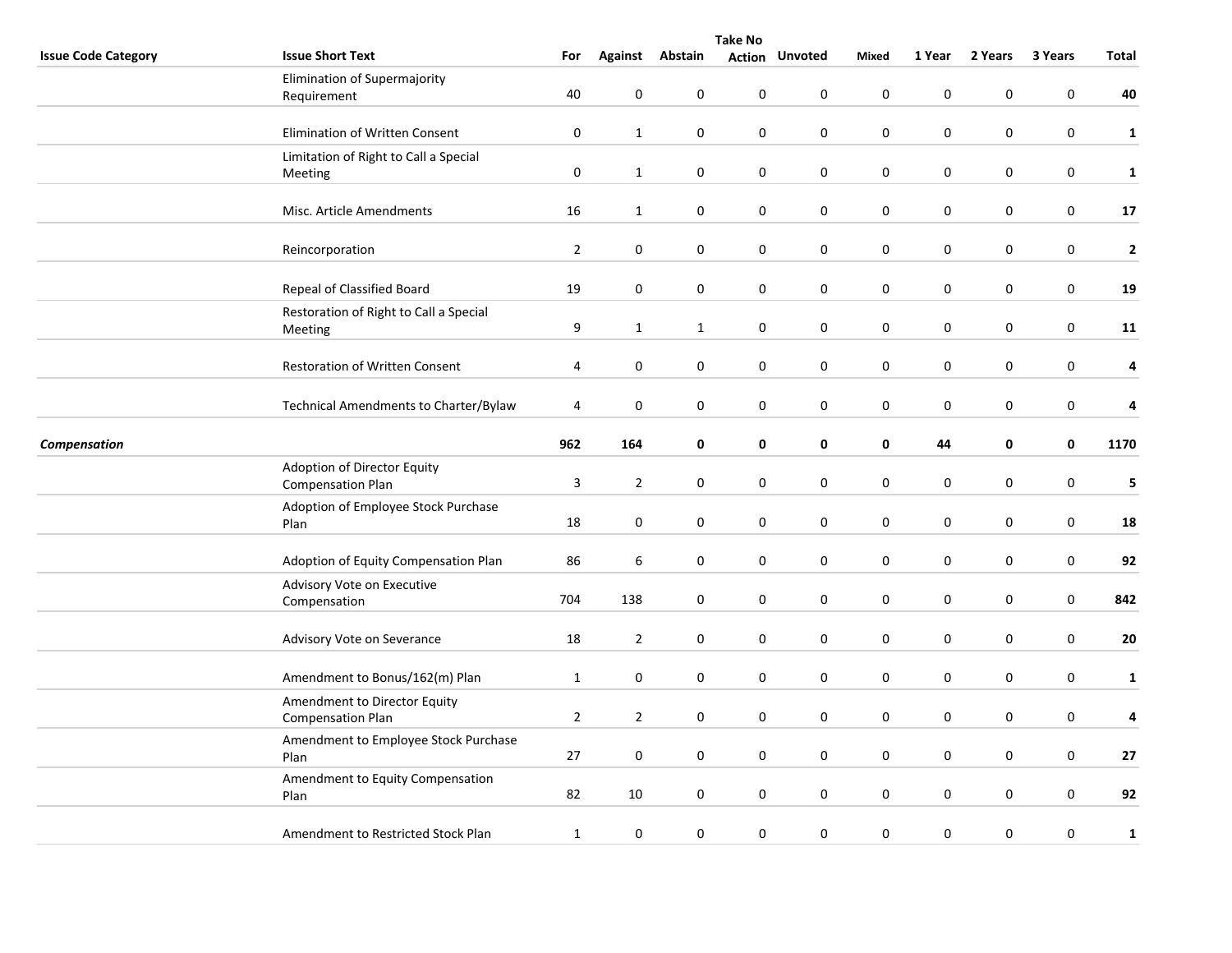|                               | <b>Take No</b>                                                   |                  |                |                     |                |                |                  |                  |             |           |                         |
|-------------------------------|------------------------------------------------------------------|------------------|----------------|---------------------|----------------|----------------|------------------|------------------|-------------|-----------|-------------------------|
| <b>Issue Code Category</b>    | <b>Issue Short Text</b>                                          | For              | <b>Against</b> | Abstain             | Action         | <b>Unvoted</b> | Mixed            | 1 Year           | 2 Years     | 3 Years   | Total                   |
|                               | Amendment to Stock Option Plan                                   | $\mathbf{1}$     | $\pmb{0}$      | $\boldsymbol{0}$    | $\pmb{0}$      | $\pmb{0}$      | $\pmb{0}$        | $\mathbf 0$      | $\mathbf 0$ | 0         | $\mathbf{1}$            |
|                               | Amendment to Stock Purchase Plan                                 | $\mathbf{1}$     | $\pmb{0}$      | $\boldsymbol{0}$    | $\pmb{0}$      | $\pmb{0}$      | $\mathbf 0$      | $\pmb{0}$        | $\mathbf 0$ | 0         | $\mathbf{1}$            |
|                               | Capital Proposal to Implement Equity<br><b>Compensation Plan</b> | $\overline{2}$   | $\mathbf 0$    | $\mathbf 0$         | $\mathbf 0$    | $\mathbf 0$    | $\pmb{0}$        | $\pmb{0}$        | 0           | 0         | $\mathbf{2}$            |
|                               | Directors' Fees                                                  | 5                | $\pmb{0}$      | $\mathbf 0$         | $\pmb{0}$      | $\pmb{0}$      | $\pmb{0}$        | $\pmb{0}$        | $\pmb{0}$   | 0         | $\overline{\mathbf{5}}$ |
|                               | Remuneration Policy (Forward-Looking)                            | 6                | $\mathbf{1}$   | $\mathbf 0$         | $\pmb{0}$      | $\pmb{0}$      | $\pmb{0}$        | $\pmb{0}$        | $\mathbf 0$ | 0         | $\overline{\mathbf{z}}$ |
|                               | Remuneration Report (Retrospective)                              | 4                | $\mathbf{1}$   | $\mathbf 0$         | $\pmb{0}$      | $\pmb{0}$      | $\pmb{0}$        | $\pmb{0}$        | $\pmb{0}$   | 0         | 5                       |
|                               | Say When on Pay                                                  | $\pmb{0}$        | $\mathbf 0$    | $\pmb{0}$           | $\pmb{0}$      | $\pmb{0}$      | $\pmb{0}$        | 44               | $\pmb{0}$   | 0         | 44                      |
|                               | <b>Stock Purchase Plan</b>                                       | $\mathbf{1}$     | $\mathbf 0$    | $\mathbf 0$         | $\mathbf 0$    | $\mathbf 0$    | $\mathbf 0$      | $\mathbf 0$      | $\mathbf 0$ | 0         | $\mathbf{1}$            |
|                               | Supervisory Board/ Corp Assembly Fees                            | $\boldsymbol{0}$ | $\overline{2}$ | $\mathbf 0$         | $\mathbf 0$    | $\pmb{0}$      | $\pmb{0}$        | $\pmb{0}$        | 0           | 0         | $\mathbf 2$             |
| M&A                           |                                                                  | 32               | $\mathbf 0$    | $\mathbf 0$         | $\pmb{0}$      | $\mathbf 0$    | $\pmb{0}$        | 0                | $\pmb{0}$   | $\pmb{0}$ | 32                      |
|                               | Merger/Acquisition                                               | 31               | 0              | $\mathbf 0$         | $\mathbf 0$    | 0              | $\pmb{0}$        | $\pmb{0}$        | 0           | 0         | 31                      |
|                               | Spin-off                                                         | $\mathbf{1}$     | $\pmb{0}$      | $\mathbf 0$         | $\mathbf 0$    | $\pmb{0}$      | $\pmb{0}$        | $\pmb{0}$        | $\pmb{0}$   | 0         | $\mathbf 1$             |
| <b>Meeting Administration</b> |                                                                  | 36               | $\mathbf{1}$   | 0                   | 0              | 0              | $\mathbf 0$      | 0                | 0           | 0         | 37                      |
|                               | Appointment of Independent Proxy<br>(Switzerland)                | $\overline{2}$   | $\mathbf 0$    | $\mathbf 0$         | $\mathbf 0$    | $\pmb{0}$      | $\boldsymbol{0}$ | $\boldsymbol{0}$ | 0           | 0         | $\mathbf{2}$            |
|                               | Authorization of Legal Formalities                               | $\mathbf{1}$     | $\mathbf 0$    | $\mathbf 0$         | $\pmb{0}$      | $\mathbf 0$    | $\pmb{0}$        | $\pmb{0}$        | $\pmb{0}$   | 0         | $\mathbf 1$             |
|                               | Right to Adjourn Meeting                                         | 31               | 0              | $\mathbf 0$         | $\mathbf 0$    | 0              | $\pmb{0}$        | $\pmb{0}$        | 0           | 0         | 31                      |
|                               | Routine Meeting Item                                             | $\overline{2}$   | $\mathbf 0$    | $\mathsf{O}\xspace$ | $\mathbf 0$    | $\mathbf 0$    | $\pmb{0}$        | $\pmb{0}$        | $\pmb{0}$   | 0         | $\mathbf 2$             |
|                               | <b>Transaction of Other Business</b>                             | $\pmb{0}$        | $\mathbf{1}$   | $\mathbf 0$         | $\mathbf 0$    | $\mathbf 0$    | $\boldsymbol{0}$ | $\pmb{0}$        | $\pmb{0}$   | 0         | $\mathbf{1}$            |
| <b>Other</b>                  |                                                                  | $\mathbf{2}$     | $\pmb{0}$      | $\mathbf{2}$        | $\overline{2}$ | 0              | $\pmb{0}$        | $\mathbf 0$      | $\pmb{0}$   | 0         | 4                       |
|                               | Bondholder/Bankruptcy Proposal                                   | $\pmb{0}$        | 0              | $\overline{2}$      | $\pmb{0}$      | $\pmb{0}$      | $\pmb{0}$        | $\pmb{0}$        | $\mathbf 0$ | 0         | $\mathbf 2$             |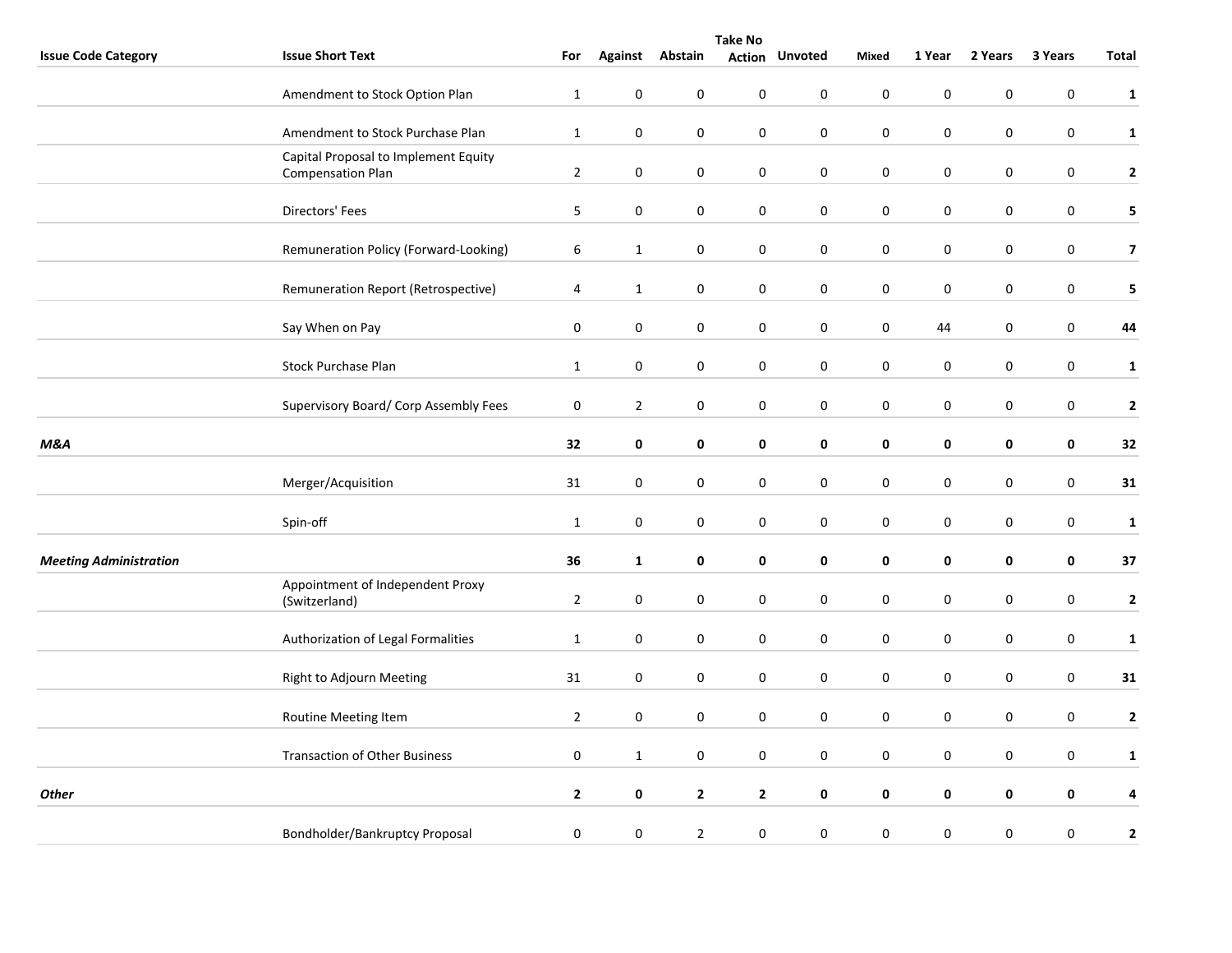|                            | <b>Take No</b>                                                          |                         |                  |                  |                  |                       |                  |             |           |                  |                         |  |
|----------------------------|-------------------------------------------------------------------------|-------------------------|------------------|------------------|------------------|-----------------------|------------------|-------------|-----------|------------------|-------------------------|--|
| <b>Issue Code Category</b> | <b>Issue Short Text</b>                                                 | For                     | Against          | Abstain          |                  | <b>Action Unvoted</b> | Mixed            | 1 Year      | 2 Years   | 3 Years          | Total                   |  |
|                            | <b>Declaration of Material Interest</b>                                 | $\overline{2}$          | $\pmb{0}$        | $\pmb{0}$        | $\boldsymbol{0}$ | $\pmb{0}$             | $\pmb{0}$        | $\pmb{0}$   | 0         | 0                | $\mathbf{2}$            |  |
|                            | Misc. Proposal                                                          | $\pmb{0}$               | $\pmb{0}$        | $\boldsymbol{0}$ | $\mathbf{1}$     | 0                     | $\pmb{0}$        | $\pmb{0}$   | $\pmb{0}$ | $\pmb{0}$        | $\mathbf{1}$            |  |
|                            | <b>OTHER</b>                                                            | $\pmb{0}$               | $\boldsymbol{0}$ | $\boldsymbol{0}$ | $\mathbf{1}$     | $\mathbf 0$           | $\pmb{0}$        | 0           | 0         | $\boldsymbol{0}$ | $\mathbf{1}$            |  |
| <b>SHP: Compensation</b>   |                                                                         | $\overline{\mathbf{z}}$ | 15               | 19               | 0                | 0                     | 0                | $\mathbf 0$ | 0         | $\mathbf 0$      | 22                      |  |
|                            | SHP Recoupment of Unearned Bonuses<br>(Clawback)                        | $\overline{2}$          | $\pmb{0}$        | $\pmb{0}$        | $\boldsymbol{0}$ | $\pmb{0}$             | $\pmb{0}$        | $\pmb{0}$   | $\pmb{0}$ | $\boldsymbol{0}$ | $\mathbf{2}$            |  |
|                            | <b>SHP Regarding Golden Parachutes</b>                                  | $\mathbf{1}$            | $\mathbf 0$      | $\boldsymbol{0}$ | 0                | 0                     | $\pmb{0}$        | $\pmb{0}$   | 0         | $\boldsymbol{0}$ | $\mathbf{1}$            |  |
|                            | SHP Regarding Linking Executive Pay to<br>Social Criteria               | 0                       | $\pmb{0}$        | $\boldsymbol{6}$ | $\boldsymbol{0}$ | $\boldsymbol{0}$      | $\boldsymbol{0}$ | $\pmb{0}$   | $\pmb{0}$ | $\boldsymbol{0}$ | 6                       |  |
|                            | SHP Regarding Misc. Compensation                                        | $\overline{2}$          | 5                | $\mathbf{1}$     | 0                | $\mathbf 0$           | $\boldsymbol{0}$ | $\mathbf 0$ | 0         | $\pmb{0}$        | 8                       |  |
|                            | SHP Regarding Race and/or Gender Pay<br><b>Equity Report</b>            | $\mathbf 2$             | $\bf{0}$         | 12               | $\pmb{0}$        | $\mathbf 0$           | $\mathbf 0$      | $\pmb{0}$   | $\pmb{0}$ | $\mathbf 0$      | ${\bf 14}$              |  |
|                            | SHP Regarding Report on Ratio Between<br>CEO and Employee Pay           | $\boldsymbol{0}$        | $\overline{3}$   | $\pmb{0}$        | $\boldsymbol{0}$ | $\pmb{0}$             | $\pmb{0}$        | $\pmb{0}$   | 0         | $\boldsymbol{0}$ | $\mathbf{3}$            |  |
|                            | SHP Regarding Restricting Executive<br>Compensation                     | 0                       | $\overline{7}$   | 0                | 0                | 0                     | $\pmb{0}$        | $\pmb{0}$   | 0         | 0                | $\overline{\mathbf{z}}$ |  |
| <b>SHP: Environment</b>    |                                                                         | 11                      | 10               | 5                | 0                | $\pmb{0}$             | 0                | $\pmb{0}$   | 0         | 0                | 21                      |  |
|                            | SHP Regarding Adoption of<br><b>Comprehensive Recycling Strategies</b>  | $\pmb{0}$               | $\boldsymbol{0}$ | $\mathbf{1}$     | $\boldsymbol{0}$ | $\pmb{0}$             | $\pmb{0}$        | $\pmb{0}$   | 0         | $\boldsymbol{0}$ | $\mathbf{1}$            |  |
|                            | SHP Regarding Bioengineering /<br>Nanotechnology Safety                 | $\pmb{0}$               | $\boldsymbol{0}$ | $\overline{2}$   | $\boldsymbol{0}$ | $\pmb{0}$             | $\pmb{0}$        | $\pmb{0}$   | $\pmb{0}$ | $\boldsymbol{0}$ | $\mathbf{2}$            |  |
|                            | SHP Regarding Environmental Report                                      | 4                       | $\overline{4}$   | $\boldsymbol{0}$ | 0                | $\mathbf 0$           | $\mathbf 0$      | $\mathbf 0$ | 0         | $\mathbf 0$      | 8                       |  |
|                            | SHP Regarding Formation of<br>Environmental/Social Committee of the     | 1                       | $\pmb{0}$        | $\mathbf{1}$     | $\pmb{0}$        | $\pmb{0}$             | $\pmb{0}$        | $\pmb{0}$   | 0         | 0                | $\mathbf{2}$            |  |
|                            | SHP Regarding Misc.<br>Energy/Environmental Issues                      | $\mathbf 0$             | 4                | $\pmb{0}$        | $\boldsymbol{0}$ | $\mathbf 0$           | $\pmb{0}$        | $\pmb{0}$   | 0         | $\boldsymbol{0}$ | 4                       |  |
|                            | SHP Regarding Report on Antibiotics in<br>Animal Agriculture            | 0                       | $\mathbf 0$      | $\mathbf{1}$     | 0                | $\mathbf 0$           | $\mathbf 0$      | $\pmb{0}$   | 0         | 0                | $\mathbf{1}$            |  |
|                            | SHP Regarding Report/Action on Climate<br>Change                        | 4                       | $\overline{2}$   | 0                | $\pmb{0}$        | $\mathbf 0$           | $\pmb{0}$        | $\pmb{0}$   | $\pmb{0}$ | $\pmb{0}$        | 6                       |  |
|                            | SHP Regarding Reporting and Reducing<br><b>Greenhouse Gas Emissions</b> | $\mathbf 2$             | $\pmb{0}$        | $\pmb{0}$        | $\pmb{0}$        | $\pmb{0}$             | $\pmb{0}$        | $\pmb{0}$   | 0         | 0                | $\mathbf{2}$            |  |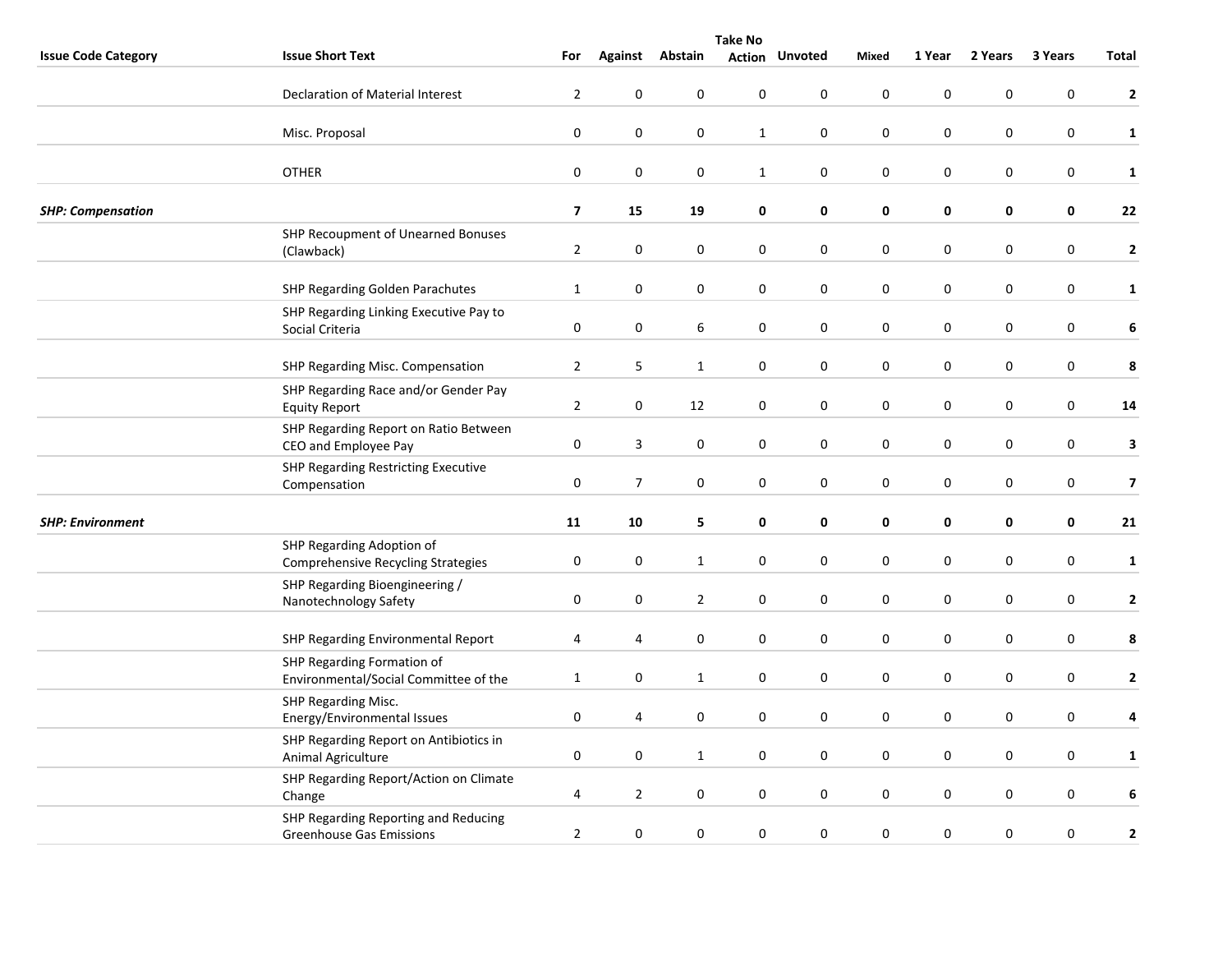|                            | <b>Take No</b>                                                              |                  |                  |                  |                  |                       |                  |             |             |                  |                  |  |
|----------------------------|-----------------------------------------------------------------------------|------------------|------------------|------------------|------------------|-----------------------|------------------|-------------|-------------|------------------|------------------|--|
| <b>Issue Code Category</b> | <b>Issue Short Text</b>                                                     | For              |                  | Against Abstain  |                  | <b>Action Unvoted</b> | Mixed            | 1 Year      | 2 Years     | 3 Years          | Total            |  |
| <b>SHP: Governance</b>     |                                                                             | 141              | 69               | $\pmb{0}$        | 0                | 0                     | 0                | $\pmb{0}$   | 0           | 0                | 210              |  |
|                            | SHP Regarding Board Composition                                             | 3                | $\,8\,$          | $\boldsymbol{0}$ | 0                | $\pmb{0}$             | $\pmb{0}$        | $\pmb{0}$   | $\pmb{0}$   | $\pmb{0}$        | 11               |  |
|                            | SHP Regarding Directors' Roles in<br>Corporate Strategy                     | $\pmb{0}$        | 4                | $\pmb{0}$        | $\boldsymbol{0}$ | $\mathbf 0$           | $\pmb{0}$        | $\pmb{0}$   | 0           | $\boldsymbol{0}$ | 4                |  |
|                            | SHP Regarding Eliminating Supermajority<br>Provisions                       | 11               | $\pmb{0}$        | 0                | $\pmb{0}$        | 0                     | $\mathbf 0$      | $\mathbf 0$ | $\mathbf 0$ | $\mathbf 0$      | 11               |  |
|                            | SHP Regarding Independent Board<br>Chairman/Seperation of Chair and CEO     | 42               | 4                | 0                | 0                | $\pmb{0}$             | $\pmb{0}$        | $\pmb{0}$   | 0           | $\boldsymbol{0}$ | 46               |  |
|                            | SHP Regarding Majority Vote for Election<br>of Directors                    | 6                | $\mathbf 0$      | $\pmb{0}$        | 0                | 0                     | $\pmb{0}$        | $\pmb{0}$   | 0           | $\boldsymbol{0}$ | $\boldsymbol{6}$ |  |
|                            | SHP Regarding Misc. Board/Shareholder<br><b>Rights Issue</b>                | $\mathbf{1}$     | 18               | $\pmb{0}$        | $\boldsymbol{0}$ | $\mathbf 0$           | $\pmb{0}$        | $\pmb{0}$   | 0           | $\boldsymbol{0}$ | 19               |  |
|                            | <b>SHP Regarding Recapitalization</b>                                       | 5                | $\mathbf 0$      | 0                | 0                | $\mathbf 0$           | $\mathbf 0$      | $\pmb{0}$   | 0           | 0                | 5                |  |
|                            | SHP Regarding Removal of Directors                                          | $\mathbf{1}$     | $\boldsymbol{0}$ | 0                | 0                | 0                     | $\mathbf 0$      | $\pmb{0}$   | $\pmb{0}$   | 0                | $\mathbf{1}$     |  |
|                            | SHP Regarding Right to Act by Written<br>Consent                            | 40               | 17               | $\boldsymbol{0}$ | $\boldsymbol{0}$ | $\pmb{0}$             | $\pmb{0}$        | $\pmb{0}$   | 0           | $\boldsymbol{0}$ | 57               |  |
|                            | SHP Regarding Right to Call a Special<br>Meeting                            | 30               | $\overline{7}$   | $\pmb{0}$        | $\pmb{0}$        | $\pmb{0}$             | $\pmb{0}$        | $\pmb{0}$   | $\pmb{0}$   | $\boldsymbol{0}$ | 37               |  |
|                            | SHP Regarding the Declassification of the<br>Board                          | $\mathbf{1}$     | $\pmb{0}$        | $\boldsymbol{0}$ | 0                | 0                     | $\pmb{0}$        | $\pmb{0}$   | 0           | $\boldsymbol{0}$ | $\mathbf{1}$     |  |
|                            | SHP Regarding Trained, Qualified<br>Directors on Environment, Health and Sa | $\mathbf{1}$     | $\mathbf{1}$     | $\boldsymbol{0}$ | 0                | 0                     | $\pmb{0}$        | $\pmb{0}$   | 0           | 0                | $\mathbf{2}$     |  |
|                            | SHP Shareholder Access to the<br>Nomination Process (Proxy Access)          | $\boldsymbol{0}$ | 10               | $\boldsymbol{0}$ | $\boldsymbol{0}$ | $\pmb{0}$             | $\mathbf 0$      | $\pmb{0}$   | $\pmb{0}$   | $\boldsymbol{0}$ | 10               |  |
| <b>SHP: Misc</b>           |                                                                             | 0                | $\overline{2}$   | 0                | 0                | 0                     | 0                | $\mathbf 0$ | 0           | 0                | $\mathbf{2}$     |  |
|                            | SHP: Misc. Issues                                                           | $\pmb{0}$        | $\overline{2}$   | $\pmb{0}$        | $\pmb{0}$        | $\pmb{0}$             | $\pmb{0}$        | $\pmb{0}$   | 0           | $\pmb{0}$        | $\mathbf{2}$     |  |
| <b>SHP: Social</b>         |                                                                             | 64               | 25               | 18               | 0                | $\pmb{0}$             | $\pmb{0}$        | $\mathbf 0$ | 0           | $\pmb{0}$        | 89               |  |
|                            | SHP Regarding Animal Welfare                                                | 0                | 0                | 4                | 0                | 0                     | $\boldsymbol{0}$ | 0           | 0           | 0                | 4                |  |
|                            | SHP Regarding Company Product<br>Responsibility                             | $\pmb{0}$        | $\pmb{0}$        | $\mathbf{1}$     | $\pmb{0}$        | 0                     | $\mathbf 0$      | $\pmb{0}$   | 0           | $\mathbf 0$      | $\mathbf{1}$     |  |
|                            | SHP Regarding Drug Pricing/Distribution                                     | $\mathbf{1}$     | $\pmb{0}$        | $\pmb{0}$        | $\pmb{0}$        | 0                     | $\pmb{0}$        | $\pmb{0}$   | 0           | 0                | $\mathbf{1}$     |  |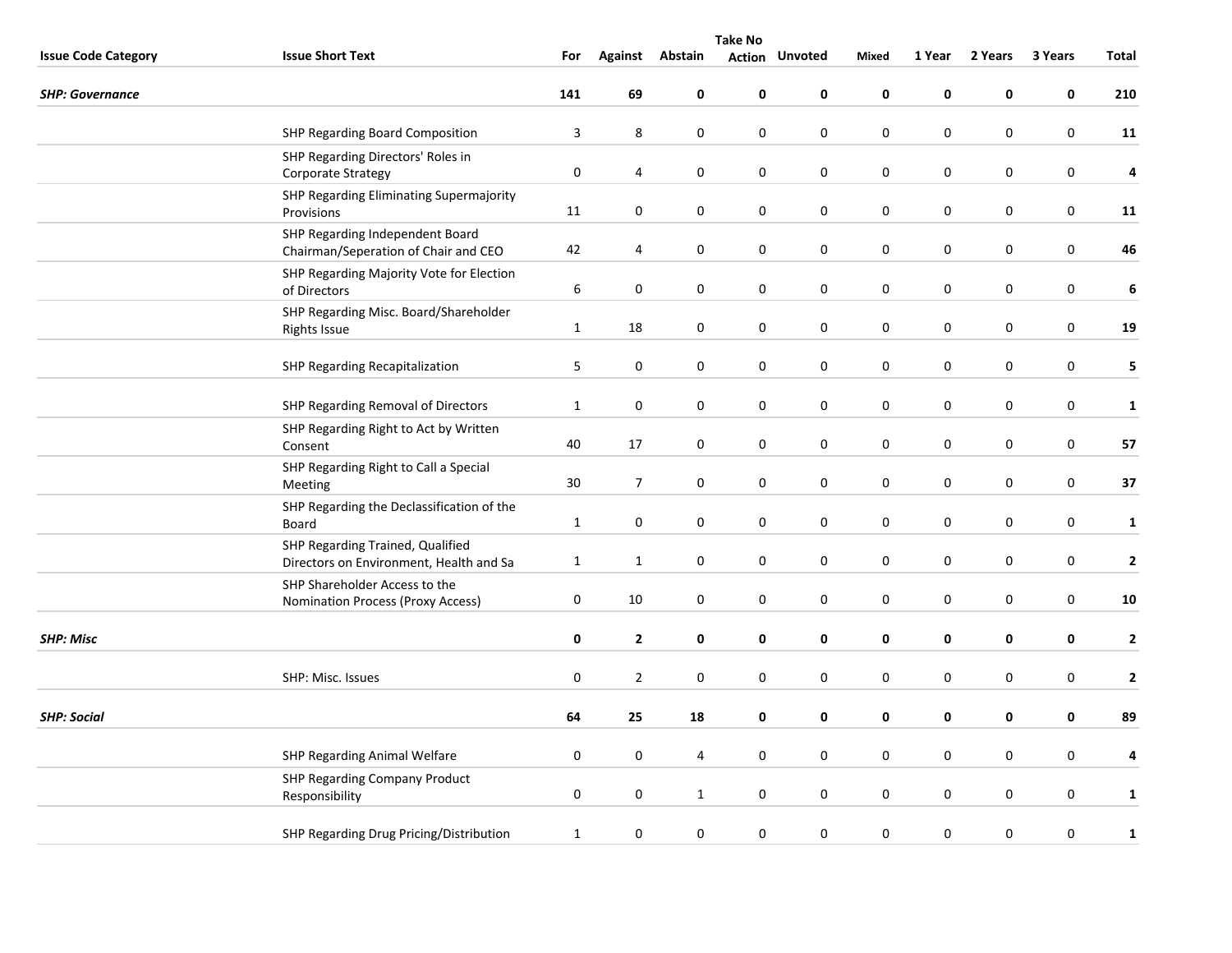|                            | <b>Take No</b>                                                                 |     |                |              |   |                       |             |             |             |         |       |  |
|----------------------------|--------------------------------------------------------------------------------|-----|----------------|--------------|---|-----------------------|-------------|-------------|-------------|---------|-------|--|
| <b>Issue Code Category</b> | <b>Issue Short Text</b>                                                        | For | <b>Against</b> | Abstain      |   | <b>Action Unvoted</b> | Mixed       | 1 Year      | 2 Years     | 3 Years | Total |  |
|                            | SHP Regarding Misc. Human Capital<br>Management                                | 6   | 3              | 0            | 0 | $\mathbf 0$           | $\mathbf 0$ | 0           | 0           | 0       | 9     |  |
|                            | SHP Regarding Misc. Human/Political<br><b>Rights Policies</b>                  | 1   | 4              | 0            | 0 | $\mathbf 0$           | $\mathbf 0$ | 0           | $\mathbf 0$ | 0       | 5     |  |
|                            | SHP Regarding Misc. Social Issue                                               | 4   | 0              | 11           | 0 | $\mathbf 0$           | $\mathbf 0$ | 0           | $\mathbf 0$ | 0       | 15    |  |
|                            | <b>SHP Regarding Plant Closings</b>                                            | 0   | 1              | 0            | 0 | $\mathbf 0$           | $\mathbf 0$ | 0           | $\mathbf 0$ | 0       |       |  |
|                            | SHP Regarding Report on EEO                                                    | 4   | $\mathbf 0$    | $\mathbf{1}$ | 0 | $\mathbf 0$           | $\mathbf 0$ | $\mathbf 0$ | $\mathbf 0$ | 0       | 5     |  |
|                            | SHP Regarding Reporting on Company's<br>Compliance with International Human Ri | 4   | 6              | 0            | 0 | $\mathbf 0$           | $\mathbf 0$ | 0           | 0           | 0       | 10    |  |
|                            | SHP Regarding Reviewing Charitable<br>Spending                                 | 1   | $\mathbf 0$    | $\mathbf 0$  | 0 | $\mathbf 0$           | $\mathbf 0$ | 0           | $\mathbf 0$ | 0       |       |  |
|                            | SHP Regarding Reviewing Political<br>Spending or Lobbying                      | 43  | 11             | 0            | 0 | $\mathbf 0$           | 0           | 0           | $\mathbf 0$ | 0       | 54    |  |
|                            | SHP Regarding Tobacco/Alcohol                                                  | 0   | 0              |              | 0 | 0                     | 0           | 0           | 0           | 0       |       |  |

# Proposal Types – Votes Versus Management

| <b>Issue Code Category</b>      | <b>Issue Code Description</b>                       | With<br>Management | Against<br>Management | <b>Take No</b><br>Action | <b>Unvoted</b> | N/A | <b>Mixed</b> | Total |
|---------------------------------|-----------------------------------------------------|--------------------|-----------------------|--------------------------|----------------|-----|--------------|-------|
| <b>Total for all Categories</b> |                                                     | 9539               | 735                   | $\mathbf{2}$             | 0              | 8   | 0            | 10284 |
| <b>Audit/Financials</b>         |                                                     | 900                | 8                     | 0                        | 0              | 0   | 0            | 908   |
|                                 | Accounts and Reports (Bundled Issues)               |                    | $\mathbf 0$           | $\mathbf 0$              | $\mathbf 0$    | 0   | 0            |       |
|                                 | Allocation of Profits/Dividends                     | 9                  | $\mathbf 0$           | $\mathbf 0$              | 0              | 0   | 0            | 9     |
|                                 | Appointment of Auditor                              | 15                 | $\mathbf 0$           | $\mathbf 0$              | 0              | 0   | 0            | 15    |
|                                 | Appointment of Auditor and Authority<br>to Set Fees | 7                  | $\mathbf 0$           | $\mathbf 0$              | $\mathbf 0$    | 0   | 0            | 7     |
|                                 | Appointment of Special Auditor                      |                    | $\mathbf 0$           | $\mathbf 0$              | 0              | 0   | 0            |       |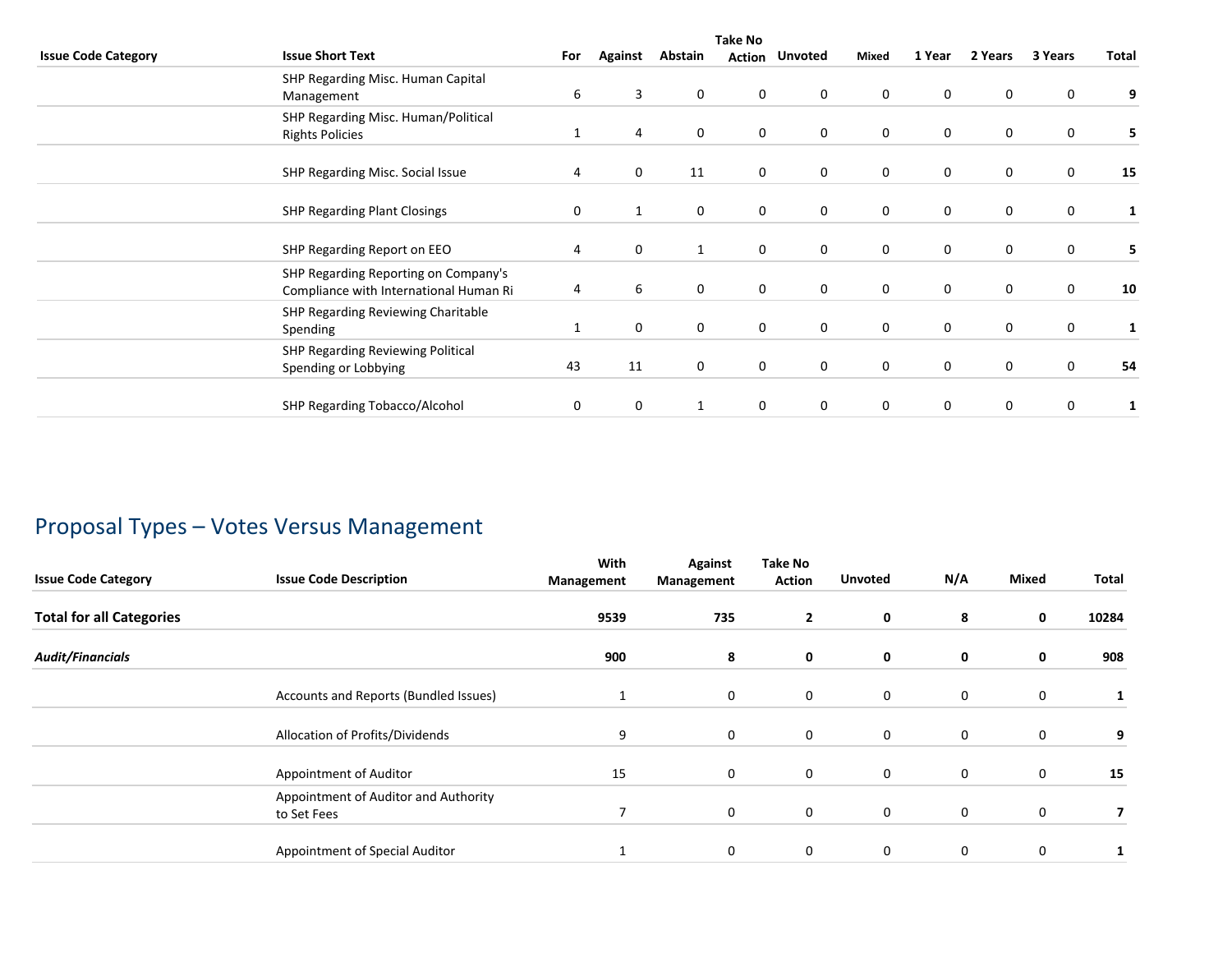| <b>Issue Code Category</b> | <b>Issue Code Description</b>                                               | With<br>Management | <b>Against</b><br>Management | <b>Take No</b><br><b>Action</b> | <b>Unvoted</b>   | N/A         | Mixed            | Total        |
|----------------------------|-----------------------------------------------------------------------------|--------------------|------------------------------|---------------------------------|------------------|-------------|------------------|--------------|
|                            | Approve Payment of Fees to Special                                          |                    |                              |                                 |                  |             |                  |              |
|                            | <b>Auditors</b>                                                             | $\mathbf{1}$       | $\pmb{0}$                    | $\mathbf 0$                     | $\pmb{0}$        | $\mathbf 0$ | $\boldsymbol{0}$ | $\mathbf{1}$ |
|                            | Authority to Set Auditor's Fees                                             | 9                  | $\pmb{0}$                    | $\boldsymbol{0}$                | $\pmb{0}$        | $\mathsf 0$ | $\boldsymbol{0}$ | 9            |
|                            | <b>Financial Statements</b>                                                 | 14                 | $\pmb{0}$                    | $\mathbf 0$                     | $\pmb{0}$        | $\mathsf 0$ | $\mathbf 0$      | 14           |
|                            | Ratification of Auditor                                                     | 843                | 8                            | 0                               | $\pmb{0}$        | $\mathsf 0$ | $\mathbf 0$      | 851          |
| <b>Board Related</b>       |                                                                             | 7250               | 288                          | $\pmb{0}$                       | $\mathbf 0$      | 0           | $\mathbf 0$      | 7538         |
|                            | Change in Board Size                                                        | $\overline{3}$     | 0                            | 0                               | 0                | $\mathsf 0$ | $\mathbf 0$      | 3            |
|                            | <b>Election of Board Committee Members</b>                                  | 10                 | $\mathbf{1}$                 | 0                               | $\boldsymbol{0}$ | $\mathsf 0$ | $\boldsymbol{0}$ | 11           |
|                            | Election of Board Member(s) During a<br>Contested Election - Management Nom | 12                 | 6                            | 0                               | $\boldsymbol{0}$ | $\mathsf 0$ | $\boldsymbol{0}$ | 18           |
|                            | <b>Election of Directors</b>                                                | 7179               | 270                          | 0                               | $\pmb{0}$        | $\pmb{0}$   | $\boldsymbol{0}$ | 7449         |
|                            | Election of Non-Principal Members<br>(Chairman, alternates)                 | $\overline{2}$     | 1                            | 0                               | $\mathbf 0$      | $\pmb{0}$   | $\mathbf 0$      | 3            |
|                            | <b>Election of Statutory Auditors</b>                                       | $\mathbf{1}$       | 0                            | 0                               | 0                | $\mathsf 0$ | 0                | $\mathbf{1}$ |
|                            | <b>Election of Subsidiary Directors</b>                                     | 21                 | $\overline{2}$               | $\mathbf 0$                     | $\mathbf 0$      | 0           | $\mathbf 0$      | 23           |
|                            | Election of Supervisory Board                                               | $\overline{7}$     | $\overline{7}$               | 0                               | $\mathbf 0$      | 0           | $\mathbf 0$      | 14           |
|                            | Misc. Management Proposal Regarding<br>Board                                | $\overline{2}$     | $\mathbf 0$                  | $\mathbf 0$                     | $\mathbf 0$      | $\mathbf 0$ | $\mathbf 0$      | $\mathbf{2}$ |
|                            | Misc. Proposal Regarding the Board                                          | $\pmb{0}$          | 1                            | 0                               | $\mathbf 0$      | $\pmb{0}$   | $\mathbf 0$      | $\mathbf{1}$ |
|                            | Ratification of Board Acts - Legal                                          | 6                  | 0                            | 0                               | 0                | 0           | 0                | 6            |
|                            | Ratification of Co-Option of a Director                                     | $\overline{2}$     | $\mathbf 0$                  | 0                               | $\mathbf 0$      | 0           | $\mathbf 0$      | 2            |
|                            | Ratification of Management Acts - Legal                                     | 4                  | $\mathbf 0$                  | 0                               | $\mathbf 0$      | $\mathsf 0$ | $\mathbf 0$      | 4            |
|                            | Removal/Resignation of Director                                             | $\mathbf{1}$       | 0                            | 0                               | $\mathbf 0$      | $\mathbf 0$ | $\mathbf 0$      | $\mathbf{1}$ |
| <b>Capital Management</b>  |                                                                             | 80                 | 3                            | 0                               | 0                | 0           | 0                | 83           |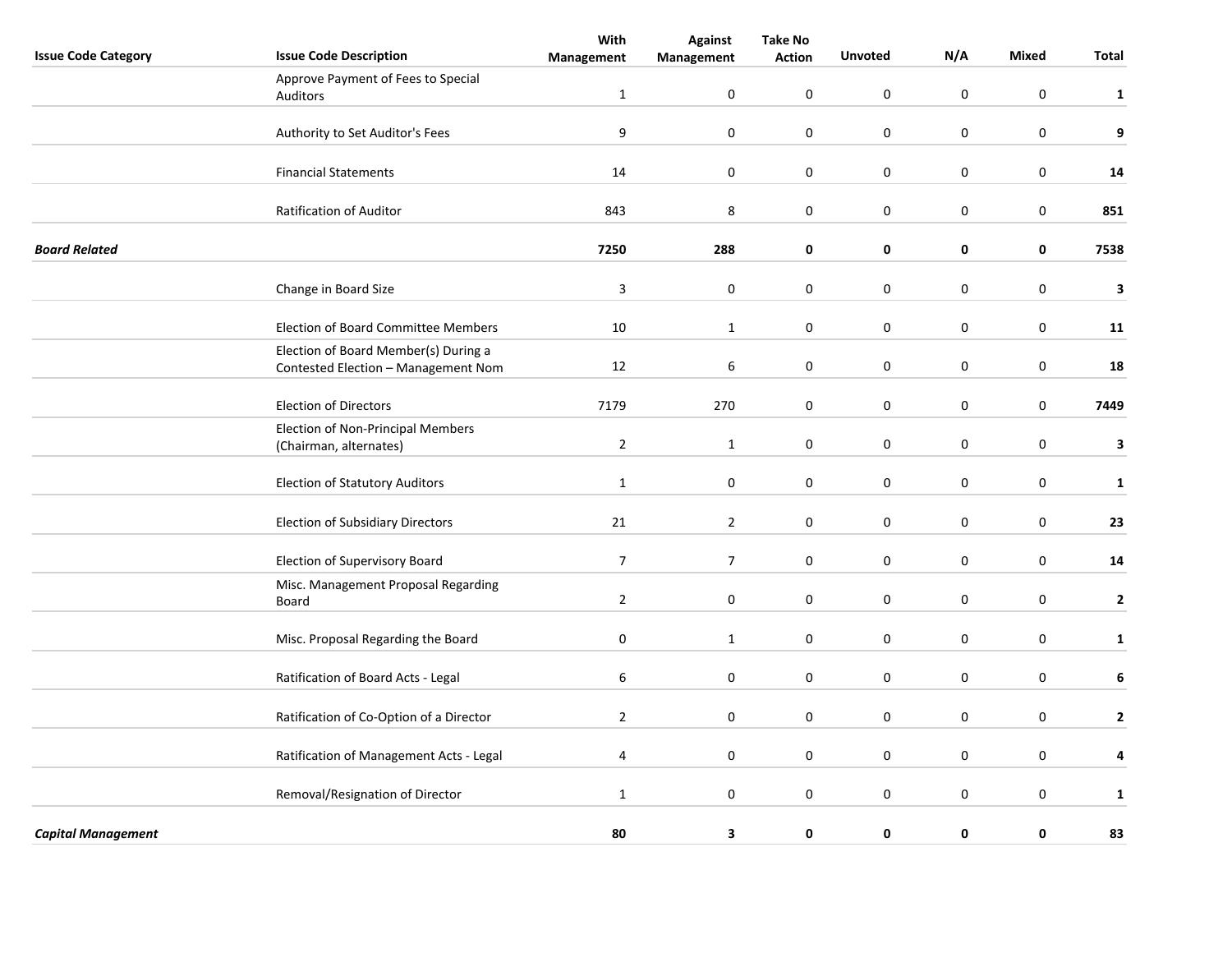|                                    |                                         | With             | <b>Against</b> | <b>Take No</b>   |                     |                  |                  |                |
|------------------------------------|-----------------------------------------|------------------|----------------|------------------|---------------------|------------------|------------------|----------------|
| <b>Issue Code Category</b>         | <b>Issue Code Description</b>           | Management       | Management     | <b>Action</b>    | <b>Unvoted</b>      | N/A              | Mixed            | Total          |
|                                    | Authority to Issue Shares w/ Preemptive |                  |                |                  |                     |                  |                  |                |
|                                    | Rights                                  | 13               | $\pmb{0}$      | $\mathbf 0$      | $\pmb{0}$           | $\boldsymbol{0}$ | $\boldsymbol{0}$ | 13             |
|                                    | Authority to Issue Shares w/o           |                  |                |                  |                     |                  |                  |                |
|                                    | Preemptive Rights                       | 14               | $\mathbf{1}$   | $\boldsymbol{0}$ | $\pmb{0}$           | $\pmb{0}$        | $\boldsymbol{0}$ | 15             |
|                                    | Authority to Issue Stock w/ or w/out    |                  |                |                  |                     |                  |                  |                |
|                                    | Preemptive Rights                       | $\mathbf{1}$     | $\pmb{0}$      | $\mathbf 0$      | $\pmb{0}$           | $\pmb{0}$        | $\mathbf 0$      | $\mathbf{1}$   |
|                                    |                                         |                  |                |                  |                     |                  |                  |                |
|                                    | Authority to Repurchase Shares          | 14               | 0              | 0                | $\pmb{0}$           | $\pmb{0}$        | $\mathbf 0$      | ${\bf 14}$     |
|                                    |                                         |                  |                |                  |                     |                  |                  |                |
|                                    | Cancellation of Authorized Stock        | 4                | $\pmb{0}$      | 0                | $\pmb{0}$           | $\pmb{0}$        | $\mathbf 0$      | 4              |
|                                    |                                         |                  |                |                  |                     |                  |                  |                |
|                                    | Elimination of Dual Class Stock         | $\mathbf{1}$     | $\mathbf 0$    | $\mathbf 0$      | $\boldsymbol{0}$    | $\pmb{0}$        | $\mathbf 0$      | $\mathbf{1}$   |
|                                    |                                         |                  |                |                  |                     |                  |                  |                |
|                                    |                                         |                  |                |                  |                     |                  |                  |                |
|                                    | Increase in Authorized Capital          | $\overline{3}$   | $\mathbf 0$    | $\mathbf 0$      | $\boldsymbol{0}$    | $\pmb{0}$        | $\boldsymbol{0}$ | 3              |
|                                    |                                         |                  |                |                  |                     |                  |                  |                |
|                                    | Increase in Authorized Common Stock     | 13               | $\pmb{0}$      | $\mathbf 0$      | $\mathsf{O}\xspace$ | $\pmb{0}$        | $\boldsymbol{0}$ | 13             |
|                                    | Increase in/Authorization of Dual Class |                  |                |                  |                     |                  |                  |                |
|                                    | Stock                                   | $\mathbf{1}$     | $\mathbf{1}$   | $\mathbf 0$      | $\bf{0}$            | $\mathbf 0$      | $\mathbf 0$      | $\overline{2}$ |
|                                    |                                         |                  |                |                  |                     |                  |                  |                |
|                                    | <b>Issuance of Common Stock</b>         | $\overline{5}$   | 0              | 0                | $\pmb{0}$           | $\pmb{0}$        | $\mathbf 0$      | 5              |
|                                    |                                         |                  |                |                  |                     |                  |                  |                |
|                                    | <b>Issuance of Repurchased Shares</b>   | $\boldsymbol{6}$ | 0              | $\mathbf 0$      | $\boldsymbol{0}$    | $\pmb{0}$        | $\mathbf 0$      | 6              |
|                                    |                                         |                  |                |                  |                     |                  |                  |                |
|                                    | Reduction in Share Premium Account      | $\mathbf{1}$     | $\mathbf 0$    | $\mathbf 0$      | $\boldsymbol{0}$    | $\pmb{0}$        | $\mathbf 0$      | $\mathbf{1}$   |
|                                    |                                         |                  |                |                  |                     |                  |                  |                |
|                                    | Repurchase of Shares                    | $\mathbf 1$      | $\pmb{0}$      | $\mathbf 0$      | $\mathsf{O}\xspace$ | $\pmb{0}$        | $\boldsymbol{0}$ | $\mathbf{1}$   |
|                                    |                                         |                  |                |                  |                     |                  |                  |                |
|                                    | Reverse Stock Split                     | $\mathbf{1}$     | $\pmb{0}$      | $\boldsymbol{0}$ | $\pmb{0}$           | $\pmb{0}$        | $\boldsymbol{0}$ | $\mathbf{1}$   |
|                                    |                                         |                  |                |                  |                     |                  |                  |                |
|                                    | Share Repurchase                        | $\mathbf{1}$     | $\mathbf{1}$   | 0                | $\mathbf 0$         | $\mathbf 0$      | $\mathbf 0$      | $\mathbf{2}$   |
|                                    |                                         |                  |                |                  |                     |                  |                  |                |
|                                    | Use/Transfer of Reserves                | $\mathbf{1}$     | $\mathbf 0$    | $\mathbf 0$      | 0                   | $\pmb{0}$        | $\mathbf 0$      | $\mathbf{1}$   |
|                                    |                                         |                  |                |                  |                     |                  |                  |                |
| <b>Changes to Company Statutes</b> |                                         | 113              | 11             | $\mathbf 0$      | 0                   | $\mathbf 0$      | $\mathbf 0$      | 124            |
|                                    |                                         |                  |                |                  |                     |                  |                  |                |
|                                    | Adoption of Majority Vote for Election  | $\overline{3}$   | $\pmb{0}$      | $\boldsymbol{0}$ | $\mathsf{O}\xspace$ | $\mathbf 0$      | $\mathbf 0$      | 3              |
|                                    | of Directors                            |                  |                |                  |                     |                  |                  |                |
|                                    |                                         | $\pmb{0}$        |                |                  | $\pmb{0}$           | $\pmb{0}$        | $\mathbf 0$      |                |
|                                    | Amendment to Poison Pill                |                  | $\mathbf{1}$   | 0                |                     |                  |                  | $\mathbf{1}$   |
|                                    | Amendments to Articles, Constitution,   |                  |                |                  |                     |                  |                  |                |
|                                    | <b>Bylaws</b>                           | $\mathbf{1}$     | $\overline{2}$ | $\mathbf 0$      | $\boldsymbol{0}$    | $\pmb{0}$        | $\mathbf 0$      | 3              |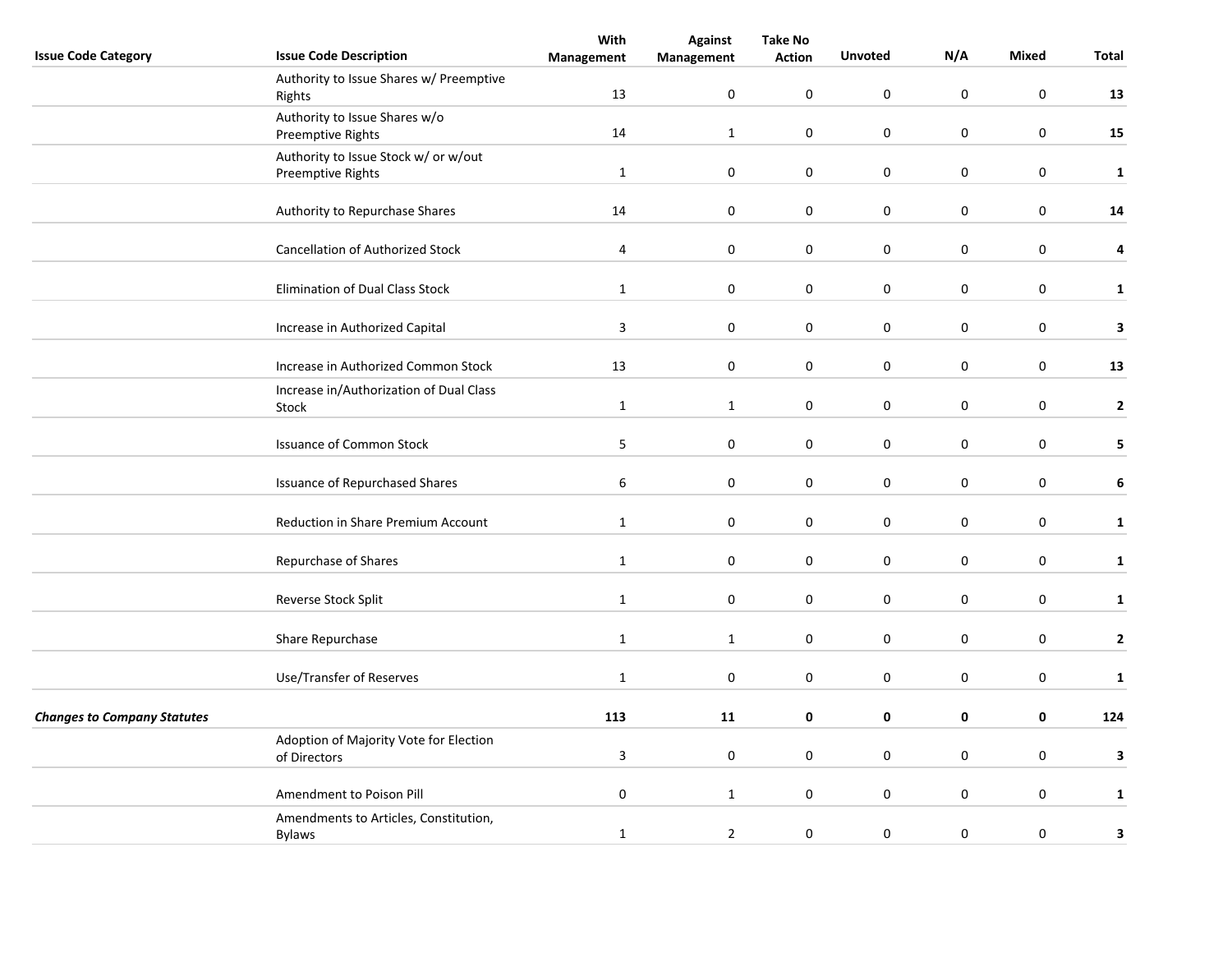|                            |                                        | With             | <b>Take No</b> |               |                     |                  |                  |                |
|----------------------------|----------------------------------------|------------------|----------------|---------------|---------------------|------------------|------------------|----------------|
| <b>Issue Code Category</b> | <b>Issue Code Description</b>          | Management       | Management     | <b>Action</b> | <b>Unvoted</b>      | N/A              | Mixed            | Total          |
|                            | Amendments to Charter/Bylaw -          |                  |                |               |                     |                  |                  |                |
|                            | <b>Bundled</b>                         | 5                | $\mathbf{1}$   | $\mathbf 0$   | $\boldsymbol{0}$    | $\mathbf 0$      | $\boldsymbol{0}$ | 6              |
|                            | Article Amendments - Allow for the     |                  |                |               |                     |                  |                  |                |
|                            | <b>Removal of Directors</b>            | $\overline{3}$   | $\pmb{0}$      | $\pmb{0}$     | $\pmb{0}$           | $\mathsf 0$      | $\boldsymbol{0}$ | $\mathbf{3}$   |
|                            |                                        |                  |                |               |                     |                  |                  |                |
|                            | Article Amendments - Proxy Access      | $\overline{2}$   | $\mathbf 0$    | $\mathbf 0$   | $\pmb{0}$           | $\mathsf 0$      | $\mathbf 0$      | $\mathbf{2}$   |
|                            |                                        |                  |                |               |                     |                  |                  |                |
|                            | Change in State of Incorporation       | $\overline{2}$   | 0              | 0             | $\pmb{0}$           | 0                | $\mathbf 0$      | $\mathbf{2}$   |
|                            |                                        |                  |                |               |                     |                  |                  |                |
|                            | Company Name Change                    | $\overline{2}$   | $\pmb{0}$      | 0             | $\pmb{0}$           | $\boldsymbol{0}$ | $\mathbf 0$      | $\mathbf{2}$   |
|                            |                                        |                  |                |               |                     |                  |                  |                |
|                            | Delisting                              |                  | 0              | 0             | $\boldsymbol{0}$    | $\boldsymbol{0}$ | $\mathbf 0$      |                |
|                            |                                        | $\mathbf{1}$     |                |               |                     |                  |                  | $\mathbf{1}$   |
|                            |                                        |                  |                |               |                     |                  |                  |                |
|                            | Elimination of Cumulative Voting       | $\pmb{0}$        | $\overline{2}$ | 0             | $\pmb{0}$           | $\boldsymbol{0}$ | $\boldsymbol{0}$ | $\overline{2}$ |
|                            | Elimination of Supermajority           |                  |                |               |                     |                  |                  |                |
|                            | Requirement                            | 40               | $\pmb{0}$      | $\pmb{0}$     | $\mathsf{O}\xspace$ | $\pmb{0}$        | $\mathbf 0$      | 40             |
|                            |                                        |                  |                |               |                     |                  |                  |                |
|                            | <b>Elimination of Written Consent</b>  | $\pmb{0}$        | $\mathbf{1}$   | $\mathbf 0$   | $\bf{0}$            | 0                | $\mathbf 0$      | $\mathbf{1}$   |
|                            | Limitation of Right to Call a Special  |                  |                |               |                     |                  |                  |                |
|                            | Meeting                                | $\pmb{0}$        | $\mathbf 1$    | 0             | $\pmb{0}$           | $\boldsymbol{0}$ | $\mathbf 0$      | $\mathbf 1$    |
|                            |                                        |                  |                |               |                     |                  |                  |                |
|                            | Misc. Article Amendments               | 16               | $\mathbf{1}$   | 0             | $\pmb{0}$           | $\boldsymbol{0}$ | $\mathbf 0$      | 17             |
|                            |                                        |                  |                |               |                     |                  |                  |                |
|                            | Reincorporation                        | $\overline{2}$   | 0              | 0             | $\pmb{0}$           | $\mathsf 0$      | $\mathbf 0$      | $\mathbf 2$    |
|                            |                                        |                  |                |               |                     |                  |                  |                |
|                            | Repeal of Classified Board             | 19               | $\pmb{0}$      | $\pmb{0}$     | $\pmb{0}$           | $\boldsymbol{0}$ | $\mathbf 0$      | 19             |
|                            | Restoration of Right to Call a Special |                  |                |               |                     |                  |                  |                |
|                            | Meeting                                | $\boldsymbol{9}$ | $\overline{2}$ | $\pmb{0}$     | $\pmb{0}$           | $\boldsymbol{0}$ | $\mathbf 0$      | 11             |
|                            |                                        |                  |                |               |                     |                  |                  |                |
|                            | <b>Restoration of Written Consent</b>  | 4                | 0              | 0             | $\bf{0}$            | $\bf{0}$         | $\mathbf 0$      | 4              |
|                            | <b>Technical Amendments to</b>         |                  |                |               |                     |                  |                  |                |
|                            | Charter/Bylaw                          | $\overline{4}$   | $\mathbf 0$    | $\mathbf 0$   | 0                   | 0                | $\mathbf 0$      | 4              |
|                            |                                        |                  |                |               |                     |                  |                  |                |
| Compensation               |                                        | 1004             | 166            | 0             | 0                   | 0                | $\mathbf 0$      | 1170           |
|                            | Adoption of Director Equity            |                  |                |               |                     |                  |                  |                |
|                            | <b>Compensation Plan</b>               | $\overline{3}$   | $\overline{2}$ | 0             | $\mathsf{O}\xspace$ | $\mathbf 0$      | $\mathbf 0$      | 5              |
|                            |                                        |                  |                |               |                     |                  |                  |                |
|                            | Adoption of Employee Stock Purchase    | 18               | 0              | 0             | $\pmb{0}$           | $\pmb{0}$        | $\mathbf 0$      | 18             |
|                            | Plan                                   |                  |                |               |                     |                  |                  |                |
|                            |                                        |                  |                |               |                     |                  |                  |                |
|                            | Adoption of Equity Compensation Plan   | 86               | 6              | $\mathbf 0$   | 0                   | $\boldsymbol{0}$ | $\mathbf 0$      | 92             |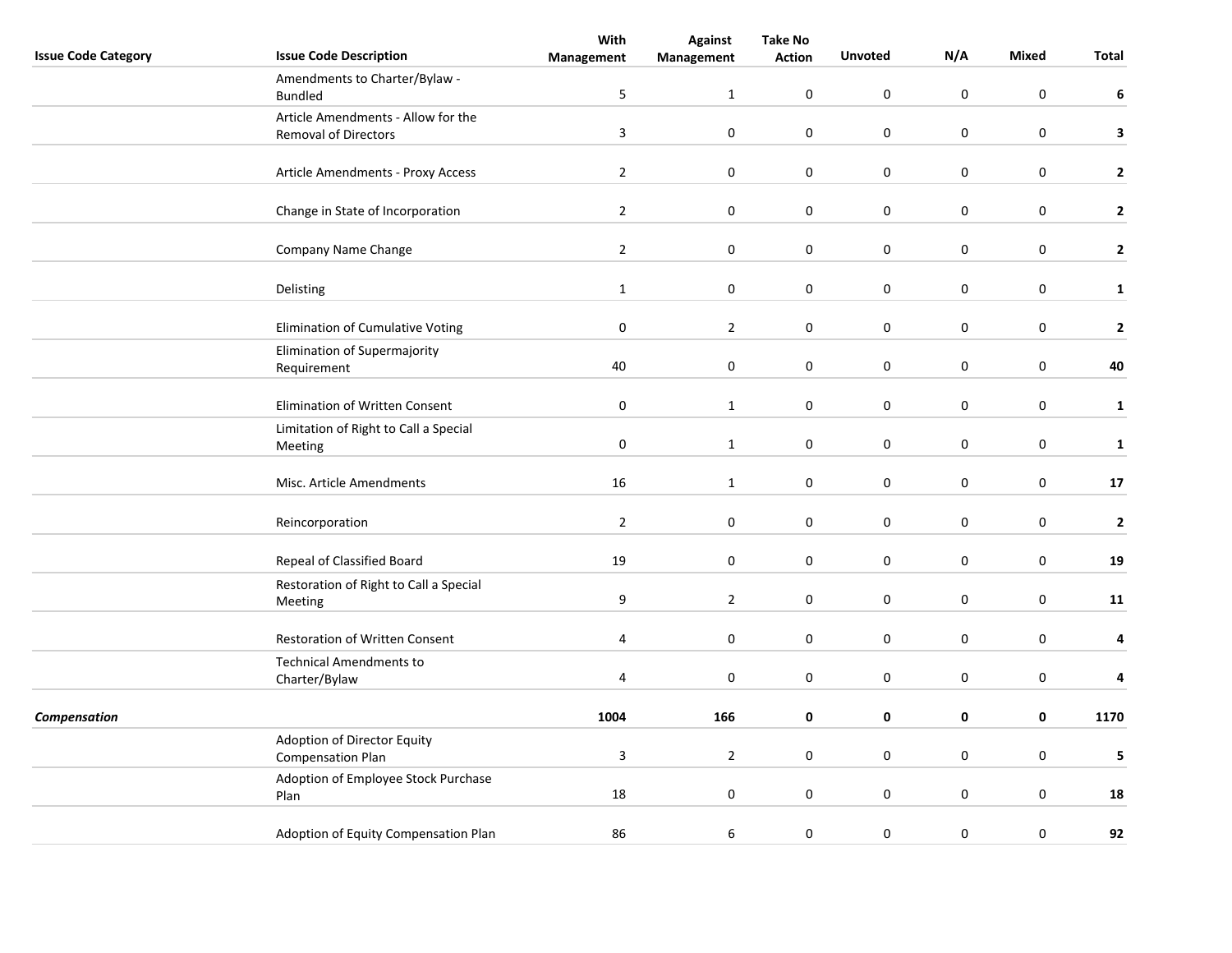| <b>Issue Code Category</b>    | <b>Issue Code Description</b>                                    | With<br>Management | <b>Against</b><br>Management | <b>Take No</b><br><b>Action</b> | <b>Unvoted</b>   | N/A              | <b>Mixed</b>     | <b>Total</b>            |
|-------------------------------|------------------------------------------------------------------|--------------------|------------------------------|---------------------------------|------------------|------------------|------------------|-------------------------|
|                               | Advisory Vote on Executive                                       |                    |                              |                                 |                  |                  |                  |                         |
|                               | Compensation                                                     | 704                | 138                          | $\mathbf 0$                     | $\pmb{0}$        | $\boldsymbol{0}$ | $\mathbf 0$      | 842                     |
|                               | Advisory Vote on Severance                                       | 18                 | $\overline{2}$               | $\boldsymbol{0}$                | $\pmb{0}$        | $\boldsymbol{0}$ | $\pmb{0}$        | 20                      |
|                               | Amendment to Bonus/162(m) Plan                                   | $\mathbf{1}$       | $\pmb{0}$                    | $\boldsymbol{0}$                | $\pmb{0}$        | $\boldsymbol{0}$ | $\boldsymbol{0}$ | $\mathbf{1}$            |
|                               | Amendment to Director Equity<br><b>Compensation Plan</b>         | $\overline{2}$     | $\overline{2}$               | 0                               | $\mathbf 0$      | $\mathbf 0$      | $\boldsymbol{0}$ | 4                       |
|                               | Amendment to Employee Stock<br>Purchase Plan                     | 27                 | $\pmb{0}$                    | $\mathbf 0$                     | $\mathbf 0$      | $\pmb{0}$        | $\boldsymbol{0}$ | 27                      |
|                               | Amendment to Equity Compensation<br>Plan                         | 82                 | 10                           | $\mathbf 0$                     | $\mathbf 0$      | $\mathbf 0$      | $\mathbf 0$      | 92                      |
|                               | Amendment to Restricted Stock Plan                               | $\mathbf{1}$       | $\mathbf 0$                  | $\mathbf 0$                     | 0                | $\mathbf 0$      | $\mathbf 0$      | $\mathbf 1$             |
|                               | Amendment to Stock Option Plan                                   | $\mathbf{1}$       | $\pmb{0}$                    | $\mathbf 0$                     | $\boldsymbol{0}$ | $\boldsymbol{0}$ | $\mathbf 0$      | $\mathbf 1$             |
|                               | Amendment to Stock Purchase Plan                                 | $\mathbf{1}$       | 0                            | 0                               | $\mathbf 0$      | $\mathbf 0$      | $\boldsymbol{0}$ | $\mathbf 1$             |
|                               | Capital Proposal to Implement Equity<br><b>Compensation Plan</b> | $\overline{2}$     | $\pmb{0}$                    | $\boldsymbol{0}$                | $\mathbf 0$      | $\pmb{0}$        | $\pmb{0}$        | $\mathbf{2}$            |
|                               | Directors' Fees                                                  | 5                  | $\mathbf 0$                  | $\mathbf{0}$                    | $\pmb{0}$        | $\pmb{0}$        | $\mathbf 0$      | 5                       |
|                               | Remuneration Policy (Forward-Looking)                            | $\boldsymbol{6}$   | $\mathbf 1$                  | $\boldsymbol{0}$                | $\pmb{0}$        | $\pmb{0}$        | $\pmb{0}$        | $\overline{\mathbf{z}}$ |
|                               | Remuneration Report (Retrospective)                              | 4                  | $\mathbf{1}$                 | $\boldsymbol{0}$                | $\pmb{0}$        | $\boldsymbol{0}$ | $\pmb{0}$        | 5                       |
|                               | Say When on Pay                                                  | 42                 | $\overline{2}$               | 0                               | $\mathbf 0$      | $\mathbf 0$      | $\mathbf 0$      | 44                      |
|                               | Stock Purchase Plan                                              | $\mathbf{1}$       | $\pmb{0}$                    | $\boldsymbol{0}$                | $\mathbf 0$      | $\pmb{0}$        | $\pmb{0}$        | $\mathbf 1$             |
|                               | Supervisory Board/ Corp Assembly Fees                            | $\pmb{0}$          | $\overline{2}$               | $\mathbf 0$                     | $\pmb{0}$        | $\pmb{0}$        | $\mathbf 0$      | $\mathbf{2}$            |
| M&A                           |                                                                  | 32                 | $\pmb{0}$                    | $\mathbf 0$                     | 0                | $\mathbf 0$      | $\pmb{0}$        | 32                      |
|                               | Merger/Acquisition                                               | 31                 | $\pmb{0}$                    | $\mathbf 0$                     | $\pmb{0}$        | $\boldsymbol{0}$ | $\boldsymbol{0}$ | 31                      |
|                               | Spin-off                                                         | $\mathbf{1}$       | $\mathbf 0$                  | 0                               | $\mathbf 0$      | $\mathbf 0$      | $\mathbf 0$      | $\mathbf{1}$            |
| <b>Meeting Administration</b> |                                                                  | 36                 | $\mathbf{1}$                 | 0                               | 0                | $\mathbf 0$      | 0                | 37                      |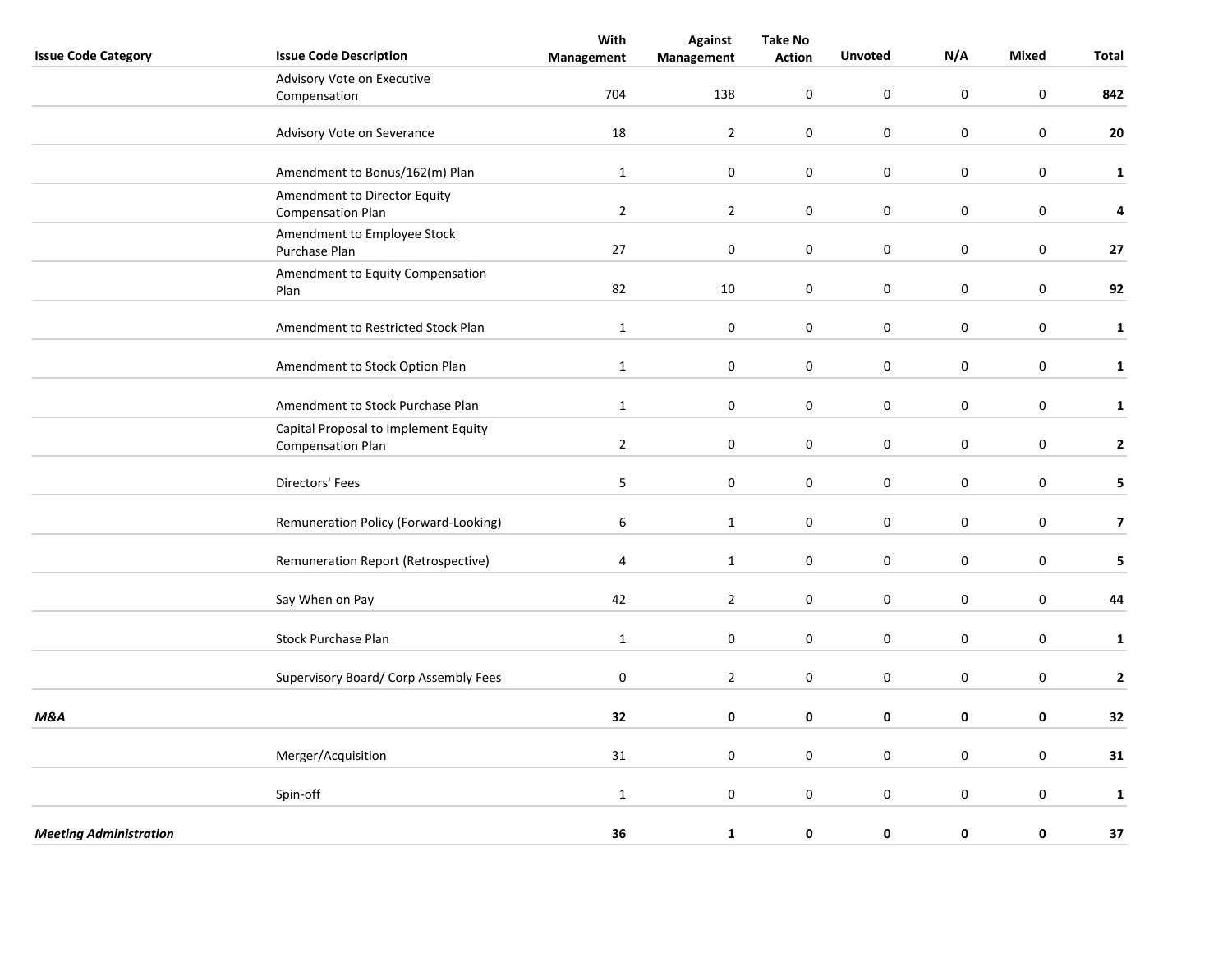| <b>Issue Code Category</b> | <b>Issue Code Description</b>                                          | With<br>Management | <b>Against</b><br>Management | <b>Take No</b><br><b>Action</b> | <b>Unvoted</b>   | N/A              | Mixed            | Total                   |
|----------------------------|------------------------------------------------------------------------|--------------------|------------------------------|---------------------------------|------------------|------------------|------------------|-------------------------|
|                            | Appointment of Independent Proxy                                       |                    |                              |                                 |                  |                  |                  |                         |
|                            | (Switzerland)                                                          | $\overline{2}$     | $\pmb{0}$                    | $\mathbf 0$                     | $\boldsymbol{0}$ | $\pmb{0}$        | $\boldsymbol{0}$ | $\mathbf{2}$            |
|                            | Authorization of Legal Formalities                                     | $\mathbf 1$        | $\boldsymbol{0}$             | $\pmb{0}$                       | $\pmb{0}$        | $\boldsymbol{0}$ | $\mathbf 0$      | $\mathbf{1}$            |
|                            |                                                                        |                    |                              |                                 |                  |                  |                  |                         |
|                            | Right to Adjourn Meeting                                               | 31                 | $\boldsymbol{0}$             | $\pmb{0}$                       | $\pmb{0}$        | $\boldsymbol{0}$ | $\boldsymbol{0}$ | 31                      |
|                            | Routine Meeting Item                                                   | $\overline{2}$     | $\pmb{0}$                    | $\pmb{0}$                       | $\pmb{0}$        | $\boldsymbol{0}$ | $\mathbf 0$      | $\mathbf{2}$            |
|                            | <b>Transaction of Other Business</b>                                   | $\pmb{0}$          | $\mathbf{1}$                 | $\pmb{0}$                       | $\pmb{0}$        | $\boldsymbol{0}$ | $\mathbf 0$      | $\mathbf{1}$            |
| <b>Other</b>               |                                                                        | $\pmb{0}$          | 0                            | $\mathbf{2}$                    | 0                | 4                | 0                | 6                       |
|                            | Bondholder/Bankruptcy Proposal                                         | $\pmb{0}$          | $\pmb{0}$                    | $\pmb{0}$                       | $\pmb{0}$        | $\overline{2}$   | $\mathbf 0$      | $\mathbf{2}$            |
|                            | Declaration of Material Interest                                       | $\pmb{0}$          | $\pmb{0}$                    | $\mathbf 0$                     | $\pmb{0}$        | $\overline{2}$   | $\boldsymbol{0}$ | $\mathbf{2}$            |
|                            |                                                                        |                    |                              |                                 |                  |                  |                  |                         |
|                            | Misc. Proposal                                                         | $\pmb{0}$          | $\pmb{0}$                    | $\mathbf{1}$                    | $\pmb{0}$        | $\boldsymbol{0}$ | $\mathbf 0$      | $\mathbf{1}$            |
|                            | <b>OTHER</b>                                                           | $\pmb{0}$          | $\pmb{0}$                    | $\mathbf{1}$                    | $\pmb{0}$        | $\mathbf 0$      | $\mathbf 0$      | $\mathbf{1}$            |
| <b>SHP: Compensation</b>   |                                                                        | 15                 | 26                           | 0                               | 0                | $\pmb{0}$        | 0                | 41                      |
|                            | SHP Recoupment of Unearned Bonuses<br>(Clawback)                       | $\pmb{0}$          | $\overline{2}$               | 0                               | $\mathbf 0$      | $\mathbf 0$      | $\mathbf 0$      | $\mathbf{2}$            |
|                            | SHP Regarding Golden Parachutes                                        | $\pmb{0}$          | $\mathbf{1}$                 | 0                               | $\pmb{0}$        | $\pmb{0}$        | $\mathbf 0$      | $\mathbf{1}$            |
|                            | SHP Regarding Linking Executive Pay to<br>Social Criteria              | $\bf{0}$           | 6                            | 0                               | $\mathbf 0$      | 0                | $\mathbf 0$      | 6                       |
|                            | SHP Regarding Misc. Compensation                                       | 5                  | 3                            | 0                               | $\pmb{0}$        | $\mathbf 0$      | $\mathbf 0$      | 8                       |
|                            | SHP Regarding Race and/or Gender Pay<br><b>Equity Report</b>           | $\pmb{0}$          | 14                           | 0                               | 0                | 0                | $\mathbf 0$      | 14                      |
|                            | SHP Regarding Report on Ratio Between<br>CEO and Employee Pay          | $\overline{3}$     | $\mathbf 0$                  | 0                               | $\mathbf 0$      | 0                | $\mathbf 0$      | 3                       |
|                            | SHP Regarding Restricting Executive<br>Compensation                    | $\overline{7}$     | $\mathbf 0$                  | 0                               | $\mathsf 0$      | $\mathsf 0$      | $\mathbf 0$      | $\overline{\mathbf{z}}$ |
|                            |                                                                        |                    |                              |                                 |                  |                  |                  |                         |
| <b>SHP: Environment</b>    |                                                                        | 10                 | 16                           | 0                               | 0                | 0                | $\mathbf 0$      | ${\bf 26}$              |
|                            | SHP Regarding Adoption of<br><b>Comprehensive Recycling Strategies</b> | $\pmb{0}$          | $\mathbf{1}$                 | $\mathbf 0$                     | $\boldsymbol{0}$ | $\mathsf 0$      | $\mathbf 0$      | $\mathbf{1}$            |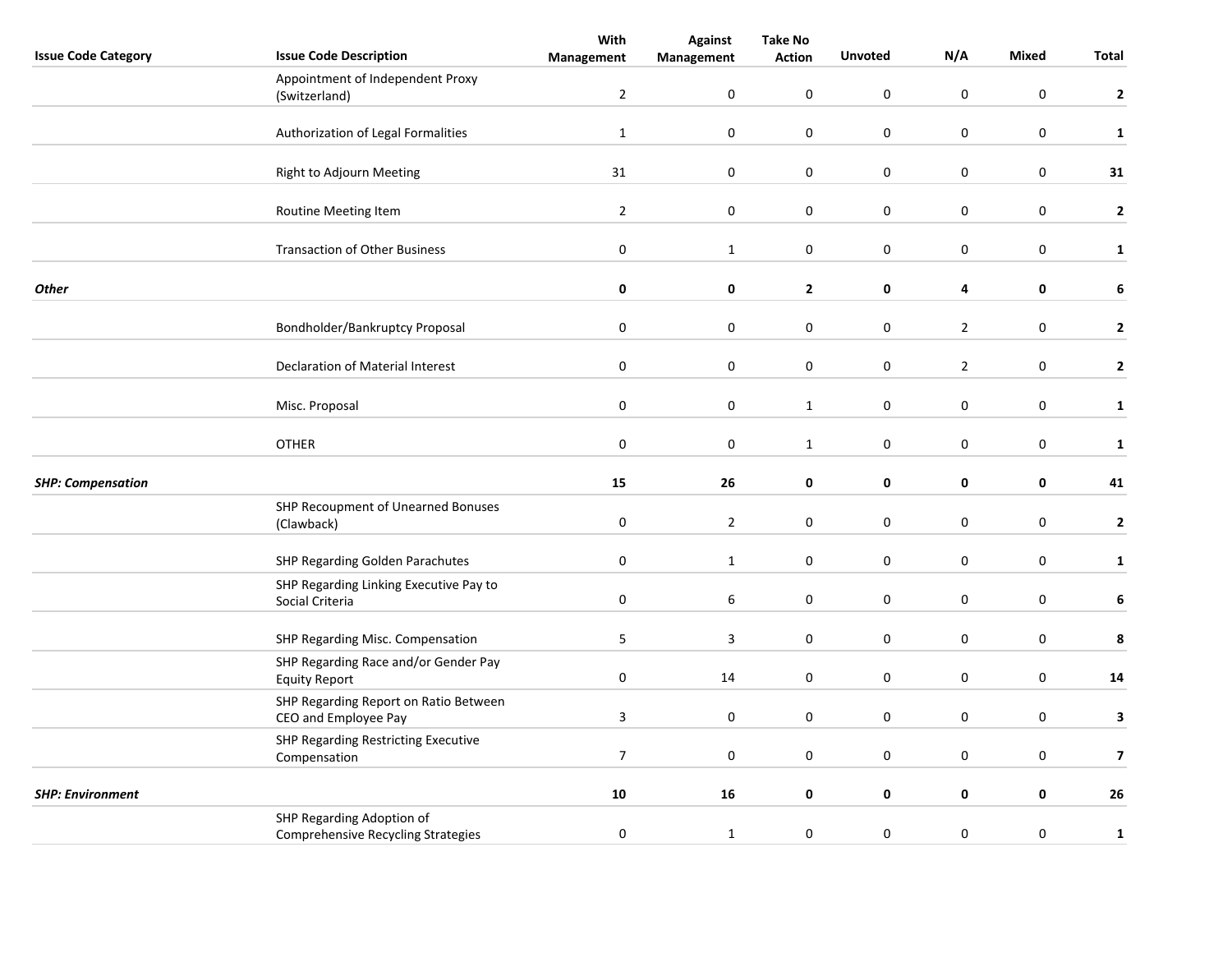|                            |                                                                            | With                    | <b>Against</b>   | <b>Take No</b>   |                  |                  |                  |              |
|----------------------------|----------------------------------------------------------------------------|-------------------------|------------------|------------------|------------------|------------------|------------------|--------------|
| <b>Issue Code Category</b> | <b>Issue Code Description</b>                                              | Management              | Management       | <b>Action</b>    | <b>Unvoted</b>   | N/A              | <b>Mixed</b>     | Total        |
|                            | SHP Regarding Bioengineering /<br>Nanotechnology Safety                    | $\pmb{0}$               | $\overline{2}$   | 0                | $\boldsymbol{0}$ | $\pmb{0}$        | $\boldsymbol{0}$ | $\mathbf{2}$ |
|                            | SHP Regarding Environmental Report                                         | 4                       | $\pmb{4}$        | $\boldsymbol{0}$ | $\boldsymbol{0}$ | $\mathsf 0$      | $\boldsymbol{0}$ | 8            |
|                            | SHP Regarding Formation of<br>Environmental/Social Committee of the        | $\pmb{0}$               | $\overline{2}$   | 0                | $\pmb{0}$        | $\mathsf 0$      | $\mathbf 0$      | $\mathbf{2}$ |
|                            | SHP Regarding Misc.<br>Energy/Environmental Issues                         | 4                       | $\pmb{0}$        | 0                | $\pmb{0}$        | $\pmb{0}$        | $\pmb{0}$        | 4            |
|                            | SHP Regarding Report on Antibiotics in<br>Animal Agriculture               | $\pmb{0}$               | $\mathbf{1}$     | 0                | $\boldsymbol{0}$ | $\boldsymbol{0}$ | $\pmb{0}$        | $\mathbf{1}$ |
|                            | SHP Regarding Report/Action on<br>Climate Change                           | $\overline{2}$          | 4                | 0                | $\boldsymbol{0}$ | $\boldsymbol{0}$ | $\mathbf 0$      | 6            |
|                            | SHP Regarding Reporting and Reducing<br><b>Greenhouse Gas Emissions</b>    | $\pmb{0}$               | $\mathbf 2$      | $\boldsymbol{0}$ | $\boldsymbol{0}$ | $\boldsymbol{0}$ | $\boldsymbol{0}$ | $\mathbf 2$  |
| <b>SHP: Governance</b>     |                                                                            | 72                      | 134              | 0                | $\pmb{0}$        | 4                | $\mathbf 0$      | 210          |
|                            | SHP Regarding Board Composition                                            | 8                       | 3                | 0                | $\mathbf 0$      | 0                | $\mathbf 0$      | 11           |
|                            | SHP Regarding Directors' Roles in<br>Corporate Strategy                    | $\overline{\mathbf{4}}$ | $\boldsymbol{0}$ | $\pmb{0}$        | $\pmb{0}$        | $\boldsymbol{0}$ | $\pmb{0}$        | 4            |
|                            | <b>SHP Regarding Eliminating</b><br><b>Supermajority Provisions</b>        | $\mathbf{1}$            | 8                | 0                | $\boldsymbol{0}$ | $\overline{2}$   | $\mathbf 0$      | 11           |
|                            | SHP Regarding Independent Board<br>Chairman/Seperation of Chair and CEO    | $\overline{\mathbf{4}}$ | 42               | 0                | $\boldsymbol{0}$ | $\boldsymbol{0}$ | $\boldsymbol{0}$ | 46           |
|                            | SHP Regarding Majority Vote for<br><b>Election of Directors</b>            | $\pmb{0}$               | 5                | $\boldsymbol{0}$ | $\pmb{0}$        | $\mathbf{1}$     | $\mathbf 0$      | 6            |
|                            | SHP Regarding Misc. Board/Shareholder<br><b>Rights Issue</b>               | 19                      | $\mathbf 0$      | 0                | $\pmb{0}$        | $\boldsymbol{0}$ | $\pmb{0}$        | 19           |
|                            | SHP Regarding Recapitalization                                             | 0                       | 5                | 0                | $\mathbf 0$      | 0                | $\pmb{0}$        | 5            |
|                            | SHP Regarding Removal of Directors                                         | 0                       | $\mathbf{1}$     | 0                | 0                | 0                | $\mathbf 0$      | $\mathbf{1}$ |
|                            | SHP Regarding Right to Act by Written<br>Consent                           | 17                      | 39               | 0                | $\boldsymbol{0}$ | $\mathbf{1}$     | $\mathbf 0$      | 57           |
|                            | SHP Regarding Right to Call a Special<br>Meeting                           | 8                       | 29               | 0                | $\boldsymbol{0}$ | $\boldsymbol{0}$ | $\mathbf 0$      | 37           |
|                            | SHP Regarding the Declassification of<br>the Board                         | $\pmb{0}$               | $\mathbf 1$      | 0                | $\pmb{0}$        | 0                | $\pmb{0}$        | $\mathbf{1}$ |
|                            | SHP Regarding Trained, Qualified<br>Directors on Environment, Health and S | $\mathbf 1$             | $\mathbf 1$      | 0                | $\boldsymbol{0}$ | $\boldsymbol{0}$ | $\pmb{0}$        | 2            |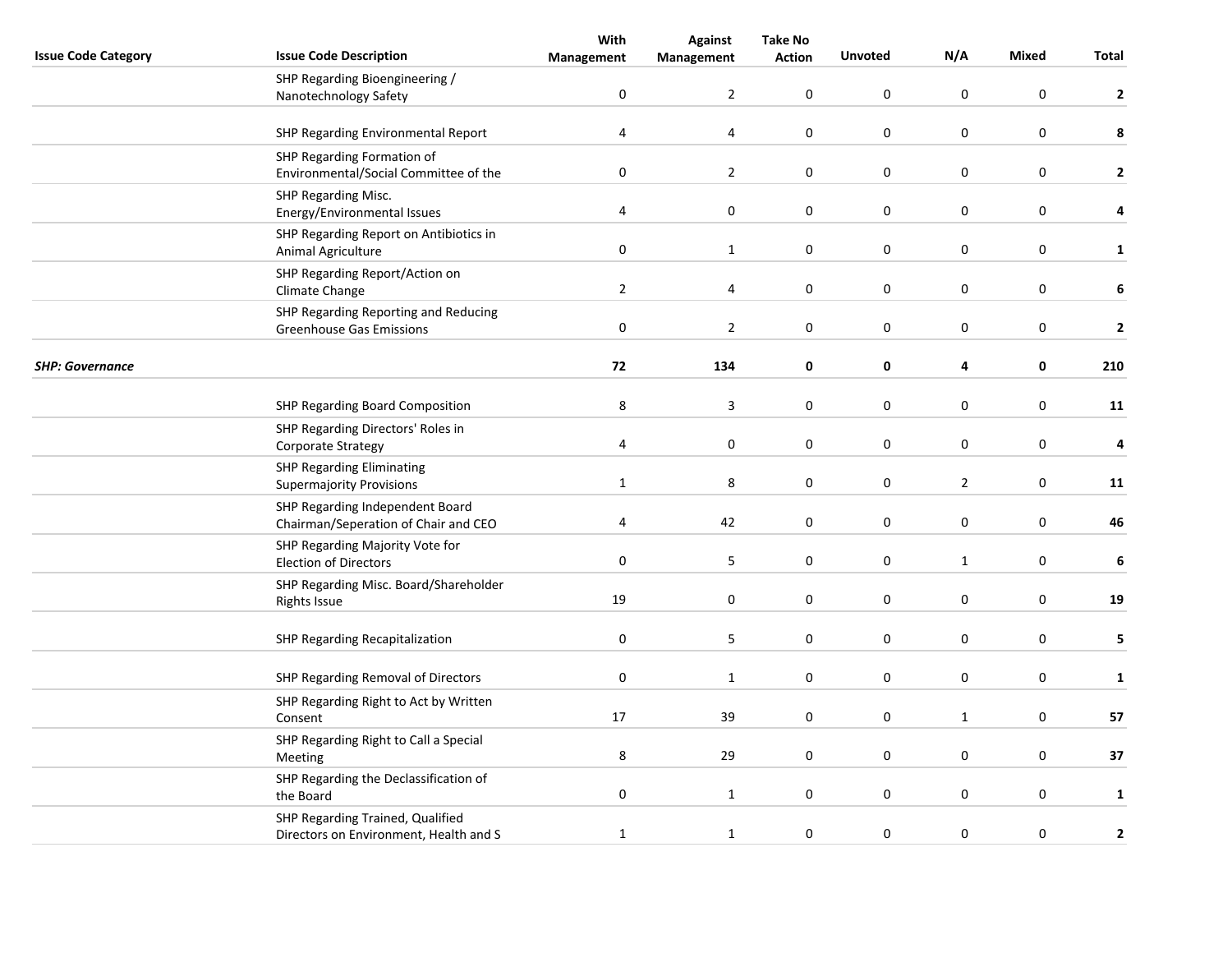| <b>Issue Code Category</b> | <b>Issue Code Description</b>                                                 | With<br>Management        | <b>Against</b><br>Management | <b>Take No</b><br><b>Action</b> | <b>Unvoted</b>   | N/A              | <b>Mixed</b>     | Total                   |
|----------------------------|-------------------------------------------------------------------------------|---------------------------|------------------------------|---------------------------------|------------------|------------------|------------------|-------------------------|
|                            | SHP Shareholder Access to the                                                 |                           |                              |                                 |                  |                  |                  |                         |
|                            | Nomination Process (Proxy Access)                                             | 10                        | 0                            | $\mathbf 0$                     | $\pmb{0}$        | $\mathbf 0$      | $\mathbf 0$      | 10                      |
| <b>SHP: Misc</b>           |                                                                               | $\mathbf{2}$              | 0                            | 0                               | 0                | 0                | 0                | $\overline{\mathbf{2}}$ |
|                            | SHP: Misc. Issues                                                             | $\overline{2}$            | 0                            | $\mathbf 0$                     | $\mathbf 0$      | $\mathbf 0$      | 0                | $\mathbf{2}$            |
| <b>SHP: Social</b>         |                                                                               | 25                        | 82                           | 0                               | 0                | 0                | 0                | 107                     |
|                            | <b>SHP Regarding Animal Welfare</b>                                           | $\pmb{0}$                 | 4                            | $\mathbf 0$                     | $\mathbf 0$      | $\mathbf 0$      | $\mathbf 0$      | 4                       |
|                            | <b>SHP Regarding Company Product</b><br>Responsibility                        | $\pmb{0}$                 | $\mathbf 1$                  | 0                               | $\mathbf 0$      | $\mathbf 0$      | $\pmb{0}$        | $\mathbf{1}$            |
|                            | SHP Regarding Drug Pricing/Distribution                                       | 0                         | $\mathbf{1}$                 | 0                               | 0                | $\mathbf 0$      | 0                | 1                       |
|                            | SHP Regarding Misc. Human Capital<br>Management                               | $\ensuremath{\mathsf{3}}$ | 6                            | 0                               | $\pmb{0}$        | $\pmb{0}$        | $\boldsymbol{0}$ | 9                       |
|                            | SHP Regarding Misc. Human/Political<br><b>Rights Policies</b>                 | 4                         | $\mathbf{1}$                 | 0                               | $\boldsymbol{0}$ | $\boldsymbol{0}$ | $\pmb{0}$        | 5                       |
|                            | SHP Regarding Misc. Social Issue                                              | 0                         | 15                           | 0                               | $\mathbf 0$      | $\mathbf 0$      | 0                | 15                      |
|                            | <b>SHP Regarding Plant Closings</b>                                           | $\mathbf{1}$              | 0                            | 0                               | $\mathbf 0$      | $\mathbf 0$      | 0                | 1                       |
|                            | SHP Regarding Report on EEO                                                   | $\pmb{0}$                 | 5                            | $\mathbf 0$                     | $\pmb{0}$        | $\pmb{0}$        | 0                | 5                       |
|                            | SHP Regarding Reporting on Company's<br>Compliance with International Human R | 6                         | 4                            | $\mathbf 0$                     | $\mathbf 0$      | $\mathbf 0$      | $\boldsymbol{0}$ | ${\bf 10}$              |
|                            | SHP Regarding Reviewing Charitable<br>Spending                                | 0                         | $\mathbf{1}$                 | 0                               | $\mathbf 0$      | $\boldsymbol{0}$ | $\mathbf 0$      | 1                       |
|                            | SHP Regarding Reviewing Political<br>Spending or Lobbying                     | 11                        | 43                           | 0                               | $\mathbf 0$      | $\mathbf 0$      | 0                | 54                      |
|                            | SHP Regarding Tobacco/Alcohol                                                 | $\pmb{0}$                 | $\mathbf{1}$                 | 0                               | $\mathbf 0$      | $\mathbf 0$      | $\pmb{0}$        | $\mathbf{1}$            |

# Proposal Types – Votes Versus Policy

| <b>Issue Code Category</b>      | <b>Issue Code Description</b> | With<br><b>Policy</b> | Against<br><b>Policy</b> | Manual | Take No<br><b>Action</b> | <b>Unvoted</b> | N/A | <b>Mixea</b> | Total |
|---------------------------------|-------------------------------|-----------------------|--------------------------|--------|--------------------------|----------------|-----|--------------|-------|
| <b>Total for all Categories</b> |                               | 10190                 |                          | 85     |                          |                |     |              | 10284 |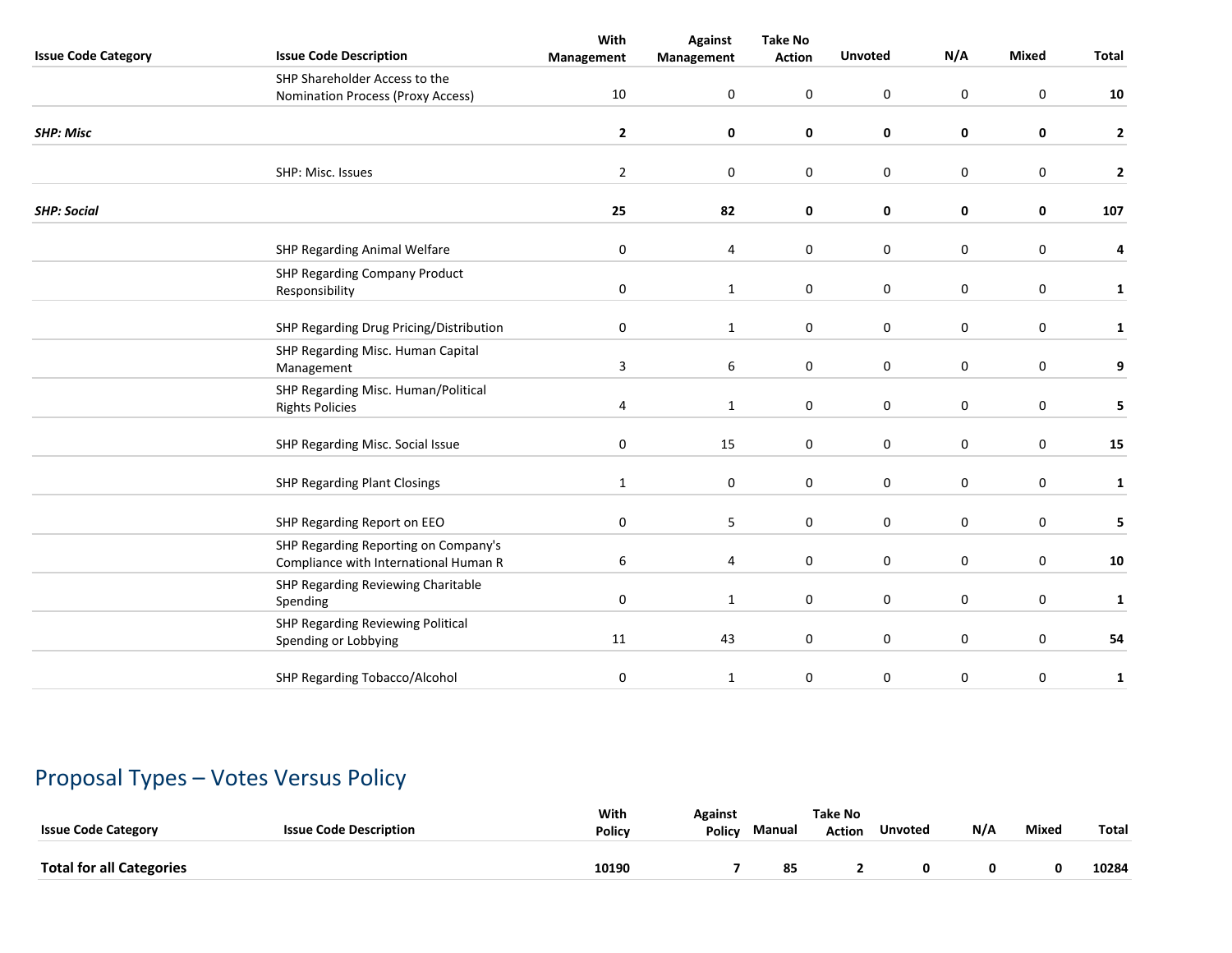|                            |                                                                              | With                    | <b>Take No</b>          |             |               |                  |           |                  |                         |
|----------------------------|------------------------------------------------------------------------------|-------------------------|-------------------------|-------------|---------------|------------------|-----------|------------------|-------------------------|
| <b>Issue Code Category</b> | <b>Issue Code Description</b>                                                | <b>Policy</b>           | Policy                  | Manual      | <b>Action</b> | <b>Unvoted</b>   | N/A       | Mixed            | Total                   |
| <b>Audit/Financials</b>    |                                                                              | 908                     | 0                       | 0           | 0             | 0                | 0         | 0                | 908                     |
|                            | Accounts and Reports (Bundled Issues)                                        | $\mathbf 1$             | $\pmb{0}$               | 0           | 0             | $\boldsymbol{0}$ | $\pmb{0}$ | $\boldsymbol{0}$ | $\mathbf{1}$            |
|                            | Allocation of Profits/Dividends                                              | 9                       | $\pmb{0}$               | 0           | 0             | $\boldsymbol{0}$ | $\pmb{0}$ | $\boldsymbol{0}$ | 9                       |
|                            | Appointment of Auditor                                                       | 15                      | $\mathbf 0$             | $\pmb{0}$   | 0             | $\pmb{0}$        | $\pmb{0}$ | $\pmb{0}$        | 15                      |
|                            | Appointment of Auditor and Authority to<br>Set Fees                          | $\overline{7}$          | $\mathbf 0$             | 0           | 0             | 0                | 0         | $\pmb{0}$        | $\overline{\mathbf{z}}$ |
|                            | Appointment of Special Auditor                                               | $\mathbf{1}$            | $\pmb{0}$               | 0           | 0             | 0                | 0         | 0                | $\mathbf{1}$            |
|                            | Approve Payment of Fees to Special<br>Auditors                               | $\mathbf{1}$            | $\mathbf 0$             | 0           | 0             | $\pmb{0}$        | 0         | $\boldsymbol{0}$ | $\mathbf{1}$            |
|                            | Authority to Set Auditor's Fees                                              | $\boldsymbol{9}$        | $\pmb{0}$               | $\pmb{0}$   | 0             | $\boldsymbol{0}$ | 0         | $\boldsymbol{0}$ | 9                       |
|                            | <b>Financial Statements</b>                                                  | 14                      | $\mathbf 0$             | $\mathbf 0$ | 0             | $\mathbf 0$      | 0         | $\mathbf 0$      | 14                      |
|                            | Ratification of Auditor                                                      | 851                     | $\mathbf 0$             | 0           | 0             | $\pmb{0}$        | 0         | $\boldsymbol{0}$ | 851                     |
| <b>Board Related</b>       |                                                                              | 7531                    | $\overline{\mathbf{z}}$ | 0           | 0             | 0                | 0         | 0                | 7538                    |
|                            | Change in Board Size                                                         | $\overline{\mathbf{3}}$ | $\boldsymbol{0}$        | $\pmb{0}$   | 0             | $\pmb{0}$        | 0         | $\boldsymbol{0}$ | $\overline{\mathbf{3}}$ |
|                            | <b>Election of Board Committee Members</b>                                   | 11                      | $\mathbf 0$             | 0           | 0             | 0                | 0         | $\pmb{0}$        | 11                      |
|                            | Election of Board Member(s) During a<br>Contested Election - Management Nomi | 12                      | $\sqrt{6}$              | $\mathbf 0$ | 0             | $\mathbf 0$      | 0         | $\mathbf 0$      | 18                      |
|                            | <b>Election of Directors</b>                                                 | 7448                    | $\mathbf{1}$            | 0           | 0             | $\pmb{0}$        | 0         | $\pmb{0}$        | 7449                    |
|                            | <b>Election of Non-Principal Members</b><br>(Chairman, alternates)           | $\overline{3}$          | $\pmb{0}$               | 0           | 0             | $\boldsymbol{0}$ | 0         | $\pmb{0}$        | 3                       |
|                            | <b>Election of Statutory Auditors</b>                                        | $\mathbf{1}$            | $\pmb{0}$               | 0           | 0             | 0                | 0         | $\pmb{0}$        | $\mathbf{1}$            |
|                            | <b>Election of Subsidiary Directors</b>                                      | 23                      | $\pmb{0}$               | 0           | 0             | $\mathbf 0$      | 0         | $\mathbf 0$      | 23                      |
|                            | <b>Election of Supervisory Board</b>                                         | 14                      | $\pmb{0}$               | 0           | 0             | $\boldsymbol{0}$ | 0         | $\boldsymbol{0}$ | 14                      |
|                            | Misc. Management Proposal Regarding<br>Board                                 | $\overline{2}$          | $\pmb{0}$               | 0           | $\pmb{0}$     | $\mathbf 0$      | $\pmb{0}$ | $\pmb{0}$        | $\mathbf{2}$            |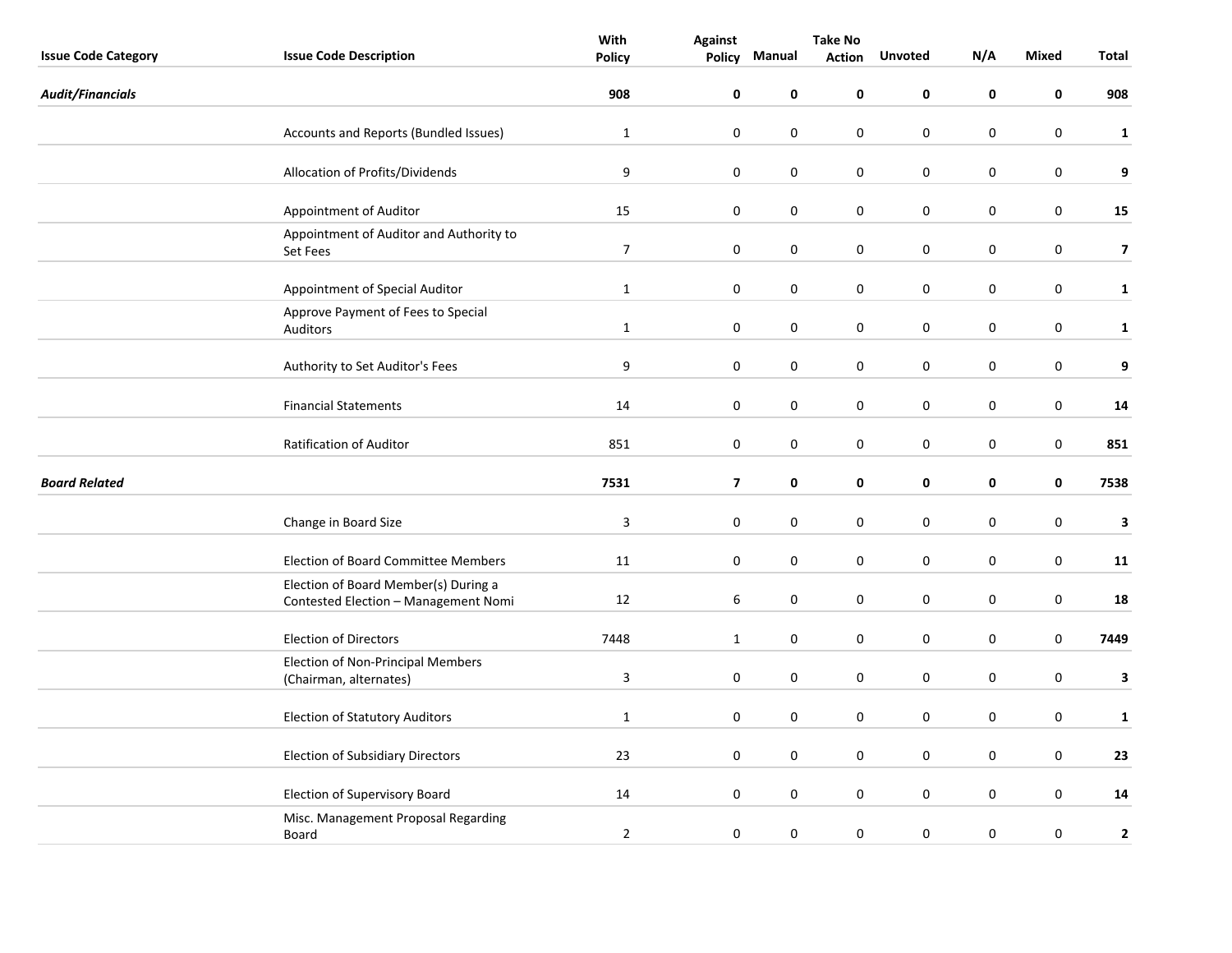|                            |                                                           | With             |                  | <b>Take No</b> |               |                  |                  |           |              |
|----------------------------|-----------------------------------------------------------|------------------|------------------|----------------|---------------|------------------|------------------|-----------|--------------|
| <b>Issue Code Category</b> | <b>Issue Code Description</b>                             | <b>Policy</b>    | <b>Policy</b>    | Manual         | <b>Action</b> | <b>Unvoted</b>   | N/A              | Mixed     | Total        |
|                            | Misc. Proposal Regarding the Board                        | $\mathbf{1}$     | $\pmb{0}$        | $\mathbf 0$    | 0             | 0                | 0                | 0         | $\mathbf{1}$ |
|                            | Ratification of Board Acts - Legal                        | $\boldsymbol{6}$ | $\pmb{0}$        | $\pmb{0}$      | 0             | $\pmb{0}$        | 0                | $\pmb{0}$ | 6            |
|                            | Ratification of Co-Option of a Director                   | $\overline{2}$   | $\mathbf 0$      | $\pmb{0}$      | 0             | $\pmb{0}$        | 0                | $\pmb{0}$ | $\mathbf{2}$ |
|                            | Ratification of Management Acts - Legal                   | 4                | $\mathbf 0$      | $\pmb{0}$      | $\pmb{0}$     | $\boldsymbol{0}$ | $\boldsymbol{0}$ | $\pmb{0}$ | 4            |
|                            | Removal/Resignation of Director                           | $\mathbf{1}$     | $\mathbf 0$      | 0              | 0             | $\mathbf 0$      | 0                | $\pmb{0}$ | $\mathbf{1}$ |
| <b>Capital Management</b>  |                                                           | 83               | $\mathbf 0$      | 0              | 0             | 0                | 0                | 0         | 83           |
|                            | Authority to Issue Shares w/ Preemptive<br>Rights         | 13               | $\mathbf 0$      | $\pmb{0}$      | 0             | 0                | 0                | $\pmb{0}$ | 13           |
|                            | Authority to Issue Shares w/o<br>Preemptive Rights        | 15               | $\mathbf 0$      | $\pmb{0}$      | 0             | $\pmb{0}$        | $\pmb{0}$        | $\pmb{0}$ | 15           |
|                            | Authority to Issue Stock w/ or w/out<br>Preemptive Rights | $\mathbf{1}$     | $\mathbf 0$      | $\pmb{0}$      | 0             | 0                | $\pmb{0}$        | $\pmb{0}$ | $\mathbf{1}$ |
|                            | Authority to Repurchase Shares                            | 14               | $\mathbf 0$      | 0              | 0             | 0                | 0                | $\pmb{0}$ | ${\bf 14}$   |
|                            | Cancellation of Authorized Stock                          | $\overline{4}$   | $\mathbf 0$      | 0              | $\pmb{0}$     | $\pmb{0}$        | $\boldsymbol{0}$ | $\pmb{0}$ | 4            |
|                            | Elimination of Dual Class Stock                           | $\mathbf{1}$     | $\mathbf 0$      | $\pmb{0}$      | 0             | $\pmb{0}$        | 0                | $\pmb{0}$ | $\mathbf{1}$ |
|                            | Increase in Authorized Capital                            | 3                | $\mathbf 0$      | $\pmb{0}$      | 0             | 0                | 0                | $\pmb{0}$ | 3            |
|                            | Increase in Authorized Common Stock                       | 13               | $\pmb{0}$        | $\pmb{0}$      | 0             | $\pmb{0}$        | $\pmb{0}$        | $\pmb{0}$ | 13           |
|                            | Increase in/Authorization of Dual Class<br>Stock          | $\overline{2}$   | $\mathbf 0$      | $\pmb{0}$      | 0             | 0                | 0                | $\pmb{0}$ | $\mathbf{2}$ |
|                            | <b>Issuance of Common Stock</b>                           | 5                | $\mathbf 0$      | 0              | $\pmb{0}$     | $\boldsymbol{0}$ | $\pmb{0}$        | $\pmb{0}$ | 5            |
|                            | Issuance of Repurchased Shares                            | $\,6\,$          | $\boldsymbol{0}$ | 0              | 0             | $\pmb{0}$        | $\pmb{0}$        | $\pmb{0}$ | $\bf 6$      |
|                            | Reduction in Share Premium Account                        | $\mathbf{1}$     | $\pmb{0}$        | $\pmb{0}$      | 0             | 0                | $\pmb{0}$        | $\pmb{0}$ | $\mathbf{1}$ |
|                            | Repurchase of Shares                                      | $\mathbf{1}$     | $\mathbf 0$      | $\pmb{0}$      | 0             | $\pmb{0}$        | $\pmb{0}$        | $\pmb{0}$ | $\mathbf{1}$ |
|                            | Reverse Stock Split                                       | $\mathbf{1}$     | $\pmb{0}$        | 0              | $\pmb{0}$     | $\pmb{0}$        | $\pmb{0}$        | $\pmb{0}$ | $\mathbf{1}$ |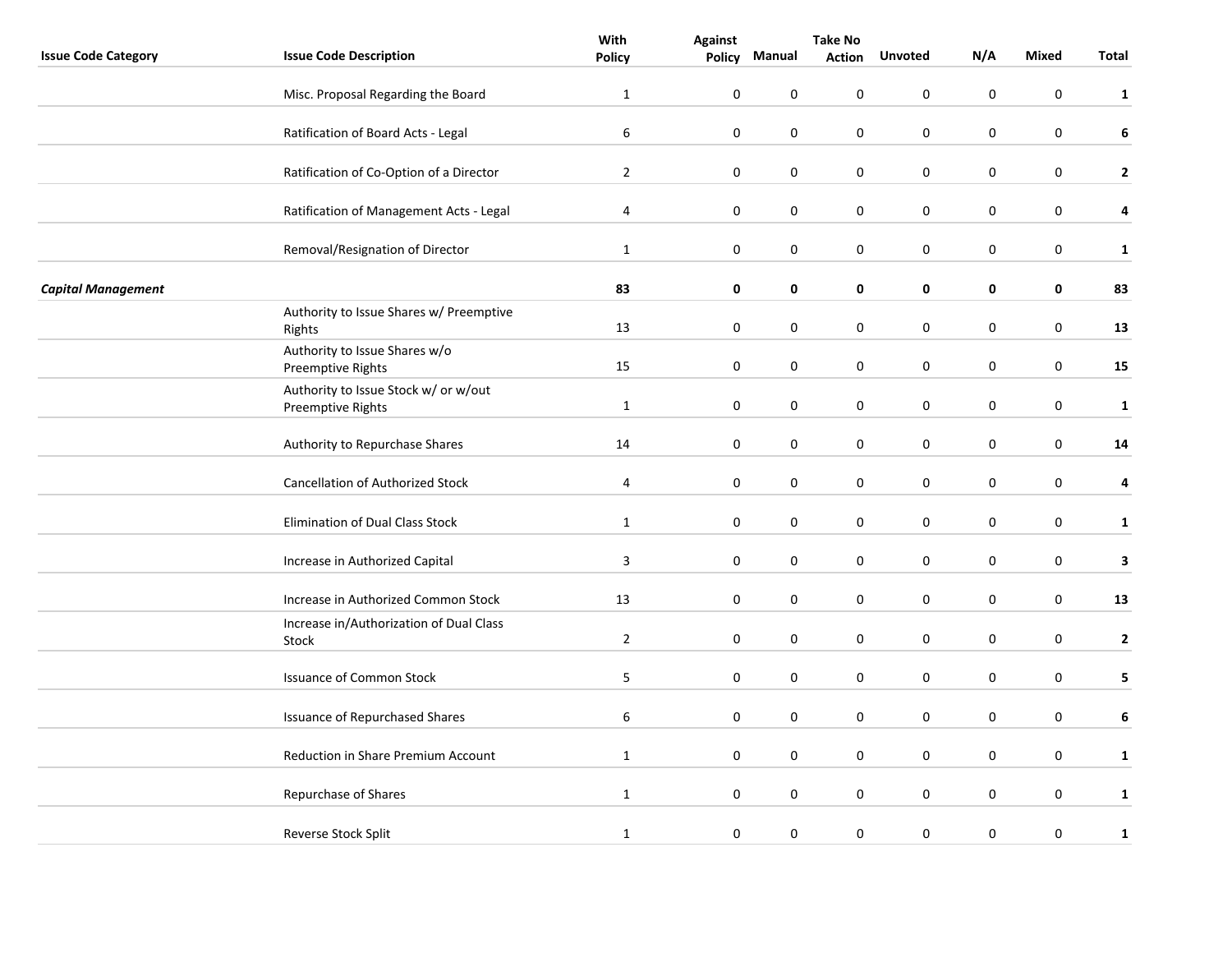|                                    |                                                                   | With                    | <b>Against</b> | <b>Take No</b> |               |                  |           |                  |              |
|------------------------------------|-------------------------------------------------------------------|-------------------------|----------------|----------------|---------------|------------------|-----------|------------------|--------------|
| <b>Issue Code Category</b>         | <b>Issue Code Description</b>                                     | <b>Policy</b>           | <b>Policy</b>  | Manual         | <b>Action</b> | <b>Unvoted</b>   | N/A       | Mixed            | Total        |
|                                    | Share Repurchase                                                  | $\overline{2}$          | $\pmb{0}$      | $\mathbf 0$    | 0             | $\mathbf 0$      | 0         | $\mathbf 0$      | $\mathbf{2}$ |
|                                    | Use/Transfer of Reserves                                          | $\mathbf{1}$            | $\pmb{0}$      | 0              | 0             | $\boldsymbol{0}$ | $\pmb{0}$ | $\boldsymbol{0}$ | $\mathbf 1$  |
| <b>Changes to Company Statutes</b> |                                                                   | 120                     | $\mathbf 0$    | 4              | 0             | $\pmb{0}$        | 0         | $\pmb{0}$        | 124          |
|                                    | Adoption of Majority Vote for Election of<br>Directors            | $\overline{\mathbf{3}}$ | $\mathbf 0$    | $\pmb{0}$      | 0             | $\pmb{0}$        | $\pmb{0}$ | $\boldsymbol{0}$ | 3            |
|                                    | Amendment to Poison Pill                                          | $\mathbf{1}$            | $\mathbf 0$    | 0              | 0             | $\mathbf 0$      | 0         | $\mathbf 0$      | $\mathbf{1}$ |
|                                    | Amendments to Articles, Constitution,<br><b>Bylaws</b>            | $\mathbf{3}$            | $\mathbf 0$    | 0              | 0             | 0                | 0         | 0                | $\mathbf{3}$ |
|                                    | Amendments to Charter/Bylaw - Bundled                             | 6                       | $\mathbf 0$    | $\pmb{0}$      | 0             | $\pmb{0}$        | 0         | $\boldsymbol{0}$ | 6            |
|                                    | Article Amendments - Allow for the<br><b>Removal of Directors</b> | $\mathbf{3}$            | $\mathbf 0$    | $\pmb{0}$      | 0             | $\boldsymbol{0}$ | 0         | $\boldsymbol{0}$ | 3            |
|                                    | Article Amendments - Proxy Access                                 | $\overline{2}$          | $\mathbf 0$    | $\pmb{0}$      | 0             | $\pmb{0}$        | 0         | $\pmb{0}$        | $\mathbf{2}$ |
|                                    | Change in State of Incorporation                                  | $\mathbf 0$             | $\mathbf 0$    | $\overline{2}$ | 0             | $\boldsymbol{0}$ | 0         | $\boldsymbol{0}$ | $\mathbf{2}$ |
|                                    | Company Name Change                                               | $\overline{2}$          | $\mathbf 0$    | 0              | 0             | $\boldsymbol{0}$ | 0         | $\boldsymbol{0}$ | $\mathbf{2}$ |
|                                    | Delisting                                                         | $\mathbf{1}$            | $\mathbf 0$    | 0              | 0             | $\boldsymbol{0}$ | 0         | $\boldsymbol{0}$ | $\mathbf{1}$ |
|                                    | Elimination of Cumulative Voting                                  | $\overline{2}$          | $\mathbf 0$    | $\pmb{0}$      | 0             | 0                | 0         | $\pmb{0}$        | $\mathbf{2}$ |
|                                    | Elimination of Supermajority<br>Requirement                       | 40                      | $\pmb{0}$      | $\mathbf 0$    | 0             | $\pmb{0}$        | 0         | $\pmb{0}$        | 40           |
|                                    | Elimination of Written Consent                                    | $\mathbf{1}$            | $\mathbf 0$    | $\pmb{0}$      | 0             | $\pmb{0}$        | 0         | $\pmb{0}$        | $\mathbf{1}$ |
|                                    | Limitation of Right to Call a Special<br>Meeting                  | $\mathbf{1}$            | $\mathbf 0$    | 0              | 0             | $\boldsymbol{0}$ | $\pmb{0}$ | $\pmb{0}$        | $\mathbf 1$  |
|                                    | Misc. Article Amendments                                          | 17                      | $\mathbf 0$    | 0              | 0             | $\pmb{0}$        | 0         | $\pmb{0}$        | 17           |
|                                    | Reincorporation                                                   | $\mathbf 0$             | $\pmb{0}$      | $\mathbf 2$    | 0             | $\mathbf 0$      | 0         | $\mathbf 0$      | $\mathbf{2}$ |
|                                    | Repeal of Classified Board                                        | 19                      | $\pmb{0}$      | $\pmb{0}$      | 0             | $\pmb{0}$        | $\pmb{0}$ | $\boldsymbol{0}$ | 19           |
|                                    | Restoration of Right to Call a Special<br>Meeting                 | 11                      | $\mathbf 0$    | 0              | 0             | $\boldsymbol{0}$ | $\pmb{0}$ | $\boldsymbol{0}$ | 11           |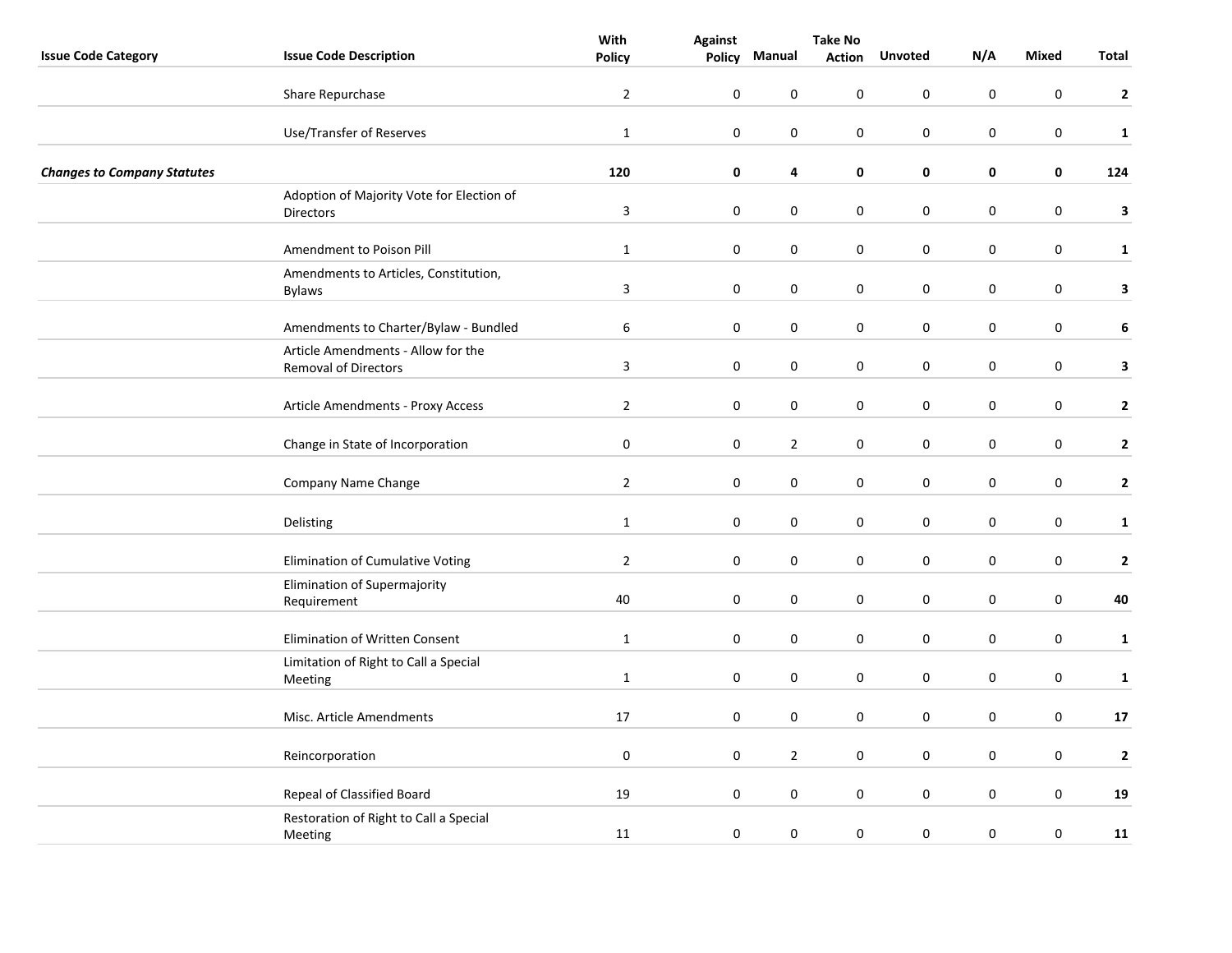|                            |                                                                  | With           | <b>Against</b>   | <b>Take No</b> |               |                |           |                  |              |
|----------------------------|------------------------------------------------------------------|----------------|------------------|----------------|---------------|----------------|-----------|------------------|--------------|
| <b>Issue Code Category</b> | <b>Issue Code Description</b>                                    | <b>Policy</b>  | Policy           | Manual         | <b>Action</b> | <b>Unvoted</b> | N/A       | <b>Mixed</b>     | <b>Total</b> |
|                            | <b>Restoration of Written Consent</b>                            | 4              | $\boldsymbol{0}$ | $\pmb{0}$      | 0             | 0              | $\pmb{0}$ | $\pmb{0}$        | 4            |
|                            | Technical Amendments to Charter/Bylaw                            | $\overline{4}$ | $\mathbf 0$      | 0              | 0             | $\pmb{0}$      | 0         | $\boldsymbol{0}$ | 4            |
| Compensation               |                                                                  | 1170           | $\pmb{0}$        | $\pmb{0}$      | 0             | $\pmb{0}$      | 0         | $\pmb{0}$        | 1170         |
|                            | Adoption of Director Equity<br><b>Compensation Plan</b>          | 5              | 0                | $\pmb{0}$      | 0             | $\pmb{0}$      | 0         | $\boldsymbol{0}$ | 5            |
|                            | Adoption of Employee Stock Purchase<br>Plan                      | $18\,$         | $\pmb{0}$        | $\pmb{0}$      | 0             | $\pmb{0}$      | $\pmb{0}$ | $\pmb{0}$        | 18           |
|                            | Adoption of Equity Compensation Plan                             | 92             | $\pmb{0}$        | $\pmb{0}$      | 0             | 0              | 0         | $\boldsymbol{0}$ | 92           |
|                            | Advisory Vote on Executive<br>Compensation                       | 842            | $\pmb{0}$        | $\pmb{0}$      | 0             | 0              | 0         | $\pmb{0}$        | 842          |
|                            | Advisory Vote on Severance                                       | 20             | 0                | $\pmb{0}$      | 0             | 0              | 0         | $\boldsymbol{0}$ | 20           |
|                            | Amendment to Bonus/162(m) Plan                                   | $\mathbf{1}$   | 0                | $\pmb{0}$      | 0             | $\pmb{0}$      | 0         | $\boldsymbol{0}$ | $\mathbf{1}$ |
|                            | Amendment to Director Equity<br><b>Compensation Plan</b>         | $\overline{4}$ | $\pmb{0}$        | $\pmb{0}$      | 0             | $\pmb{0}$      | $\pmb{0}$ | $\boldsymbol{0}$ | 4            |
|                            | Amendment to Employee Stock Purchase<br>Plan                     | 27             | $\pmb{0}$        | $\pmb{0}$      | 0             | 0              | $\pmb{0}$ | $\boldsymbol{0}$ | 27           |
|                            | Amendment to Equity Compensation<br>Plan                         | 92             | $\mathbf 0$      | 0              | 0             | 0              | 0         | $\mathbf 0$      | 92           |
|                            | Amendment to Restricted Stock Plan                               | $\mathbf{1}$   | 0                | 0              | 0             | 0              | 0         | $\boldsymbol{0}$ | $\mathbf{1}$ |
|                            | Amendment to Stock Option Plan                                   | $\mathbf{1}$   | 0                | $\pmb{0}$      | 0             | $\pmb{0}$      | 0         | $\boldsymbol{0}$ | $\mathbf{1}$ |
|                            | Amendment to Stock Purchase Plan                                 | $\mathbf{1}$   | 0                | $\pmb{0}$      | 0             | $\pmb{0}$      | 0         | $\boldsymbol{0}$ | $\mathbf{1}$ |
|                            | Capital Proposal to Implement Equity<br><b>Compensation Plan</b> | $\overline{2}$ | $\pmb{0}$        | $\pmb{0}$      | 0             | $\pmb{0}$      | $\pmb{0}$ | $\boldsymbol{0}$ | $\mathbf{2}$ |
|                            | Directors' Fees                                                  | 5 <sub>5</sub> | $\mathbf 0$      | 0              | 0             | 0              | 0         | 0                | 5            |
|                            | Remuneration Policy (Forward-Looking)                            | $\overline{7}$ | 0                | 0              | 0             | 0              | 0         | $\boldsymbol{0}$ | 7            |
|                            | Remuneration Report (Retrospective)                              | 5              | 0                | $\pmb{0}$      | 0             | $\pmb{0}$      | $\pmb{0}$ | $\boldsymbol{0}$ | 5            |
|                            | Say When on Pay                                                  | 44             | $\boldsymbol{0}$ | $\pmb{0}$      | 0             | 0              | $\pmb{0}$ | $\boldsymbol{0}$ | 44           |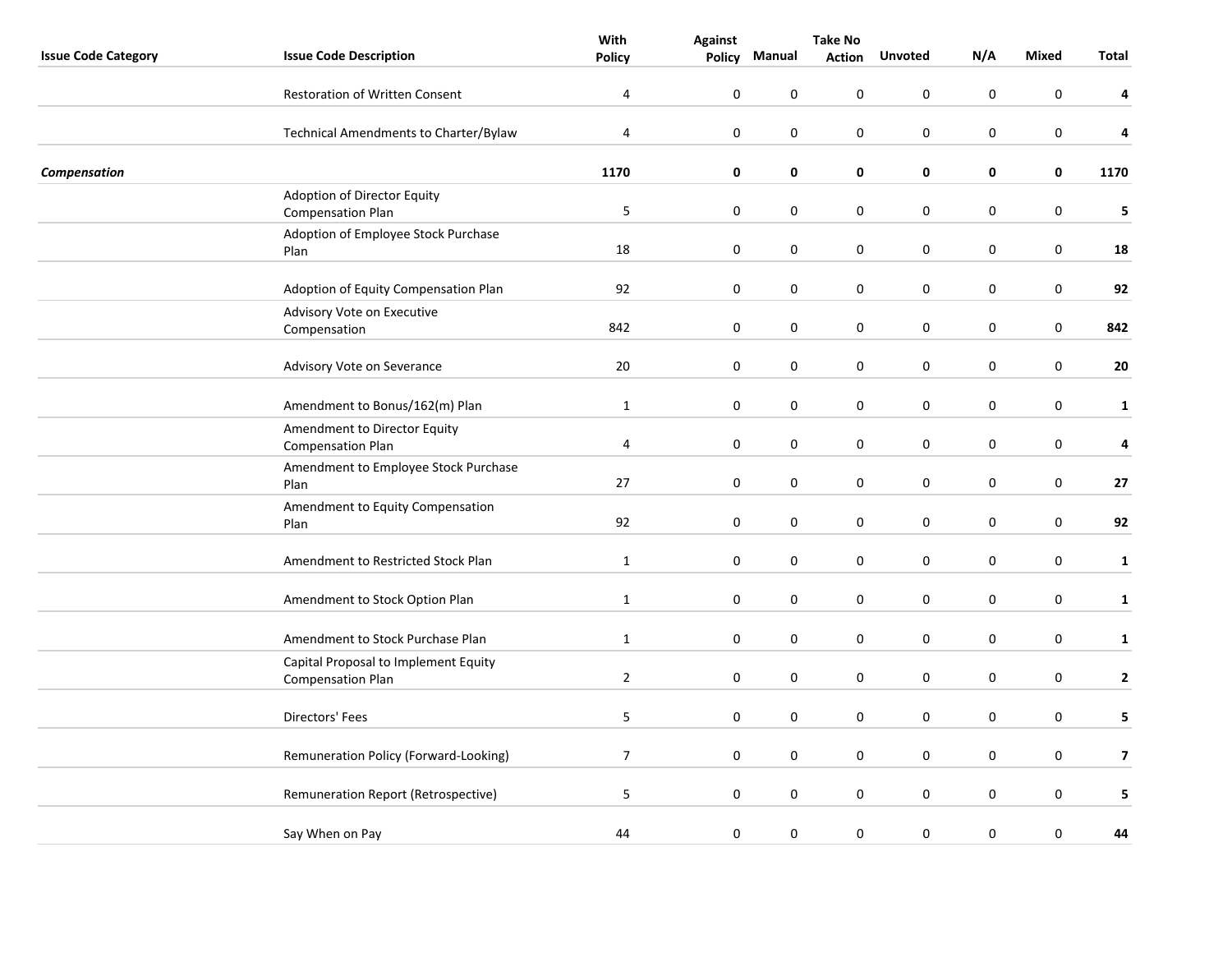|                               |                                                           | With           | <b>Against</b> | <b>Take No</b>   |                  |                  |                  |                  |                  |
|-------------------------------|-----------------------------------------------------------|----------------|----------------|------------------|------------------|------------------|------------------|------------------|------------------|
| <b>Issue Code Category</b>    | <b>Issue Code Description</b>                             | <b>Policy</b>  | Policy         | Manual           | <b>Action</b>    | <b>Unvoted</b>   | N/A              | <b>Mixed</b>     | <b>Total</b>     |
|                               | <b>Stock Purchase Plan</b>                                | $\mathbf{1}$   | $\pmb{0}$      | $\mathbf 0$      | 0                | 0                | $\pmb{0}$        | 0                | $\mathbf{1}$     |
|                               | Supervisory Board/ Corp Assembly Fees                     | $\mathbf 2$    | $\pmb{0}$      | $\pmb{0}$        | 0                | $\pmb{0}$        | $\pmb{0}$        | $\pmb{0}$        | $\mathbf{2}$     |
| M&A                           |                                                           | 32             | $\mathbf 0$    | $\pmb{0}$        | 0                | 0                | 0                | $\pmb{0}$        | 32               |
|                               | Merger/Acquisition                                        | 31             | $\pmb{0}$      | $\boldsymbol{0}$ | $\pmb{0}$        | $\pmb{0}$        | $\pmb{0}$        | $\pmb{0}$        | 31               |
|                               | Spin-off                                                  | $\mathbf 1$    | $\pmb{0}$      | $\boldsymbol{0}$ | 0                | $\pmb{0}$        | $\pmb{0}$        | $\boldsymbol{0}$ | $\mathbf{1}$     |
| <b>Meeting Administration</b> |                                                           | 37             | $\mathbf 0$    | 0                | 0                | 0                | 0                | 0                | 37               |
|                               | Appointment of Independent Proxy<br>(Switzerland)         | $\overline{2}$ | $\pmb{0}$      | $\pmb{0}$        | 0                | $\pmb{0}$        | $\pmb{0}$        | $\pmb{0}$        | $\mathbf{2}$     |
|                               | Authorization of Legal Formalities                        | $\mathbf{1}$   | $\pmb{0}$      | $\boldsymbol{0}$ | 0                | $\pmb{0}$        | $\pmb{0}$        | $\pmb{0}$        | $\mathbf{1}$     |
|                               | Right to Adjourn Meeting                                  | 31             | $\pmb{0}$      | $\boldsymbol{0}$ | 0                | 0                | 0                | 0                | 31               |
|                               | Routine Meeting Item                                      | $\overline{2}$ | $\mathbf 0$    | $\boldsymbol{0}$ | 0                | $\pmb{0}$        | $\pmb{0}$        | $\boldsymbol{0}$ | $\mathbf{2}$     |
|                               | <b>Transaction of Other Business</b>                      | $\mathbf{1}$   | $\pmb{0}$      | $\pmb{0}$        | 0                | $\pmb{0}$        | $\pmb{0}$        | $\boldsymbol{0}$ | $\mathbf{1}$     |
| <b>Other</b>                  |                                                           | $\pmb{0}$      | $\pmb{0}$      | 4                | $\mathbf{2}$     | 0                | 0                | 0                | 6                |
|                               | Bondholder/Bankruptcy Proposal                            | $\pmb{0}$      | $\pmb{0}$      | $\overline{2}$   | 0                | $\pmb{0}$        | $\pmb{0}$        | $\pmb{0}$        | $\mathbf{2}$     |
|                               | Declaration of Material Interest                          | $\pmb{0}$      | $\pmb{0}$      | $\overline{2}$   | 0                | $\pmb{0}$        | $\pmb{0}$        | $\boldsymbol{0}$ | $\mathbf{2}$     |
|                               | Misc. Proposal                                            | $\mathbf 0$    | $\pmb{0}$      | $\boldsymbol{0}$ | $\mathbf{1}$     | $\pmb{0}$        | $\pmb{0}$        | $\boldsymbol{0}$ | $\mathbf{1}$     |
|                               | <b>OTHER</b>                                              | $\pmb{0}$      | $\pmb{0}$      | $\boldsymbol{0}$ | $\mathbf{1}$     | $\pmb{0}$        | $\pmb{0}$        | $\boldsymbol{0}$ | $\mathbf{1}$     |
| <b>SHP: Compensation</b>      |                                                           | 41             | 0              | 0                | 0                | 0                | 0                | 0                | 41               |
|                               | SHP Recoupment of Unearned Bonuses<br>(Clawback)          | $\overline{2}$ | $\pmb{0}$      | $\pmb{0}$        | 0                | $\pmb{0}$        | $\pmb{0}$        | $\pmb{0}$        | $\mathbf{2}$     |
|                               | SHP Regarding Golden Parachutes                           | $\mathbf{1}$   | $\pmb{0}$      | $\boldsymbol{0}$ | 0                | $\pmb{0}$        | $\pmb{0}$        | $\boldsymbol{0}$ | $\mathbf{1}$     |
|                               | SHP Regarding Linking Executive Pay to<br>Social Criteria | 6              | $\pmb{0}$      | $\boldsymbol{0}$ | $\boldsymbol{0}$ | $\boldsymbol{0}$ | $\boldsymbol{0}$ | $\pmb{0}$        | $\boldsymbol{6}$ |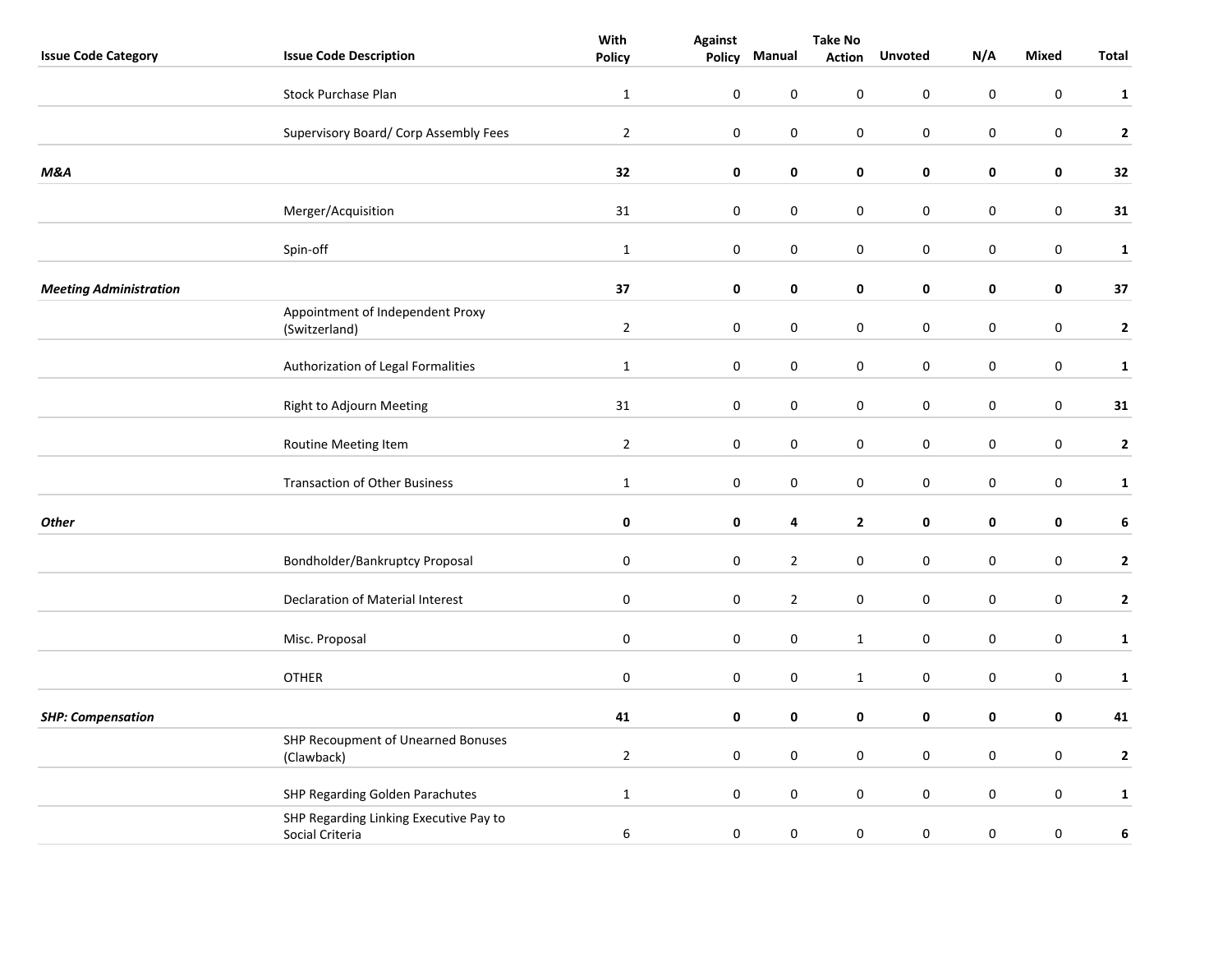|                            |                                                                         | With                    | <b>Against</b>   | <b>Take No</b> |               |                  |           |                  |                         |
|----------------------------|-------------------------------------------------------------------------|-------------------------|------------------|----------------|---------------|------------------|-----------|------------------|-------------------------|
| <b>Issue Code Category</b> | <b>Issue Code Description</b>                                           | Policy                  | <b>Policy</b>    | Manual         | <b>Action</b> | <b>Unvoted</b>   | N/A       | Mixed            | <b>Total</b>            |
|                            | SHP Regarding Misc. Compensation                                        | 8                       | $\boldsymbol{0}$ | 0              | 0             | $\pmb{0}$        | 0         | $\pmb{0}$        | 8                       |
|                            | SHP Regarding Race and/or Gender Pay<br><b>Equity Report</b>            | 14                      | $\pmb{0}$        | 0              | 0             | $\boldsymbol{0}$ | $\pmb{0}$ | $\boldsymbol{0}$ | 14                      |
|                            | SHP Regarding Report on Ratio Between<br>CEO and Employee Pay           | $\overline{\mathbf{3}}$ | $\mathbf 0$      | $\pmb{0}$      | 0             | $\pmb{0}$        | 0         | $\pmb{0}$        | 3                       |
|                            | SHP Regarding Restricting Executive<br>Compensation                     | $\overline{7}$          | $\mathbf 0$      | $\mathbf 0$    | 0             | $\mathbf 0$      | 0         | $\mathbf 0$      | $\overline{\mathbf{z}}$ |
| <b>SHP: Environment</b>    |                                                                         | 6                       | 0                | 20             | 0             | 0                | 0         | 0                | 26                      |
|                            | SHP Regarding Adoption of<br>Comprehensive Recycling Strategies         | $\mathbf{1}$            | 0                | 0              | 0             | 0                | 0         | 0                | $\mathbf{1}$            |
|                            | SHP Regarding Bioengineering /<br>Nanotechnology Safety                 | $\overline{2}$          | 0                | 0              | 0             | $\pmb{0}$        | 0         | $\pmb{0}$        | $\mathbf{2}$            |
|                            | SHP Regarding Environmental Report                                      | $\pmb{0}$               | $\boldsymbol{0}$ | 8              | 0             | $\pmb{0}$        | 0         | $\pmb{0}$        | 8                       |
|                            | SHP Regarding Formation of<br>Environmental/Social Committee of the     | $\overline{2}$          | $\pmb{0}$        | $\pmb{0}$      | 0             | $\pmb{0}$        | 0         | $\pmb{0}$        | $\mathbf{2}$            |
|                            | SHP Regarding Misc.<br>Energy/Environmental Issues                      | $\boldsymbol{0}$        | $\boldsymbol{0}$ | 4              | 0             | $\boldsymbol{0}$ | $\pmb{0}$ | $\pmb{0}$        | 4                       |
|                            | SHP Regarding Report on Antibiotics in<br>Animal Agriculture            | $\mathbf{1}$            | 0                | 0              | 0             | $\mathbf 0$      | 0         | 0                | $\mathbf{1}$            |
|                            | SHP Regarding Report/Action on Climate<br>Change                        | $\pmb{0}$               | 0                | 6              | 0             | $\boldsymbol{0}$ | 0         | 0                | 6                       |
|                            | SHP Regarding Reporting and Reducing<br><b>Greenhouse Gas Emissions</b> | $\mathbf 0$             | $\mathbf 0$      | $\mathbf 2$    | 0             | $\boldsymbol{0}$ | 0         | $\boldsymbol{0}$ | $\mathbf{2}$            |
| <b>SHP: Governance</b>     |                                                                         | 210                     | 0                | 0              | 0             | $\pmb{0}$        | 0         | $\pmb{0}$        | 210                     |
|                            | SHP Regarding Board Composition                                         | 11                      | $\pmb{0}$        | $\pmb{0}$      | 0             | $\mathbf 0$      | 0         | 0                | 11                      |
|                            | SHP Regarding Directors' Roles in<br>Corporate Strategy                 | 4                       | 0                | 0              | 0             | $\boldsymbol{0}$ | 0         | $\pmb{0}$        | 4                       |
|                            | SHP Regarding Eliminating Supermajority<br>Provisions                   | 11                      | 0                | 0              | 0             | $\pmb{0}$        | 0         | $\pmb{0}$        | 11                      |
|                            | SHP Regarding Independent Board<br>Chairman/Seperation of Chair and CEO | 46                      | 0                | 0              | 0             | $\mathbf 0$      | 0         | $\mathbf 0$      | 46                      |
|                            | SHP Regarding Majority Vote for Election<br>of Directors                | $\,6\,$                 | 0                | $\pmb{0}$      | 0             | $\boldsymbol{0}$ | 0         | $\boldsymbol{0}$ | 6                       |
|                            | SHP Regarding Misc. Board/Shareholder<br><b>Rights Issue</b>            | 19                      | $\pmb{0}$        | 0              | $\pmb{0}$     | $\boldsymbol{0}$ | $\pmb{0}$ | $\pmb{0}$        | 19                      |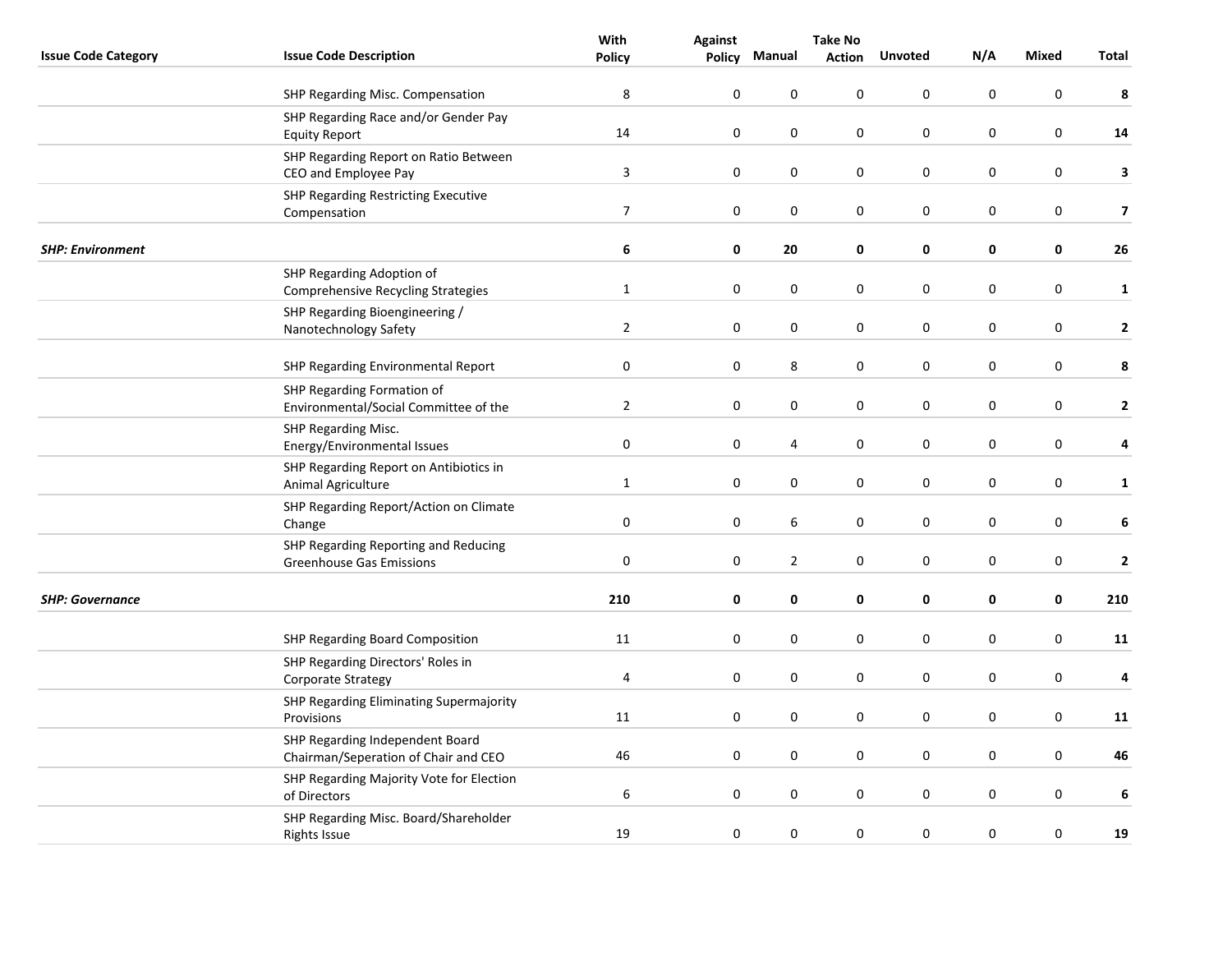|                            |                                                                                | With             | <b>Against</b>   | <b>Take No</b> |               |                  |           |                  |              |
|----------------------------|--------------------------------------------------------------------------------|------------------|------------------|----------------|---------------|------------------|-----------|------------------|--------------|
| <b>Issue Code Category</b> | <b>Issue Code Description</b>                                                  | <b>Policy</b>    | Policy           | Manual         | <b>Action</b> | <b>Unvoted</b>   | N/A       | Mixed            | Total        |
|                            | SHP Regarding Recapitalization                                                 | 5                | $\mathbf 0$      | 0              | 0             | $\mathbf 0$      | 0         | $\mathbf 0$      | 5            |
|                            | SHP Regarding Removal of Directors                                             | $\mathbf 1$      | $\boldsymbol{0}$ | 0              | 0             | $\pmb{0}$        | 0         | $\pmb{0}$        | $\mathbf{1}$ |
|                            | SHP Regarding Right to Act by Written<br>Consent                               | 57               | $\pmb{0}$        | 0              | 0             | $\boldsymbol{0}$ | $\pmb{0}$ | $\boldsymbol{0}$ | 57           |
|                            | SHP Regarding Right to Call a Special<br>Meeting                               | 37               | $\mathbf 0$      | $\pmb{0}$      | 0             | $\boldsymbol{0}$ | $\pmb{0}$ | $\boldsymbol{0}$ | 37           |
|                            | SHP Regarding the Declassification of the<br>Board                             | $\mathbf{1}$     | $\mathbf 0$      | $\pmb{0}$      | 0             | $\boldsymbol{0}$ | $\pmb{0}$ | $\boldsymbol{0}$ | $\mathbf 1$  |
|                            | SHP Regarding Trained, Qualified<br>Directors on Environment, Health and Sa    | $\overline{2}$   | $\mathbf 0$      | 0              | 0             | $\mathbf 0$      | 0         | 0                | $\mathbf{2}$ |
|                            | SHP Shareholder Access to the<br><b>Nomination Process (Proxy Access)</b>      | 10               | $\pmb{0}$        | $\pmb{0}$      | 0             | $\pmb{0}$        | 0         | $\pmb{0}$        | ${\bf 10}$   |
| <b>SHP: Misc</b>           |                                                                                | $\mathbf{2}$     | $\mathbf 0$      | 0              | 0             | $\pmb{0}$        | 0         | $\pmb{0}$        | $\mathbf{2}$ |
|                            | SHP: Misc. Issues                                                              | $\overline{2}$   | $\mathbf 0$      | $\pmb{0}$      | 0             | $\pmb{0}$        | 0         | $\pmb{0}$        | $\mathbf{2}$ |
| <b>SHP: Social</b>         |                                                                                | 50               | $\pmb{0}$        | 57             | 0             | 0                | 0         | 0                | 107          |
|                            | SHP Regarding Animal Welfare                                                   | 4                | $\pmb{0}$        | $\pmb{0}$      | 0             | $\mathbf 0$      | 0         | $\boldsymbol{0}$ | 4            |
|                            | <b>SHP Regarding Company Product</b><br>Responsibility                         | $\mathbf{1}$     | $\mathbf 0$      | 0              | 0             | $\mathbf 0$      | 0         | $\mathbf 0$      | $\mathbf{1}$ |
|                            | SHP Regarding Drug Pricing/Distribution                                        | $\mathbf{1}$     | $\pmb{0}$        | $\pmb{0}$      | 0             | $\boldsymbol{0}$ | $\pmb{0}$ | $\boldsymbol{0}$ | $\mathbf{1}$ |
|                            | SHP Regarding Misc. Human Capital<br>Management                                | $\boldsymbol{6}$ | $\mathbf 0$      | 3              | 0             | $\boldsymbol{0}$ | 0         | $\boldsymbol{0}$ | 9            |
|                            | SHP Regarding Misc. Human/Political<br><b>Rights Policies</b>                  | 5                | $\mathbf 0$      | $\pmb{0}$      | 0             | $\boldsymbol{0}$ | $\pmb{0}$ | $\boldsymbol{0}$ | 5            |
|                            | SHP Regarding Misc. Social Issue                                               | 15               | $\pmb{0}$        | 0              | 0             | $\mathbf 0$      | $\pmb{0}$ | $\boldsymbol{0}$ | ${\bf 15}$   |
|                            | SHP Regarding Plant Closings                                                   | $\mathbf{1}$     | $\mathbf 0$      | 0              | 0             | 0                | 0         | 0                | $\mathbf{1}$ |
|                            | SHP Regarding Report on EEO                                                    | 5                | $\pmb{0}$        | 0              | 0             | $\pmb{0}$        | 0         | $\boldsymbol{0}$ | 5            |
|                            | SHP Regarding Reporting on Company's<br>Compliance with International Human Ri | 10               | $\pmb{0}$        | 0              | 0             | $\boldsymbol{0}$ | 0         | $\boldsymbol{0}$ | ${\bf 10}$   |
|                            | SHP Regarding Reviewing Charitable<br>Spending                                 | $\mathbf{1}$     | $\pmb{0}$        | 0              | $\pmb{0}$     | $\mathbf 0$      | $\pmb{0}$ | $\boldsymbol{0}$ | $\mathbf 1$  |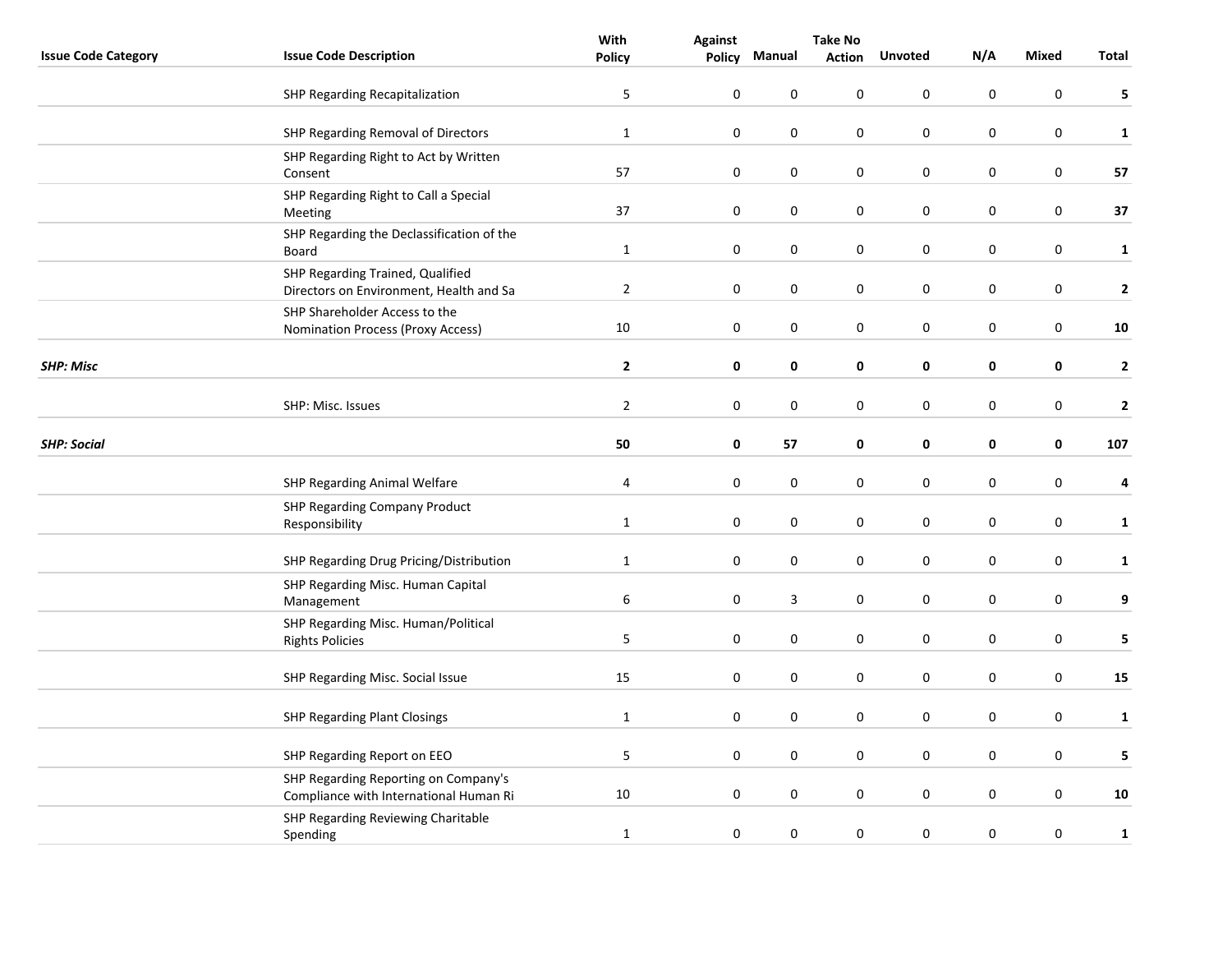| <b>Issue Code Category</b> | <b>Issue Code Description</b>                             | With<br><b>Policy</b> | <b>Against</b><br><b>Policy</b> | Manual | Take No<br><b>Action</b> | <b>Unvoted</b> | N/A | Mixed | <b>Total</b> |
|----------------------------|-----------------------------------------------------------|-----------------------|---------------------------------|--------|--------------------------|----------------|-----|-------|--------------|
|                            | SHP Regarding Reviewing Political<br>Spending or Lobbying |                       |                                 | 54     |                          |                |     |       | 54           |
|                            | SHP Regarding Tobacco/Alcohol                             |                       |                                 |        |                          |                |     |       |              |

## Proposal Types – Votes Versus Glass Lewis

|                                 |                                                     | With               | <b>Against Glass</b> | <b>Take No</b> |                |             |              |              |
|---------------------------------|-----------------------------------------------------|--------------------|----------------------|----------------|----------------|-------------|--------------|--------------|
| <b>Issue Code Category</b>      | <b>Issue Code Description</b>                       | <b>Glass Lewis</b> | Lewis                | <b>Action</b>  | <b>Unvoted</b> | N/A         | <b>Mixed</b> | Total        |
| <b>Total for all Categories</b> |                                                     | 10153              | 125                  | $\mathbf{2}$   | 0              | 4           | 0            | 10284        |
| <b>Audit/Financials</b>         |                                                     | 908                | 0                    | 0              | 0              | 0           | 0            | 908          |
|                                 | Accounts and Reports (Bundled Issues)               | $\mathbf{1}$       | 0                    | 0              | 0              | 0           | 0            | $\mathbf{1}$ |
|                                 | Allocation of Profits/Dividends                     | 9                  | 0                    | 0              | $\pmb{0}$      | $\mathbf 0$ | $\mathbf 0$  | 9            |
|                                 | Appointment of Auditor                              | 15                 | 0                    | $\mathbf 0$    | $\mathbf 0$    | $\mathbf 0$ | $\mathbf 0$  | 15           |
|                                 | Appointment of Auditor and Authority to<br>Set Fees | 7                  | 0                    | $\mathbf 0$    | $\mathbf 0$    | $\mathbf 0$ | $\mathbf 0$  | 7            |
|                                 | Appointment of Special Auditor                      | $\mathbf{1}$       | $\mathbf 0$          | $\mathbf 0$    | $\mathbf 0$    | $\mathbf 0$ | $\mathbf 0$  | $\mathbf{1}$ |
|                                 | Approve Payment of Fees to Special<br>Auditors      | $\mathbf{1}$       | 0                    | 0              | 0              | 0           | 0            | $\mathbf{1}$ |
|                                 | Authority to Set Auditor's Fees                     | 9                  | 0                    | 0              | 0              | $\mathbf 0$ | 0            | 9            |
|                                 | <b>Financial Statements</b>                         | 14                 | 0                    | 0              | 0              | 0           | 0            | 14           |
|                                 | Ratification of Auditor                             | 851                | 0                    | 0              | 0              | $\mathbf 0$ | 0            | 851          |
| <b>Board Related</b>            |                                                     | 7464               | 74                   | 0              | 0              | 0           | 0            | 7538         |
|                                 | Change in Board Size                                | 3                  | 0                    | 0              | $\pmb{0}$      | $\mathbf 0$ | $\pmb{0}$    | 3            |
|                                 | <b>Election of Board Committee Members</b>          | 11                 | 0                    | 0              | $\pmb{0}$      | $\pmb{0}$   | 0            | ${\bf 11}$   |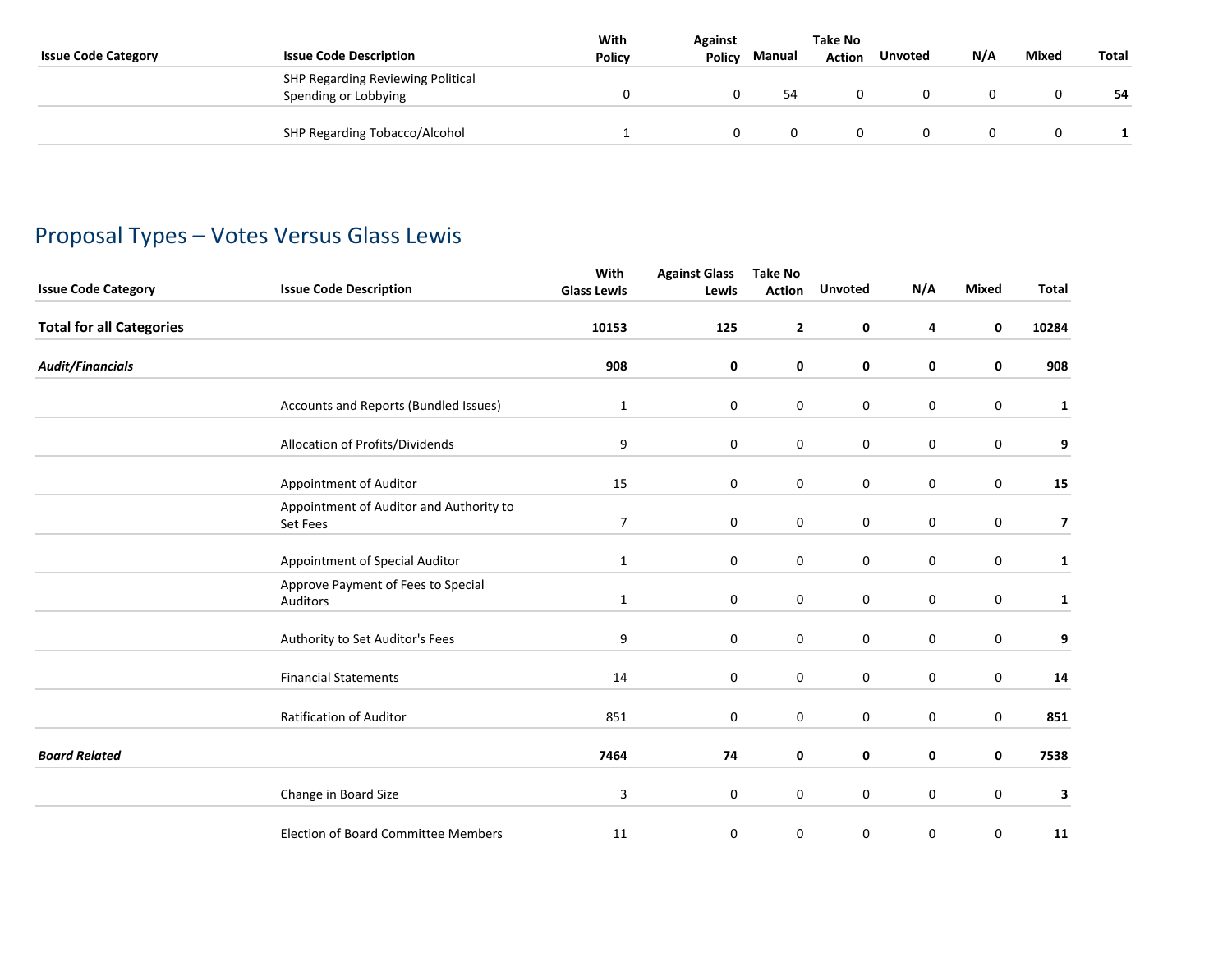|                            |                                                                              | With               | <b>Against Glass</b> | <b>Take No</b> |                |             |                  |              |
|----------------------------|------------------------------------------------------------------------------|--------------------|----------------------|----------------|----------------|-------------|------------------|--------------|
| <b>Issue Code Category</b> | <b>Issue Code Description</b>                                                | <b>Glass Lewis</b> | Lewis                | <b>Action</b>  | <b>Unvoted</b> | N/A         | <b>Mixed</b>     | Total        |
|                            | Election of Board Member(s) During a<br>Contested Election - Management Nomi | 12                 | 6                    | $\pmb{0}$      | 0              | 0           | 0                | 18           |
|                            | <b>Election of Directors</b>                                                 | 7382               | 67                   | 0              | $\mathbf 0$    | $\mathbf 0$ | 0                | 7449         |
|                            | Election of Non-Principal Members<br>(Chairman, alternates)                  | $\overline{3}$     | $\pmb{0}$            | 0              | $\pmb{0}$      | $\pmb{0}$   | $\boldsymbol{0}$ | 3            |
|                            |                                                                              |                    |                      |                |                |             |                  |              |
|                            | <b>Election of Statutory Auditors</b>                                        | $\mathbf 1$        | $\pmb{0}$            | 0              | 0              | $\pmb{0}$   | 0                | $\mathbf{1}$ |
|                            | <b>Election of Subsidiary Directors</b>                                      | 23                 | 0                    | 0              | 0              | $\pmb{0}$   | $\boldsymbol{0}$ | 23           |
|                            | Election of Supervisory Board                                                | 14                 | 0                    | $\mathbf 0$    | 0              | 0           | $\boldsymbol{0}$ | 14           |
|                            | Misc. Management Proposal Regarding<br>Board                                 | $\overline{2}$     | 0                    | 0              | 0              | 0           | $\mathsf 0$      | $\mathbf{2}$ |
|                            | Misc. Proposal Regarding the Board                                           | $\mathbf 1$        | 0                    | 0              | 0              | $\pmb{0}$   | 0                | $\mathbf{1}$ |
|                            | Ratification of Board Acts - Legal                                           | 6                  | 0                    | 0              | 0              | $\pmb{0}$   | 0                | 6            |
|                            | Ratification of Co-Option of a Director                                      | $\overline{2}$     | 0                    | 0              | 0              | $\pmb{0}$   | $\boldsymbol{0}$ | $\mathbf{2}$ |
|                            | Ratification of Management Acts - Legal                                      | 4                  | $\boldsymbol{0}$     | $\pmb{0}$      | $\mathbf 0$    | $\pmb{0}$   | $\boldsymbol{0}$ | 4            |
|                            | Removal/Resignation of Director                                              | 0                  | $\mathbf{1}$         | $\mathbf 0$    | $\mathbf 0$    | 0           | 0                | $\mathbf{1}$ |
| <b>Capital Management</b>  |                                                                              | 83                 | 0                    | 0              | 0              | 0           | 0                | 83           |
|                            | Authority to Issue Shares w/ Preemptive<br>Rights                            | 13                 | $\boldsymbol{0}$     | 0              | 0              | $\pmb{0}$   | 0                | 13           |
|                            | Authority to Issue Shares w/o<br>Preemptive Rights                           | 15                 | 0                    | 0              | 0              | $\mathbf 0$ | 0                | 15           |
|                            | Authority to Issue Stock w/ or w/out<br>Preemptive Rights                    | $\mathbf{1}$       | 0                    | 0              | 0              | $\pmb{0}$   | 0                | $\mathbf{1}$ |
|                            | Authority to Repurchase Shares                                               | 14                 | 0                    | $\mathbf 0$    | $\mathbf 0$    | 0           | 0                | 14           |
|                            | <b>Cancellation of Authorized Stock</b>                                      | 4                  | 0                    | 0              | 0              | 0           | 0                | 4            |
|                            | Elimination of Dual Class Stock                                              | $\mathbf{1}$       | 0                    | 0              | 0              | $\pmb{0}$   | 0                | $\mathbf{1}$ |
|                            | Increase in Authorized Capital                                               | 3                  | 0                    | 0              | 0              | $\pmb{0}$   | $\mathbf 0$      | 3            |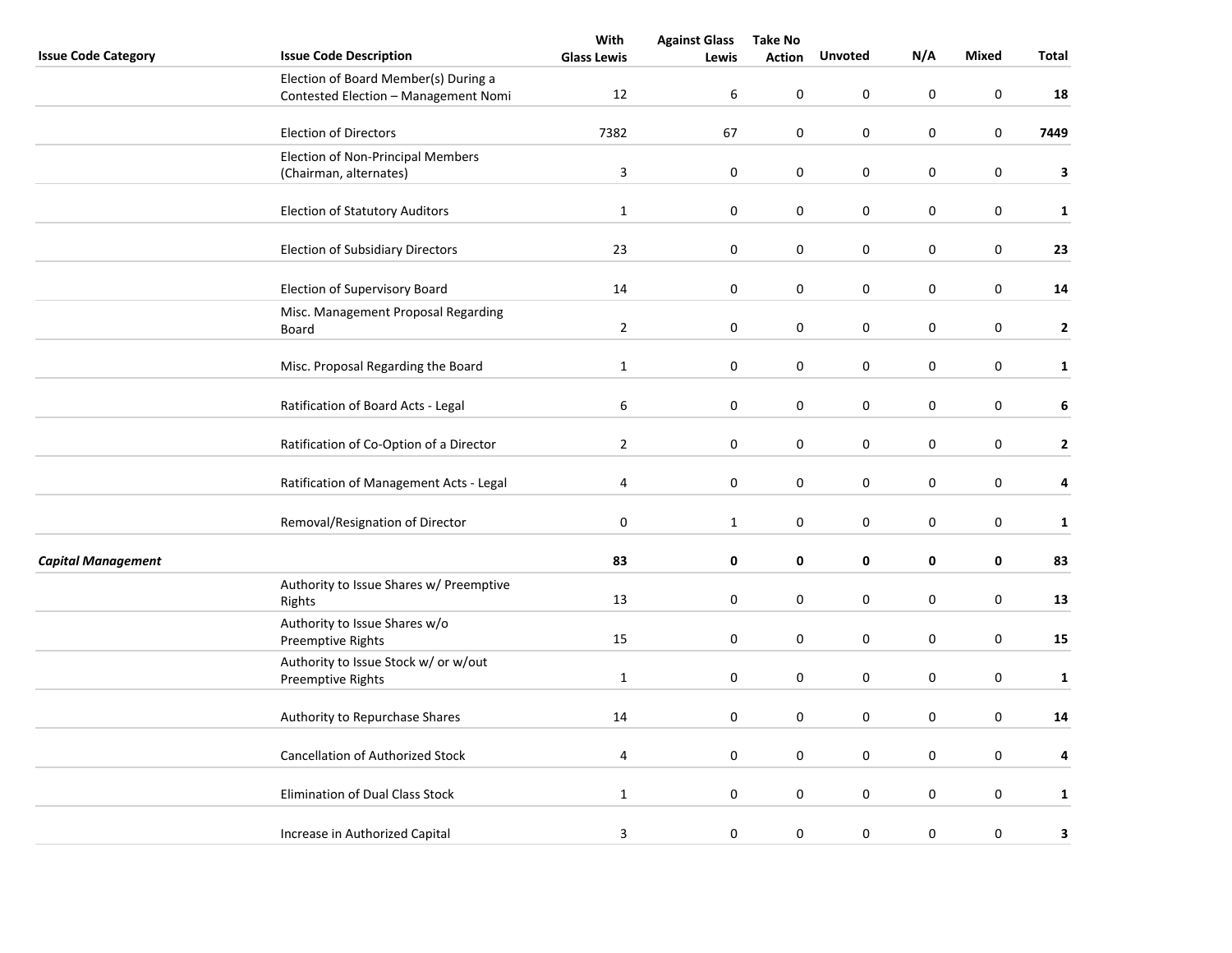|                                    |                                                                   | With               | <b>Against Glass</b> | <b>Take No</b> |                |             |                  |                  |
|------------------------------------|-------------------------------------------------------------------|--------------------|----------------------|----------------|----------------|-------------|------------------|------------------|
| <b>Issue Code Category</b>         | <b>Issue Code Description</b>                                     | <b>Glass Lewis</b> | Lewis                | <b>Action</b>  | <b>Unvoted</b> | N/A         | <b>Mixed</b>     | Total            |
|                                    | Increase in Authorized Common Stock                               | 13                 | $\mathbf 0$          | 0              | $\mathbf 0$    | $\mathbf 0$ | $\mathbf 0$      | 13               |
|                                    | Increase in/Authorization of Dual Class<br>Stock                  | $\overline{2}$     | 0                    | 0              | 0              | 0           | $\mathbf 0$      | $\mathbf{2}$     |
|                                    | <b>Issuance of Common Stock</b>                                   | 5                  |                      | $\pmb{0}$      | $\pmb{0}$      |             | $\pmb{0}$        | 5                |
|                                    |                                                                   |                    | 0                    |                |                | 0           |                  |                  |
|                                    | <b>Issuance of Repurchased Shares</b>                             | 6                  | $\boldsymbol{0}$     | $\pmb{0}$      | 0              | $\pmb{0}$   | 0                | 6                |
|                                    | Reduction in Share Premium Account                                | $\mathbf{1}$       | $\mathbf 0$          | 0              | $\mathbf 0$    | $\mathbf 0$ | $\pmb{0}$        | $\mathbf{1}$     |
|                                    | Repurchase of Shares                                              | $\mathbf{1}$       | 0                    | 0              | 0              | 0           | 0                | $\mathbf{1}$     |
|                                    | Reverse Stock Split                                               | $\mathbf{1}$       | $\mathbf 0$          | 0              | 0              | 0           | 0                | $\mathbf{1}$     |
|                                    | Share Repurchase                                                  | $\overline{2}$     | $\boldsymbol{0}$     | $\pmb{0}$      | $\pmb{0}$      | $\pmb{0}$   | $\pmb{0}$        | $\mathbf{2}$     |
|                                    | Use/Transfer of Reserves                                          | $\mathbf{1}$       | 0                    | 0              | 0              | 0           | $\mathbf 0$      | $\mathbf{1}$     |
| <b>Changes to Company Statutes</b> |                                                                   | 121                | 3                    | 0              | 0              | $\pmb{0}$   | $\mathbf 0$      | 124              |
|                                    | Adoption of Majority Vote for Election of<br><b>Directors</b>     | $\mathsf 3$        | $\boldsymbol{0}$     | 0              | 0              | 0           | $\boldsymbol{0}$ | 3                |
|                                    | Amendment to Poison Pill                                          | $\pmb{0}$          | $\mathbf{1}$         | 0              | 0              | 0           | $\boldsymbol{0}$ | $\mathbf{1}$     |
|                                    | Amendments to Articles, Constitution,<br><b>Bylaws</b>            | 3                  | $\mathbf 0$          | 0              | $\mathbf 0$    | $\mathbf 0$ | $\mathbf 0$      | 3                |
|                                    | Amendments to Charter/Bylaw - Bundled                             | 6                  | $\mathbf 0$          | 0              | 0              | $\mathbf 0$ | $\mathbf 0$      | $\boldsymbol{6}$ |
|                                    | Article Amendments - Allow for the<br><b>Removal of Directors</b> | 3                  | 0                    | 0              | 0              | 0           | 0                | 3                |
|                                    | Article Amendments - Proxy Access                                 | $\overline{2}$     | 0                    | 0              | 0              | $\mathbf 0$ | 0                | $\mathbf{2}$     |
|                                    | Change in State of Incorporation                                  | $\overline{2}$     | $\mathbf 0$          | $\pmb{0}$      | 0              | 0           | $\pmb{0}$        | $\mathbf{2}$     |
|                                    | Company Name Change                                               | $\overline{2}$     | $\mathbf 0$          | $\mathbf 0$    | $\mathbf 0$    | $\mathbf 0$ | $\pmb{0}$        | $\mathbf{2}$     |
|                                    | Delisting                                                         | $\mathbf{1}$       | 0                    | 0              | 0              | $\pmb{0}$   | $\pmb{0}$        | $\mathbf{1}$     |
|                                    | Elimination of Cumulative Voting                                  | $\pmb{0}$          | $\overline{2}$       | $\pmb{0}$      | 0              | $\pmb{0}$   | $\pmb{0}$        | $\mathbf{2}$     |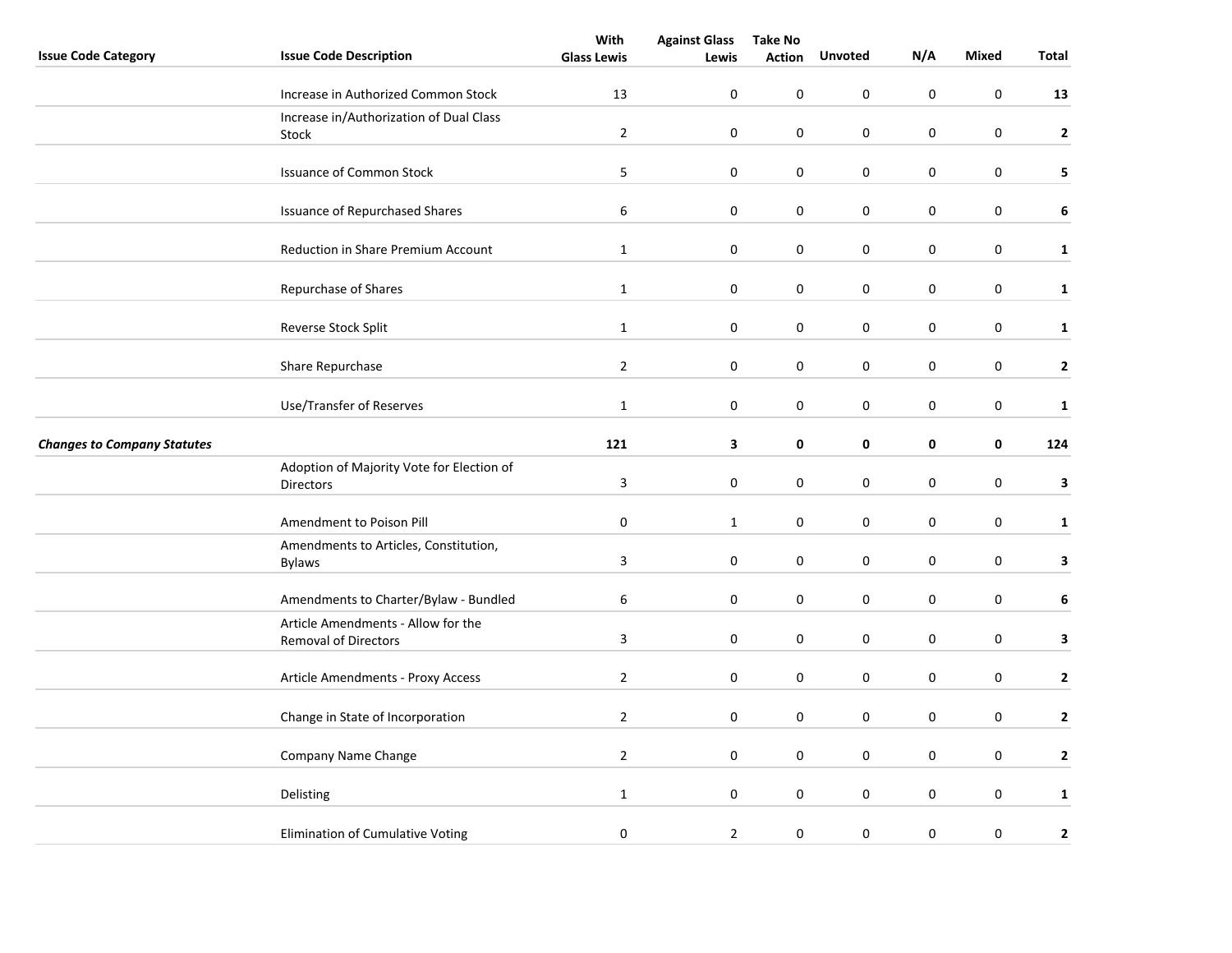|                            |                                            | With               | <b>Against Glass</b>    | <b>Take No</b> |                |             |                  |              |
|----------------------------|--------------------------------------------|--------------------|-------------------------|----------------|----------------|-------------|------------------|--------------|
| <b>Issue Code Category</b> | <b>Issue Code Description</b>              | <b>Glass Lewis</b> | Lewis                   | <b>Action</b>  | <b>Unvoted</b> | N/A         | <b>Mixed</b>     | Total        |
|                            | Elimination of Supermajority               |                    |                         |                |                |             |                  |              |
|                            | Requirement                                | 40                 | 0                       | 0              | $\mathsf 0$    | $\pmb{0}$   | 0                | 40           |
|                            |                                            |                    |                         |                |                |             |                  |              |
|                            | Elimination of Written Consent             | $\mathbf{1}$       | 0                       | 0              | $\pmb{0}$      | $\pmb{0}$   | 0                | $\mathbf{1}$ |
|                            | Limitation of Right to Call a Special      |                    |                         |                |                |             |                  |              |
|                            | Meeting                                    | $\mathbf{1}$       | 0                       | 0              | 0              | $\pmb{0}$   | 0                | $\mathbf{1}$ |
|                            |                                            |                    |                         |                |                |             |                  |              |
|                            | Misc. Article Amendments                   | 17                 | $\pmb{0}$               | 0              | 0              | $\pmb{0}$   | 0                | $17\,$       |
|                            | Reincorporation                            | $\overline{2}$     | $\boldsymbol{0}$        | 0              | 0              | $\pmb{0}$   | $\boldsymbol{0}$ | $\mathbf{2}$ |
|                            |                                            |                    |                         |                |                |             |                  |              |
|                            | Repeal of Classified Board                 | 19                 | 0                       | 0              | 0              | $\pmb{0}$   | $\boldsymbol{0}$ | 19           |
|                            | Restoration of Right to Call a Special     |                    |                         |                |                |             |                  |              |
|                            | Meeting                                    | 11                 | $\pmb{0}$               | 0              | 0              | $\pmb{0}$   | $\boldsymbol{0}$ | 11           |
|                            |                                            |                    |                         |                |                |             |                  |              |
|                            | <b>Restoration of Written Consent</b>      | $\pmb{4}$          | $\boldsymbol{0}$        | 0              | $\mathsf 0$    | $\pmb{0}$   | $\boldsymbol{0}$ | 4            |
|                            |                                            |                    |                         |                |                |             |                  |              |
|                            | Technical Amendments to Charter/Bylaw      | 4                  | 0                       | 0              | 0              | $\mathbf 0$ | 0                | 4            |
|                            |                                            |                    |                         |                |                |             |                  |              |
| Compensation               |                                            | 1165               | 5                       | 0              | 0              | 0           | 0                | 1170         |
|                            | Adoption of Director Equity                |                    |                         |                |                |             |                  |              |
|                            | <b>Compensation Plan</b>                   | 5                  | $\pmb{0}$               | 0              | 0              | $\pmb{0}$   | $\pmb{0}$        | 5            |
|                            | Adoption of Employee Stock Purchase        |                    |                         |                |                |             |                  |              |
|                            | Plan                                       | 18                 | 0                       | 0              | 0              | $\pmb{0}$   | 0                | 18           |
|                            | Adoption of Equity Compensation Plan       | 89                 | $\overline{\mathbf{3}}$ | 0              | $\pmb{0}$      | $\pmb{0}$   | $\boldsymbol{0}$ | 92           |
|                            |                                            |                    |                         |                |                |             |                  |              |
|                            | Advisory Vote on Executive<br>Compensation | 842                | $\pmb{0}$               | 0              | $\pmb{0}$      | $\pmb{0}$   | $\boldsymbol{0}$ | 842          |
|                            |                                            |                    |                         |                |                |             |                  |              |
|                            | Advisory Vote on Severance                 | 20                 | 0                       | 0              | 0              | $\pmb{0}$   | 0                | 20           |
|                            |                                            |                    |                         |                |                |             |                  |              |
|                            | Amendment to Bonus/162(m) Plan             | $1\,$              | 0                       | 0              | 0              | $\pmb{0}$   | 0                | $\mathbf{1}$ |
|                            | Amendment to Director Equity               |                    |                         |                |                |             |                  |              |
|                            | <b>Compensation Plan</b>                   | 4                  | $\pmb{0}$               | 0              | 0              | $\pmb{0}$   | $\boldsymbol{0}$ | 4            |
|                            | Amendment to Employee Stock Purchase       |                    |                         |                |                |             |                  |              |
|                            | Plan                                       | 27                 | $\boldsymbol{0}$        | 0              | 0              | $\pmb{0}$   | $\boldsymbol{0}$ | 27           |
|                            | Amendment to Equity Compensation           |                    |                         |                |                |             |                  |              |
|                            | Plan                                       | 90                 | $\overline{2}$          | 0              | 0              | $\pmb{0}$   | $\boldsymbol{0}$ | 92           |
|                            |                                            |                    |                         |                |                |             |                  |              |
|                            | Amendment to Restricted Stock Plan         | $1\,$              | 0                       | 0              | 0              | $\pmb{0}$   | 0                | $\mathbf 1$  |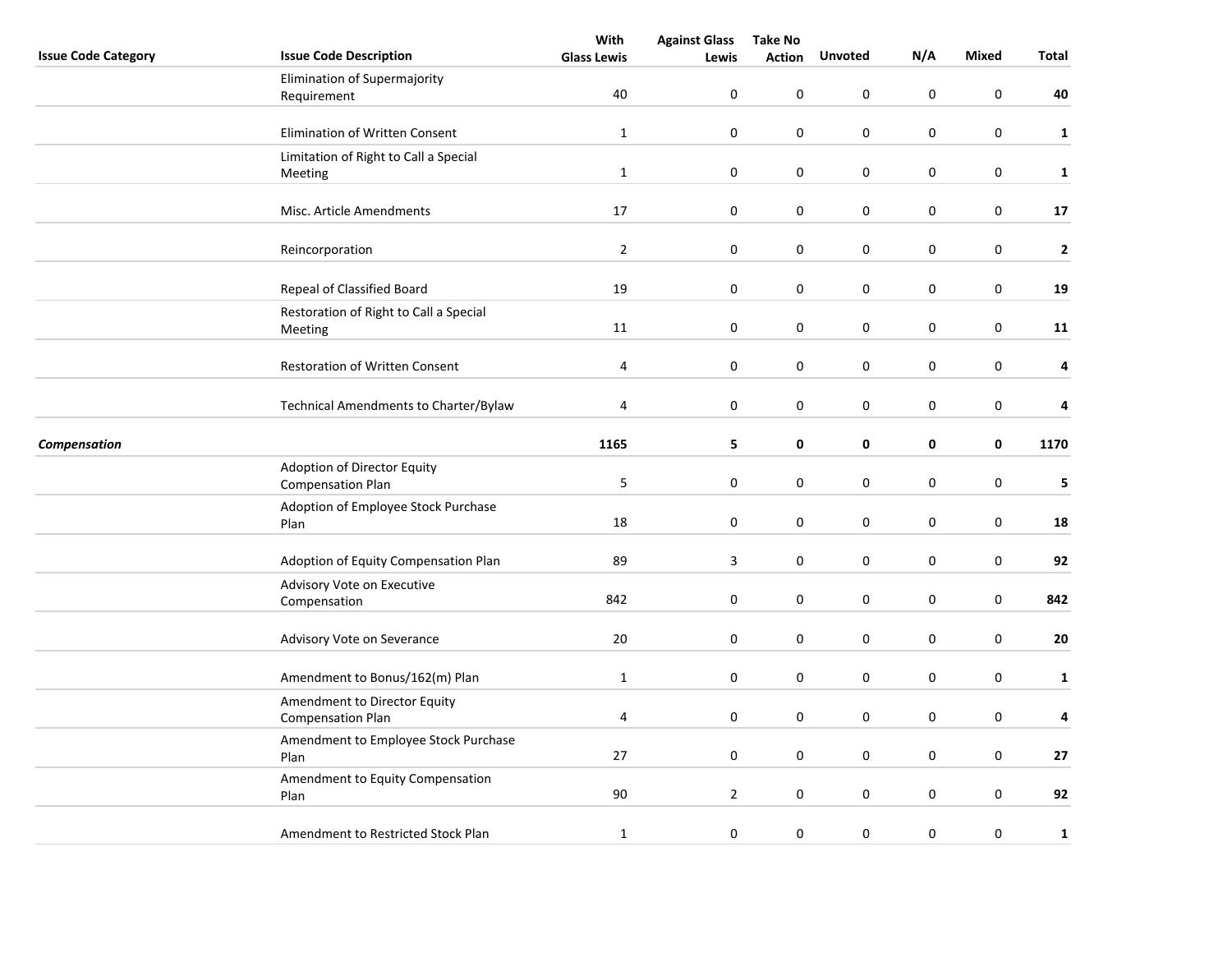|                               |                                                                  | With               | <b>Against Glass</b> | <b>Take No</b> |                  |                  |                  |                         |
|-------------------------------|------------------------------------------------------------------|--------------------|----------------------|----------------|------------------|------------------|------------------|-------------------------|
| <b>Issue Code Category</b>    | <b>Issue Code Description</b>                                    | <b>Glass Lewis</b> | Lewis                | <b>Action</b>  | <b>Unvoted</b>   | N/A              | <b>Mixed</b>     | Total                   |
|                               | Amendment to Stock Option Plan                                   | $\mathbf 1$        | $\mathbf 0$          | 0              | 0                | 0                | $\pmb{0}$        | $\mathbf{1}$            |
|                               | Amendment to Stock Purchase Plan                                 | $\mathbf{1}$       | $\pmb{0}$            | $\pmb{0}$      | 0                | $\pmb{0}$        | $\pmb{0}$        | $\mathbf{1}$            |
|                               | Capital Proposal to Implement Equity<br><b>Compensation Plan</b> | $\overline{2}$     | $\boldsymbol{0}$     | 0              | 0                | 0                | $\boldsymbol{0}$ | $\mathbf{2}$            |
|                               | Directors' Fees                                                  | $\mathsf S$        | $\boldsymbol{0}$     | 0              | $\boldsymbol{0}$ | $\boldsymbol{0}$ | $\boldsymbol{0}$ | 5                       |
|                               | Remuneration Policy (Forward-Looking)                            | $\overline{7}$     | $\boldsymbol{0}$     | 0              | $\boldsymbol{0}$ | $\boldsymbol{0}$ | $\mathbf 0$      | $\overline{\mathbf{z}}$ |
|                               | Remuneration Report (Retrospective)                              | 5                  | $\mathbf 0$          | 0              | $\boldsymbol{0}$ | $\boldsymbol{0}$ | $\pmb{0}$        | 5                       |
|                               | Say When on Pay                                                  | 44                 | $\boldsymbol{0}$     | 0              | $\boldsymbol{0}$ | $\boldsymbol{0}$ | $\boldsymbol{0}$ | 44                      |
|                               | <b>Stock Purchase Plan</b>                                       | $\mathbf{1}$       | $\pmb{0}$            | 0              | 0                | 0                | $\pmb{0}$        | $\mathbf{1}$            |
|                               | Supervisory Board/ Corp Assembly Fees                            | $\overline{2}$     | $\pmb{0}$            | 0              | 0                | 0                | $\pmb{0}$        | $\mathbf{2}$            |
| M&A                           |                                                                  | 32                 | 0                    | 0              | 0                | 0                | $\pmb{0}$        | 32                      |
|                               | Merger/Acquisition                                               | 31                 | 0                    | 0              | 0                | 0                | $\pmb{0}$        | 31                      |
|                               | Spin-off                                                         | $\mathbf 1$        | $\mathbf 0$          | 0              | 0                | $\boldsymbol{0}$ | $\boldsymbol{0}$ | $\mathbf{1}$            |
| <b>Meeting Administration</b> |                                                                  | 37                 | 0                    | 0              | 0                | 0                | 0                | 37                      |
|                               | Appointment of Independent Proxy<br>(Switzerland)                | $\mathbf{2}$       | 0                    | 0              | 0                | 0                | 0                | $\mathbf{2}$            |
|                               | Authorization of Legal Formalities                               | $\mathbf{1}$       | $\boldsymbol{0}$     | 0              | $\boldsymbol{0}$ | 0                | $\boldsymbol{0}$ | $\mathbf 1$             |
|                               | Right to Adjourn Meeting                                         | 31                 | 0                    | 0              | 0                | 0                | $\pmb{0}$        | 31                      |
|                               | Routine Meeting Item                                             | $\overline{2}$     | $\boldsymbol{0}$     | 0              | 0                | 0                | $\boldsymbol{0}$ | $\mathbf{2}$            |
|                               | <b>Transaction of Other Business</b>                             | $\mathbf{1}$       | $\boldsymbol{0}$     | 0              | $\boldsymbol{0}$ | $\boldsymbol{0}$ | $\boldsymbol{0}$ | $\mathbf{1}$            |
| <b>Other</b>                  |                                                                  | 0                  | $\pmb{0}$            | $\mathbf{2}$   | 0                | 4                | $\pmb{0}$        | 6                       |
|                               | Bondholder/Bankruptcy Proposal                                   | 0                  | $\pmb{0}$            | 0              | 0                | $\overline{2}$   | 0                | $\mathbf{2}$            |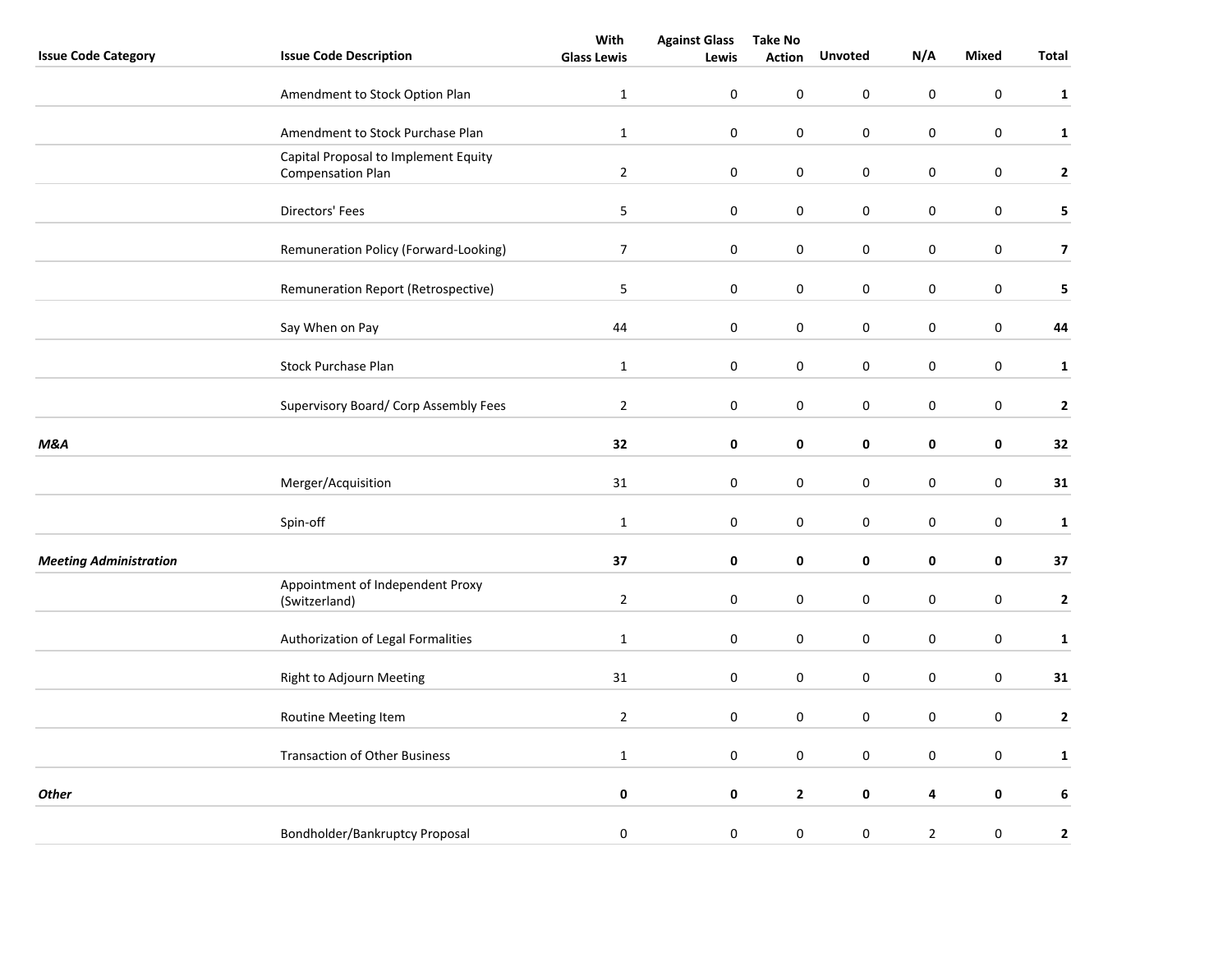|                            |                                                                         | With               | <b>Against Glass</b> | <b>Take No</b> |                  |                  |                  |                         |
|----------------------------|-------------------------------------------------------------------------|--------------------|----------------------|----------------|------------------|------------------|------------------|-------------------------|
| <b>Issue Code Category</b> | <b>Issue Code Description</b>                                           | <b>Glass Lewis</b> | Lewis                | <b>Action</b>  | <b>Unvoted</b>   | N/A              | <b>Mixed</b>     | Total                   |
|                            | Declaration of Material Interest                                        | $\boldsymbol{0}$   | 0                    | 0              | $\mathsf 0$      | $\overline{2}$   | $\boldsymbol{0}$ | $\mathbf{2}$            |
|                            | Misc. Proposal                                                          | 0                  | 0                    | $\mathbf 1$    | 0                | $\pmb{0}$        | 0                | $\mathbf{1}$            |
|                            | <b>OTHER</b>                                                            | $\boldsymbol{0}$   | $\pmb{0}$            | $\mathbf{1}$   | $\boldsymbol{0}$ | $\pmb{0}$        | $\boldsymbol{0}$ | $\mathbf{1}$            |
| <b>SHP: Compensation</b>   |                                                                         | 22                 | 19                   | 0              | 0                | 0                | 0                | 41                      |
|                            | SHP Recoupment of Unearned Bonuses<br>(Clawback)                        | $\overline{2}$     | $\boldsymbol{0}$     | 0              | $\pmb{0}$        | $\pmb{0}$        | $\boldsymbol{0}$ | $\mathbf{2}$            |
|                            | <b>SHP Regarding Golden Parachutes</b>                                  | $\boldsymbol{0}$   | $\mathbf{1}$         | 0              | $\pmb{0}$        | $\pmb{0}$        | $\boldsymbol{0}$ | $\mathbf{1}$            |
|                            | SHP Regarding Linking Executive Pay to<br>Social Criteria               | $\boldsymbol{0}$   | 6                    | 0              | $\mathsf 0$      | $\pmb{0}$        | 0                | 6                       |
|                            | SHP Regarding Misc. Compensation                                        | 8                  | $\pmb{0}$            | 0              | 0                | $\pmb{0}$        | 0                | 8                       |
|                            | SHP Regarding Race and/or Gender Pay<br><b>Equity Report</b>            | $\overline{2}$     | 12                   | 0              | 0                | $\pmb{0}$        | 0                | ${\bf 14}$              |
|                            | SHP Regarding Report on Ratio Between<br>CEO and Employee Pay           | $\mathbf{3}$       | $\boldsymbol{0}$     | 0              | $\pmb{0}$        | $\pmb{0}$        | $\boldsymbol{0}$ | $\mathbf{3}$            |
|                            | SHP Regarding Restricting Executive<br>Compensation                     | $\overline{7}$     | 0                    | $\pmb{0}$      | $\pmb{0}$        | $\pmb{0}$        | $\boldsymbol{0}$ | $\overline{\mathbf{z}}$ |
| <b>SHP: Environment</b>    |                                                                         | 21                 | 5                    | 0              | 0                | 0                | 0                | 26                      |
|                            | SHP Regarding Adoption of<br>Comprehensive Recycling Strategies         | $\pmb{0}$          | $\mathbf 1$          | 0              | 0                | $\pmb{0}$        | $\boldsymbol{0}$ | $\mathbf{1}$            |
|                            | SHP Regarding Bioengineering /<br>Nanotechnology Safety                 | $\pmb{0}$          | $\overline{2}$       | $\pmb{0}$      | $\boldsymbol{0}$ | $\pmb{0}$        | $\boldsymbol{0}$ | $\mathbf{2}$            |
|                            | SHP Regarding Environmental Report                                      | 8                  | $\boldsymbol{0}$     | 0              | 0                | $\pmb{0}$        | $\boldsymbol{0}$ | 8                       |
|                            | SHP Regarding Formation of<br>Environmental/Social Committee of the     | $\mathbf 1$        | $\mathbf{1}$         | 0              | $\pmb{0}$        | $\pmb{0}$        | 0                | $\mathbf{2}$            |
|                            | SHP Regarding Misc.<br>Energy/Environmental Issues                      | 4                  | 0                    | 0              | 0                | $\mathbf 0$      | $\pmb{0}$        | 4                       |
|                            | SHP Regarding Report on Antibiotics in<br>Animal Agriculture            | $\pmb{0}$          | $\mathbf{1}$         | 0              | 0                | $\pmb{0}$        | 0                | $\mathbf{1}$            |
|                            | SHP Regarding Report/Action on Climate<br>Change                        | 6                  | $\boldsymbol{0}$     | 0              | 0                | $\pmb{0}$        | 0                | 6                       |
|                            | SHP Regarding Reporting and Reducing<br><b>Greenhouse Gas Emissions</b> | $\overline{2}$     | 0                    | $\pmb{0}$      | $\pmb{0}$        | $\boldsymbol{0}$ | $\pmb{0}$        | $\mathbf{2}$            |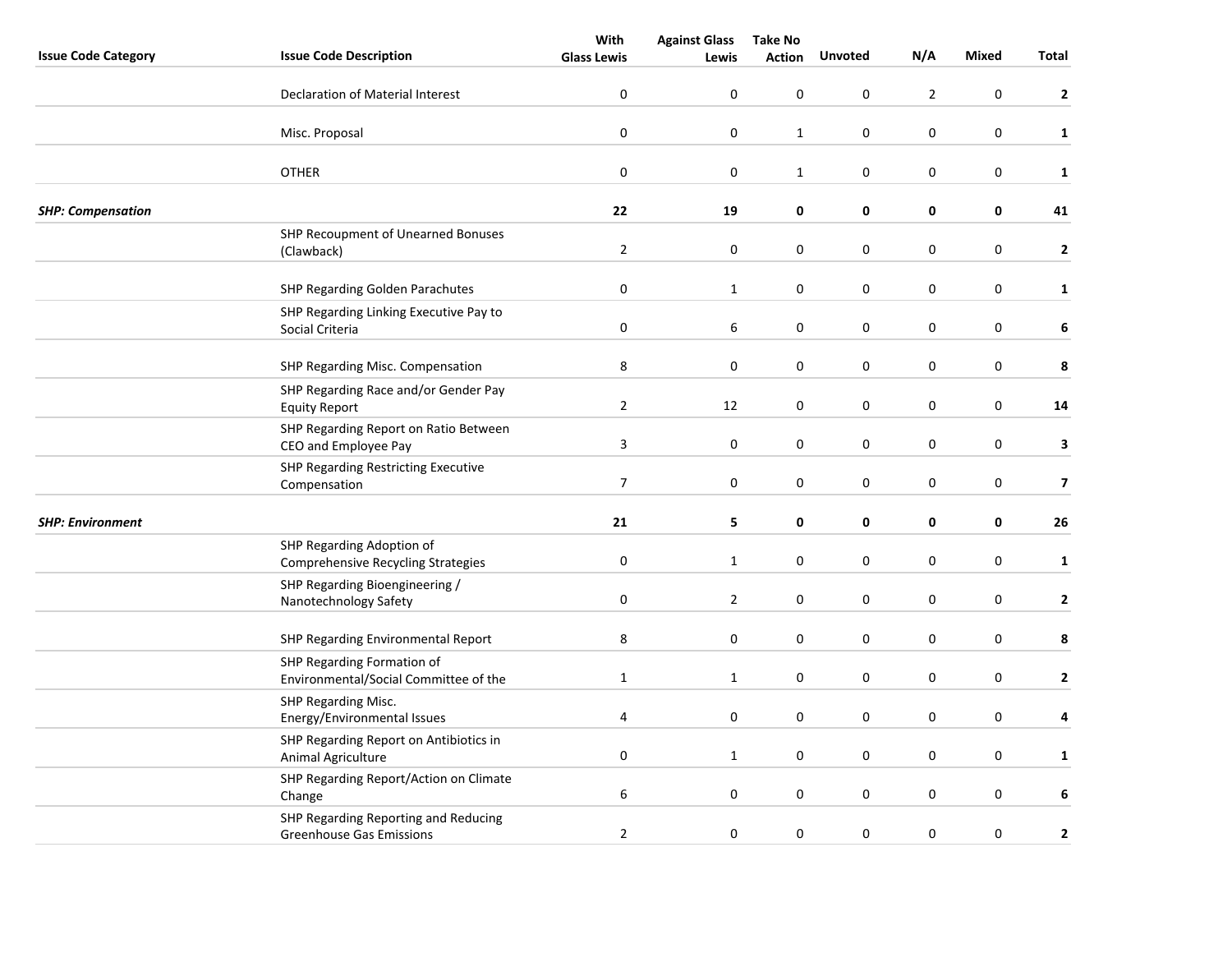|                            |                                                                             | With               | <b>Against Glass</b> | <b>Take No</b> |                  |             |                  |              |
|----------------------------|-----------------------------------------------------------------------------|--------------------|----------------------|----------------|------------------|-------------|------------------|--------------|
| <b>Issue Code Category</b> | <b>Issue Code Description</b>                                               | <b>Glass Lewis</b> | Lewis                | <b>Action</b>  | <b>Unvoted</b>   | N/A         | <b>Mixed</b>     | Total        |
| <b>SHP: Governance</b>     |                                                                             | 210                | 0                    | 0              | 0                | 0           | 0                | 210          |
|                            | SHP Regarding Board Composition                                             | 11                 | $\boldsymbol{0}$     | $\pmb{0}$      | 0                | $\pmb{0}$   | $\pmb{0}$        | 11           |
|                            | SHP Regarding Directors' Roles in<br>Corporate Strategy                     | $\pmb{4}$          | $\boldsymbol{0}$     | $\pmb{0}$      | $\boldsymbol{0}$ | $\pmb{0}$   | $\pmb{0}$        | 4            |
|                            | SHP Regarding Eliminating Supermajority<br>Provisions                       | 11                 | $\boldsymbol{0}$     | $\pmb{0}$      | $\mathsf 0$      | $\pmb{0}$   | $\pmb{0}$        | 11           |
|                            | SHP Regarding Independent Board<br>Chairman/Seperation of Chair and CEO     | 46                 | 0                    | 0              | 0                | $\mathbf 0$ | $\pmb{0}$        | 46           |
|                            | SHP Regarding Majority Vote for Election<br>of Directors                    | $\boldsymbol{6}$   | 0                    | 0              | 0                | 0           | $\pmb{0}$        | $\bf 6$      |
|                            | SHP Regarding Misc. Board/Shareholder<br><b>Rights Issue</b>                | 19                 | 0                    | 0              | 0                | $\pmb{0}$   | $\pmb{0}$        | 19           |
|                            | <b>SHP Regarding Recapitalization</b>                                       | 5                  | $\boldsymbol{0}$     | $\pmb{0}$      | $\boldsymbol{0}$ | $\pmb{0}$   | $\boldsymbol{0}$ | 5            |
|                            | SHP Regarding Removal of Directors                                          | $\mathbf{1}$       | 0                    | 0              | 0                | 0           | $\pmb{0}$        | $\mathbf{1}$ |
|                            | SHP Regarding Right to Act by Written<br>Consent                            | 57                 | $\pmb{0}$            | $\pmb{0}$      | 0                | 0           | $\pmb{0}$        | 57           |
|                            | SHP Regarding Right to Call a Special<br>Meeting                            | 37                 | $\boldsymbol{0}$     | $\pmb{0}$      | $\boldsymbol{0}$ | $\pmb{0}$   | $\pmb{0}$        | 37           |
|                            | SHP Regarding the Declassification of the<br>Board                          | $\mathbf{1}$       | 0                    | $\pmb{0}$      | 0                | $\pmb{0}$   | $\pmb{0}$        | $\mathbf{1}$ |
|                            | SHP Regarding Trained, Qualified<br>Directors on Environment, Health and Sa | $\overline{2}$     | 0                    | 0              | 0                | $\mathbf 0$ | $\boldsymbol{0}$ | $\mathbf{2}$ |
|                            | SHP Shareholder Access to the<br>Nomination Process (Proxy Access)          | $10\,$             | $\pmb{0}$            | $\pmb{0}$      | 0                | $\pmb{0}$   | $\pmb{0}$        | 10           |
| <b>SHP: Misc</b>           |                                                                             | $\mathbf{2}$       | 0                    | 0              | 0                | $\pmb{0}$   | 0                | $\mathbf{2}$ |
|                            | SHP: Misc. Issues                                                           | $\mathbf 2$        | 0                    | 0              | 0                | $\pmb{0}$   | $\pmb{0}$        | $\mathbf 2$  |
| <b>SHP: Social</b>         |                                                                             | 88                 | 19                   | 0              | 0                | $\pmb{0}$   | $\pmb{0}$        | 107          |
|                            | SHP Regarding Animal Welfare                                                | $\mathbf 0$        | 4                    | 0              | 0                | $\mathbf 0$ | $\pmb{0}$        | 4            |
|                            | <b>SHP Regarding Company Product</b><br>Responsibility                      | $\pmb{0}$          | $\mathbf{1}$         | 0              | 0                | $\pmb{0}$   | $\pmb{0}$        | $\mathbf{1}$ |
|                            | SHP Regarding Drug Pricing/Distribution                                     | $\mathbf{1}$       | 0                    | $\pmb{0}$      | $\pmb{0}$        | $\pmb{0}$   | $\pmb{0}$        | $\mathbf 1$  |